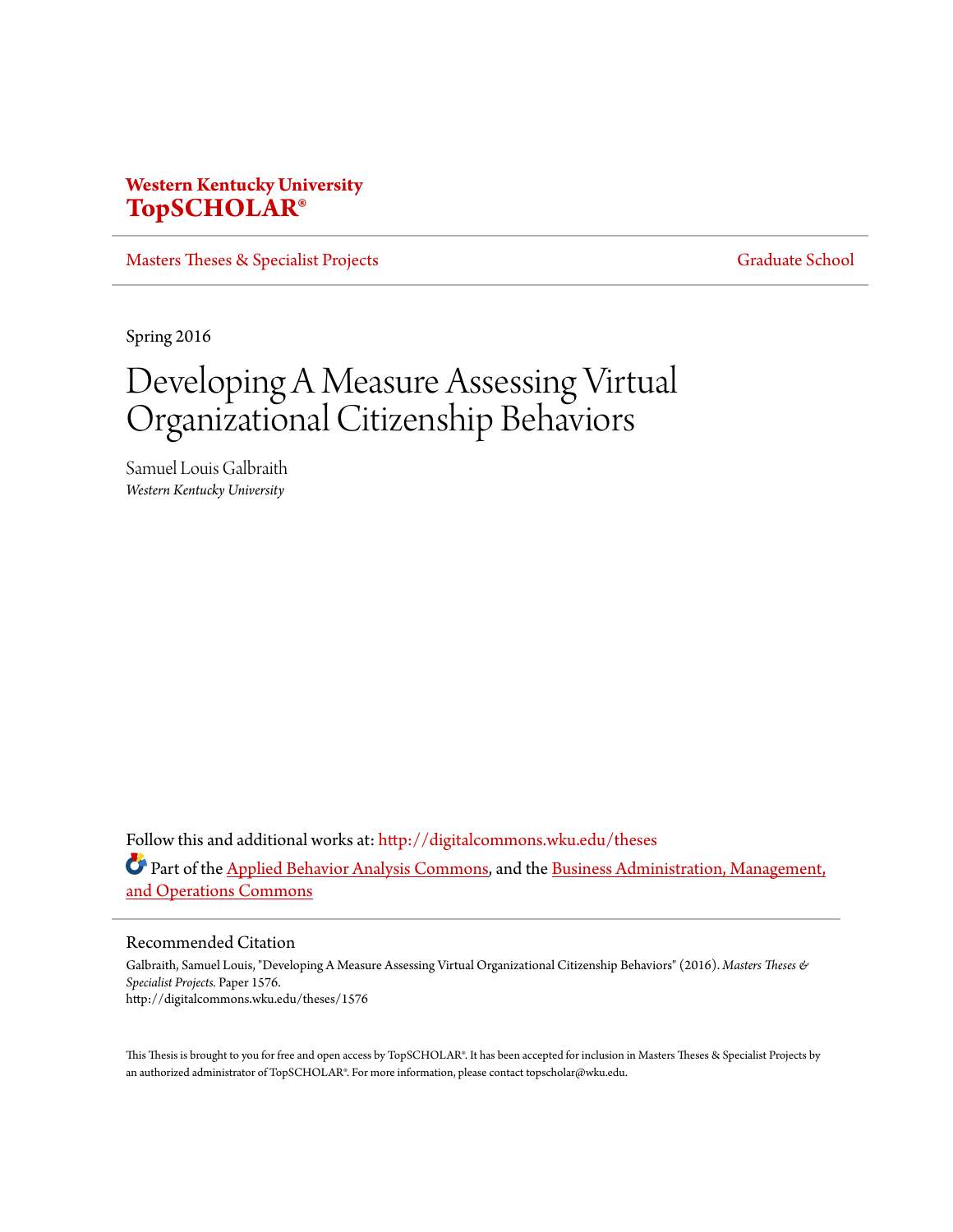# DEVELOPING A MEASURE FOR ASSESSING VIRTUAL ORGANIZATIONAL CITIZENSHIP BEHAVIORS

A Thesis Presented to The Faculty of the Department of Psychological Sciences Western Kentucky University Bowling Green, Kentucky

> In Partial Fulfillment Of the Requirements for the Degree Master of Science

> > By Sam Galbraith

> > > May 2016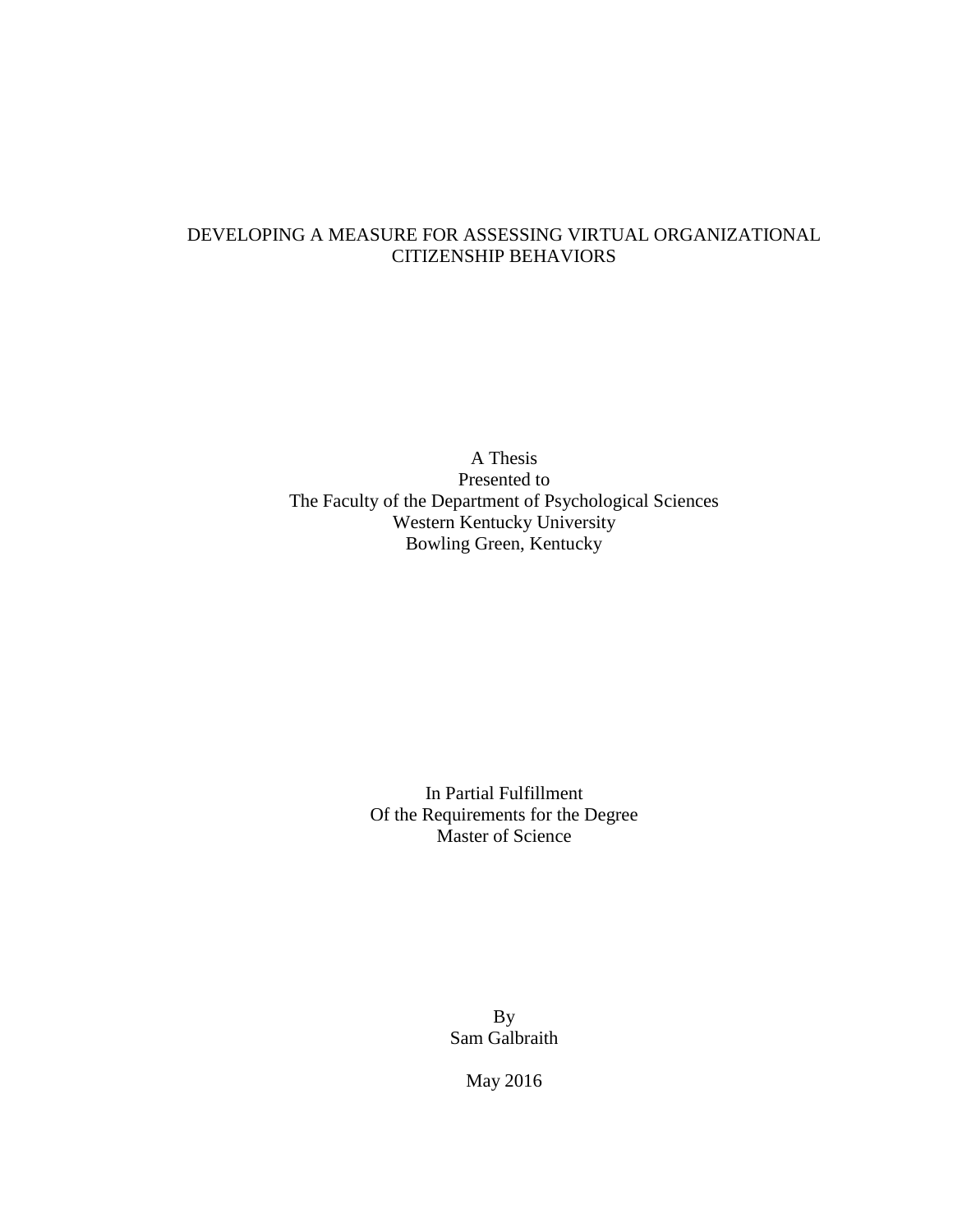# DEVELOPING A MEASURE ASSESSING VIRTUAL ORGANIZATIONAL **CITIZENSHIP BEHAVIORS**

Date Recommended  $4-|9-20|\varphi|$ Thesis ler. Director of er Shoenfelt

Reagan D. Brown

Date

Dean, Graduate Studies and Research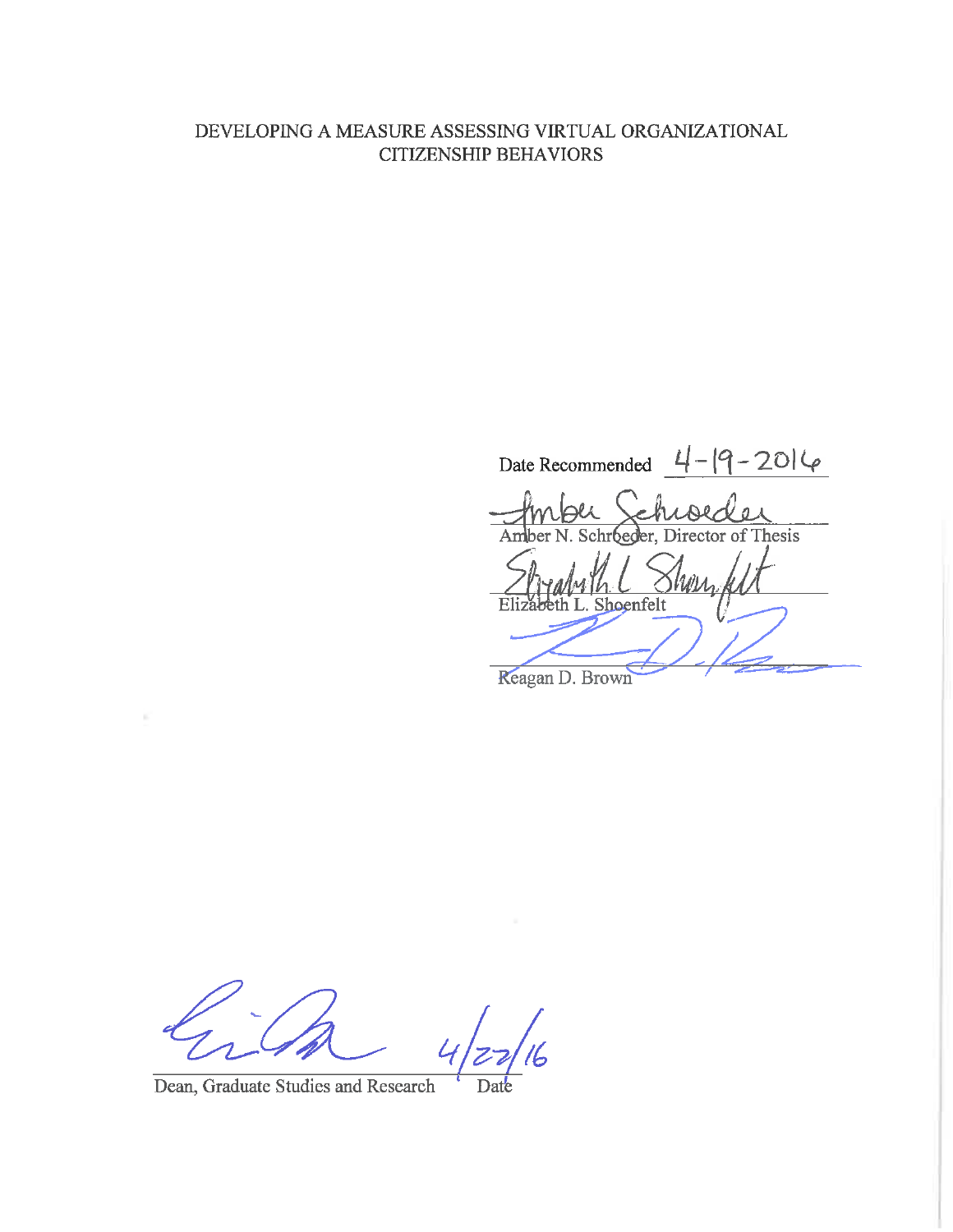This thesis is dedicated to my parents, Tim and LuAnn Galbraith, for their continuous love and support, not just during my academic career but throughout my life.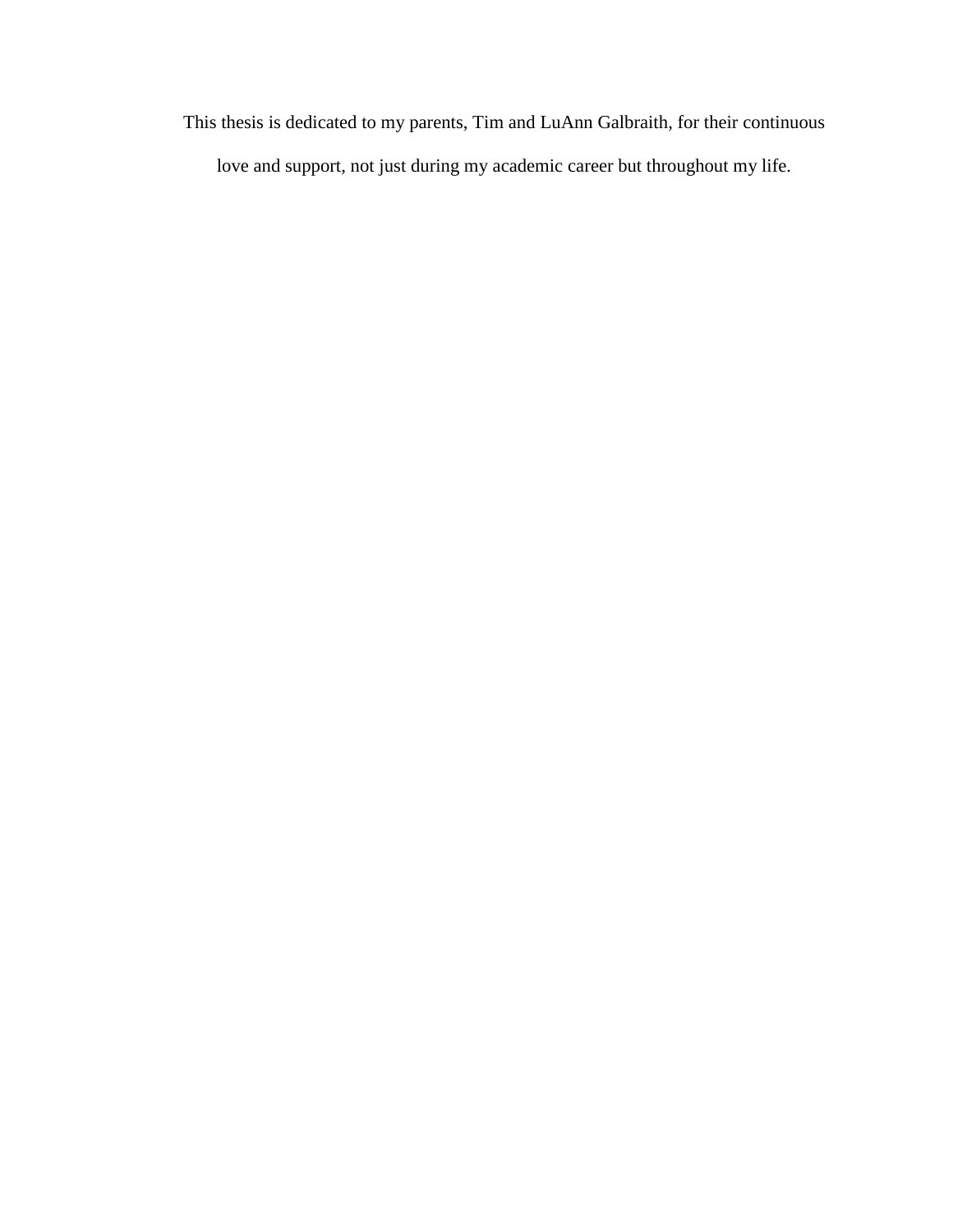#### ACKNOWLEDGMENTS

I wish to thank my committee members who have provided me with both their time and expertise. I would also like to give special thanks to Dr. Amber Schroeder, my thesis chair for her constructive feedback, guidance, and time throughout the project. Thank you Betsy Shoenfelt and Reagan Brown for agreeing to serve on my committee.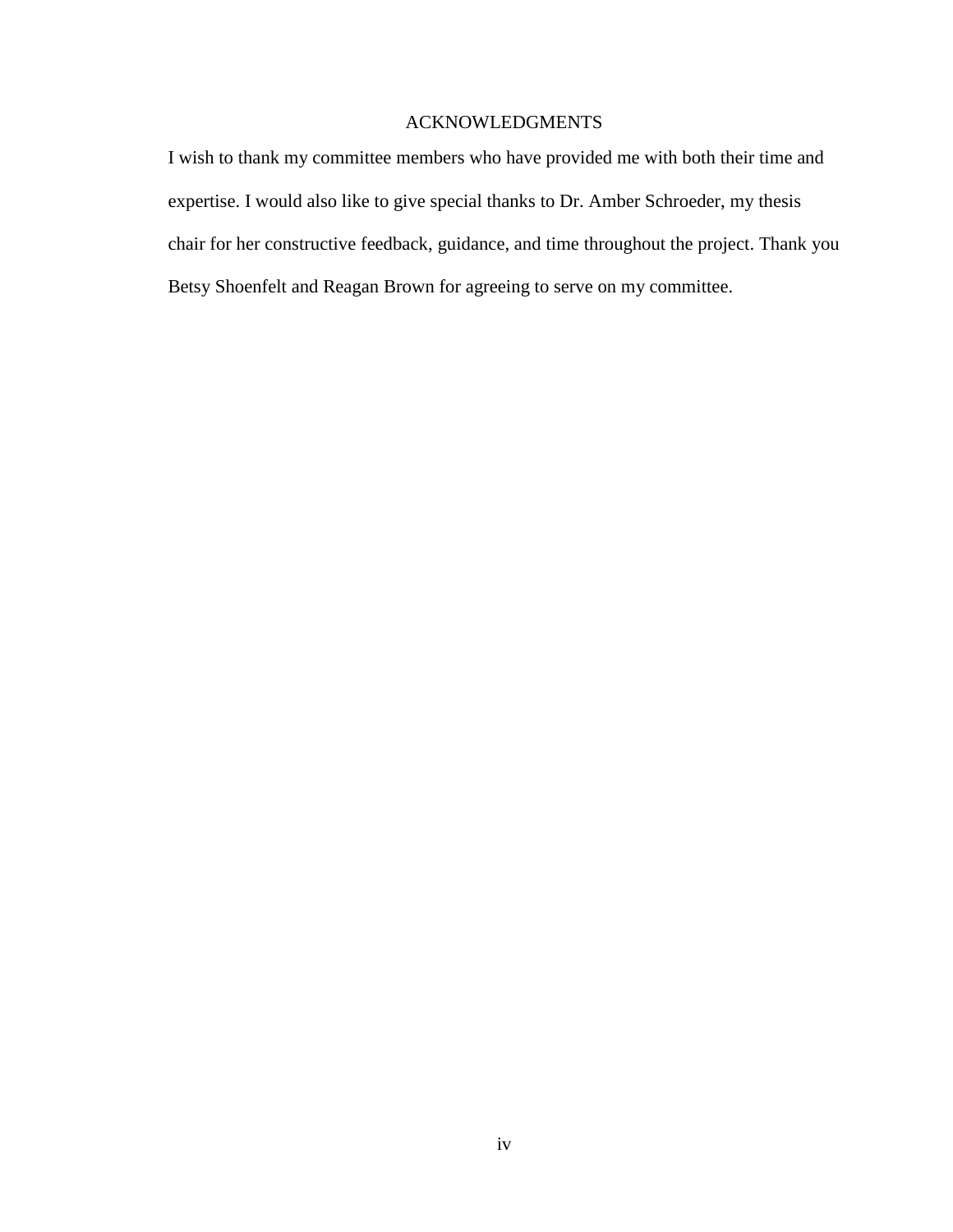| Appendix C: Generating Virtual Organizational Citizenship Behaviors 34 |  |
|------------------------------------------------------------------------|--|
|                                                                        |  |
|                                                                        |  |
|                                                                        |  |

# **TABLE OF CONTENTS**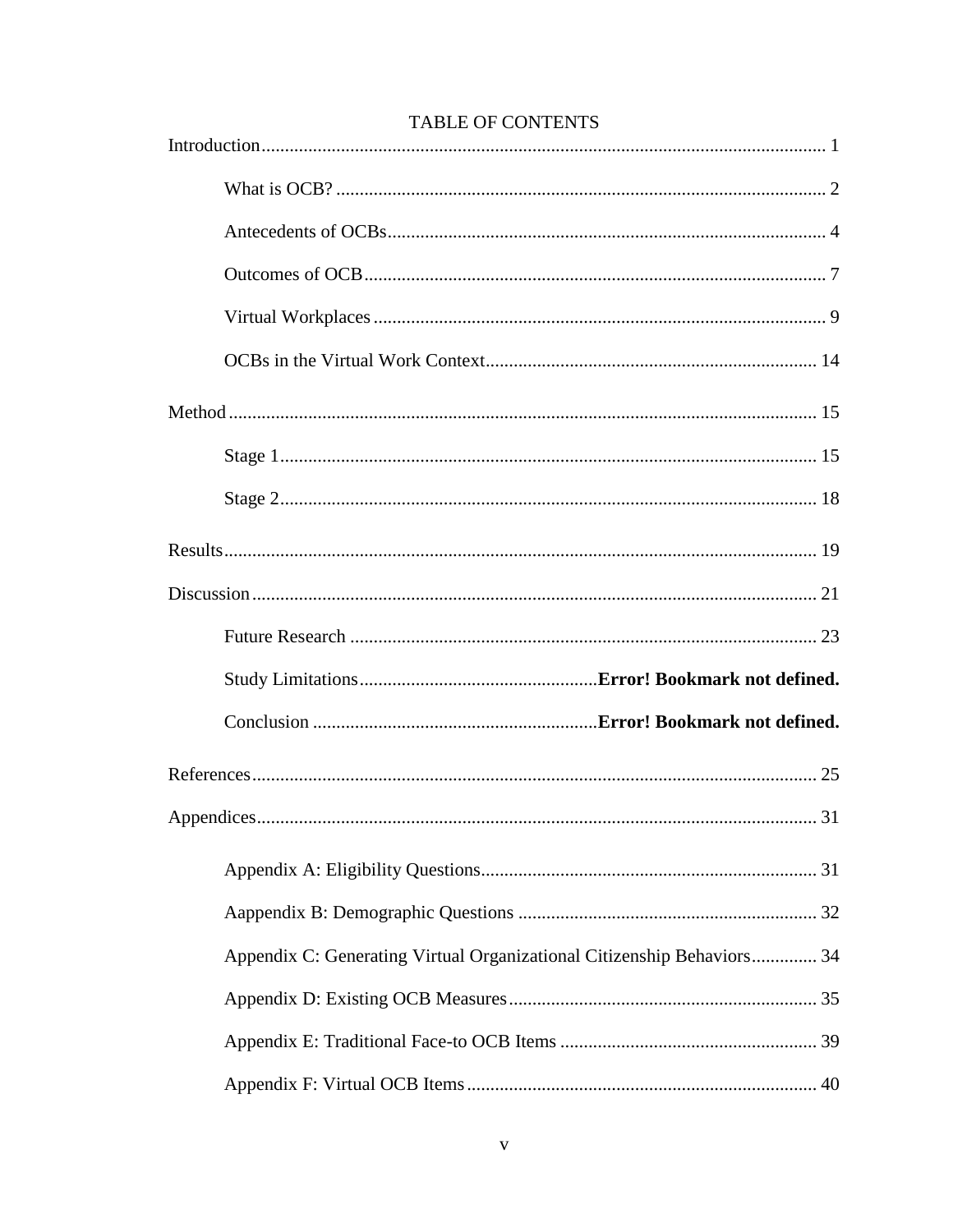# **LIST OF TABLES**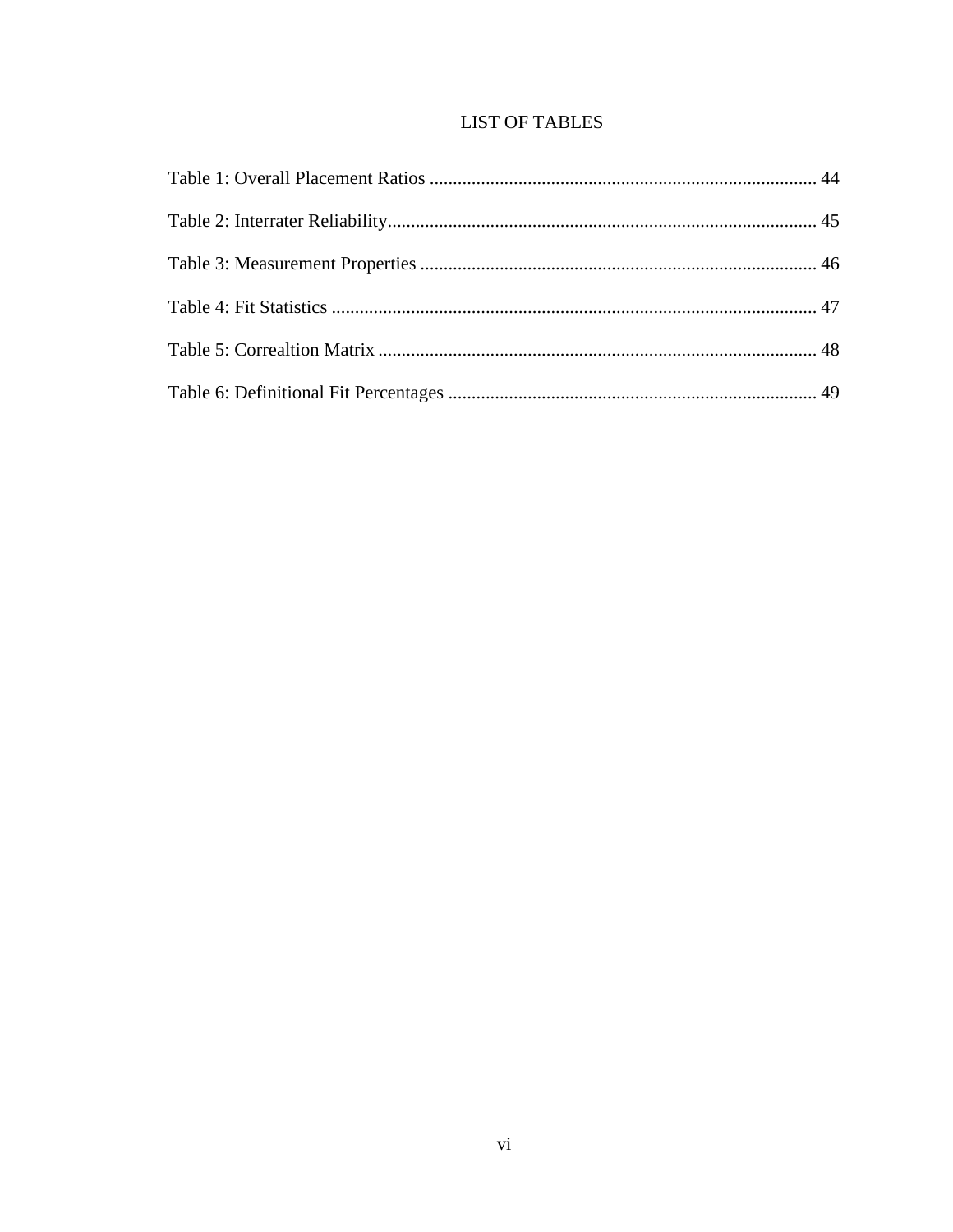#### DEVELOPING A MEASURE FOR ASSESSING VIRTUAL ORGANIZATIONAL CITIZENSHIP BEHAVIORS

| Sam Galbraith                        | May 2016 | 49 Pages                                                                     |
|--------------------------------------|----------|------------------------------------------------------------------------------|
|                                      |          | Directed by: Amber N. Schroeder, Elizabeth L. Shoenfelt, and Reagan D. Brown |
| Department of Psychological Sciences |          | Western Kentucky University                                                  |

In a time when technology is an integral part of life, virtual workplaces are becoming more of a staple in organizations and will likely continue to do so as technology use increases (Cascio, 2000). Due to the rise in virtual workplaces, employees are interacting face-to-face less, and organizations are requiring more from them. Employees must perform behaviors that are outside of their formal job description. These positive behaviors are considered to be organizational citizenship behaviors (OCBs), which are employee behaviors that promote organizational effectiveness that are not part of an employee's formal job description and are therefore not formally recognized by the organization's reward system (Organ 1988, 1997). No research to date has examined whether employees can engage in OCBs through a virtual medium. This study worked to develop a model for assessing virtual OCBs using a four-factor traditional face-to-face measure as a starting point. Items were generated, categorized, and then analyzed using a confirmatory factor analysis. A three-factor model demonstrated the best fit, but because the items in the fourth factor demonstrated content validity, recommendations regarding model revisions are provided.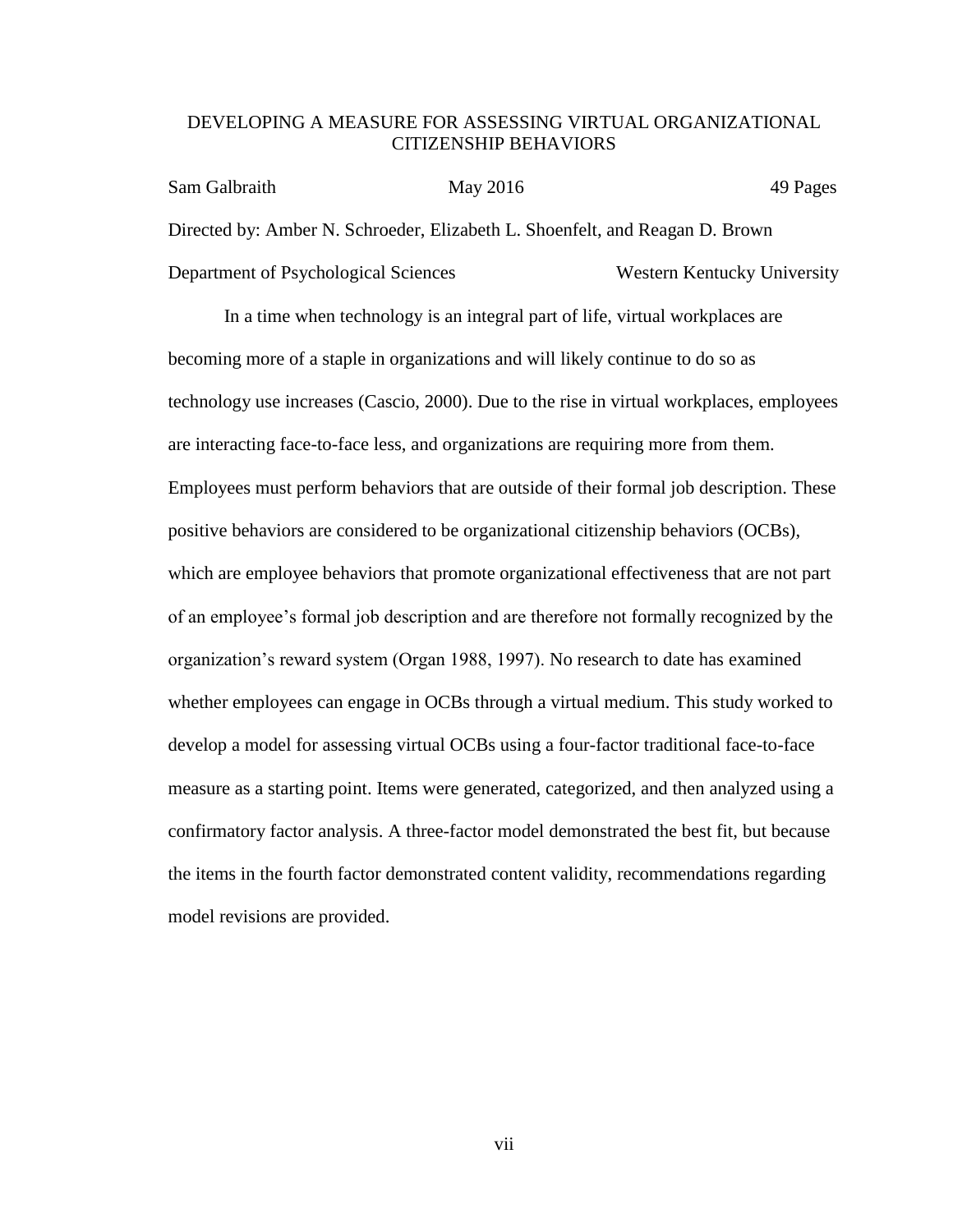#### **Introduction**

In a time when global competition is increasing, and the economy is in an unstable state, many organizations are expecting their employees to go above and beyond what is typically required of them to help the organization reach its main objectives (Halbesleben, Bowler, Bolino, & Turnley, 2010). Global competition has put a great deal of emphasis on employees performing organizational citizenship behaviors (OCBs). The most widely used definition of OCBs was put forth by Organ (1988, 1997), who stated that OCBs are employee behaviors that promote organizational effectiveness that are not part of an employee's formal job description and are therefore not recognized by the organization's reward system. These behaviors are ones employees engage in at their own discretion.

Although the term organizational citizenship behavior is fairly new, research on OCBs has increased dramatically over the years. Podsakoff at al. (2000) reported that from 1983-1988, only 13 papers were published on the topic, compared to the 122 papers published from 1993-1998. This is a large increase in the interest on the topic of OCB in only ten years. Likewise, OCB research has grown dramatically to include a variety of fields, such as industrial and organizational psychology, human resource management, industrial and labor relations, strategic management, international business, and leadership (Podsakoff et al., 2000). As research continues to increase, it is important to understand the types and antecedents of OCBs, as well as the positive and negative consequences for organizations. However, whereas the research on OCBs has increased, there has not been any mention of OCBs pertaining to virtual workplaces. As such, this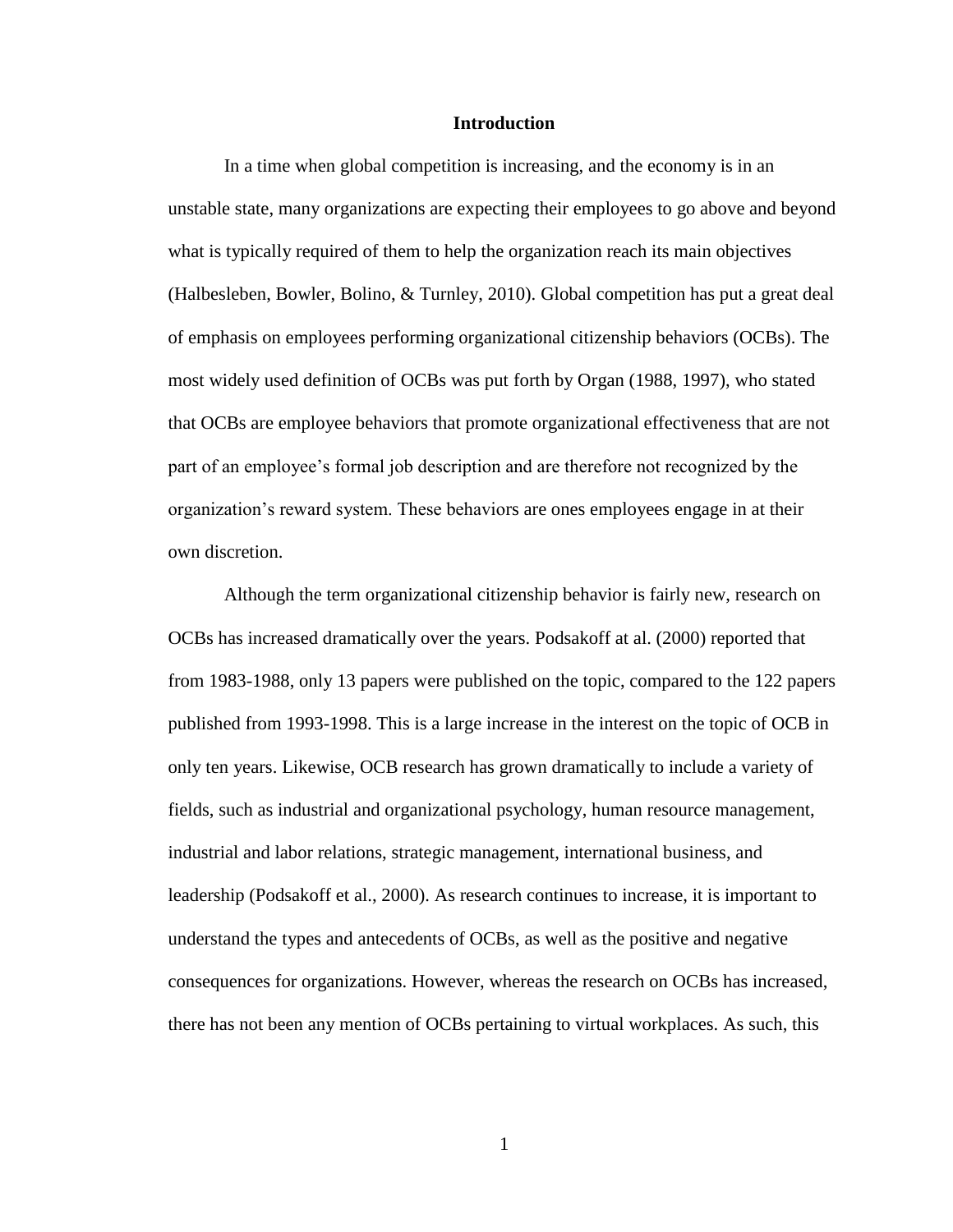paper describes the literature on OCBs and virtual workplaces, and works to develop both a conceptual model and measurement tool for virtual OCBs.

#### **What is OCB?**

There are different types of performance in which employees engage, including task performance and OCB. Employees engage in task performance, which are tasks that contribute to the organization's core functions by completing what they are required to perform as listed in their job description (Borman & Motowildo, 1997). These tasks are expected of the employee since they are part of their formal job description. OCB, which has also been called contextual or citizenship performance (Borman, 2004; Scotter & Motowidlo, 1996), has been defined as behaviors that are not related to an employee's main tasks but are important because they support different contexts in the organization, such as the organizational, social, and psychological goals that help accomplish the main organizational tasks. The practical importance of these extra-role behaviors is that they improve both organizational efficiency and effectiveness by contributing to resource alterations, innovativeness, and adaptability (Organ 1988; Williams & Anderson, 1991).

Dunlop and Lee (2004) found that OCBs are not job-specific; that means similar sets of OCBs can be exhibited in a range of work settings. To further support this point, Borman (2004) stated that task activities usually differ from job to job, but citizenship behaviors are the same across all jobs. Whereas some employees perform OCBs to help their organization and co-workers, others perform them to help them reach their own personal goals (Halbesleben et al., 2010). As such, OCBs can be broken down into two subcategories: OCB-O (i.e., organizational citizenship behaviors-organization), which benefit the organization, and OCB-I (i.e., organizational citizenship behaviors-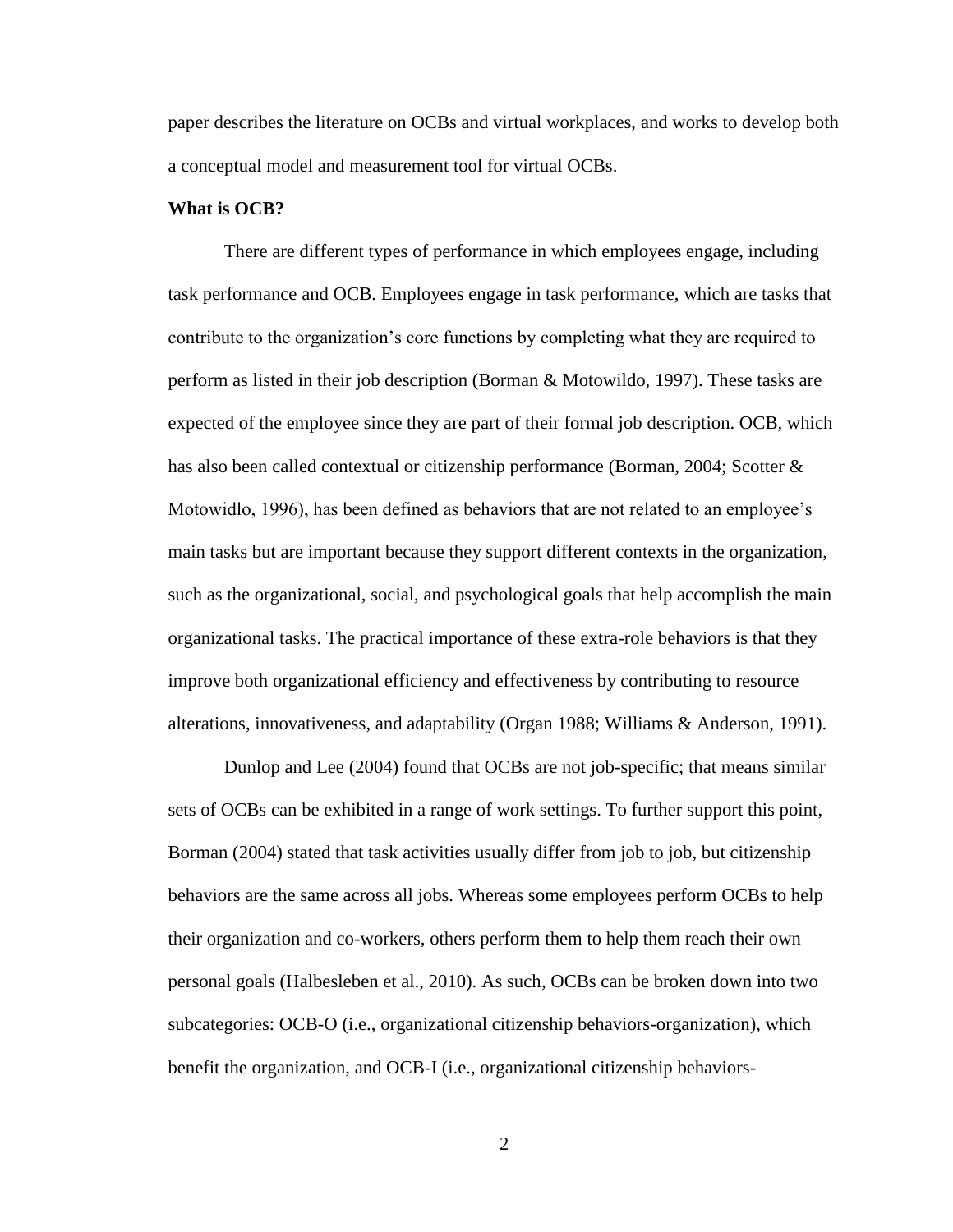individual), which can benefit other individuals in the organization (Turnley, Bolino, Lester, & Bloodgood, 2003; Williams & Anderson, 1991). Lee and Allen (2002) found that OCB-Os are linked to job cognition at work, whereas OCB-I is more related to job affect, so OCB-I can be described as emotional behavior. These results suggest that when an employee is going to engage in OCB-O, it is a result of what they think about their work environment. When employees choose to engage in OCB-I, it is a result of their dispositional state.

Whereas the previous model grouped OCBs in terms of the target of behavior, other models have classified OCBs in terms of the types of behaviors. For instance, Podsakoff et al. (2000) described seven forms of OCBs: (a) helping behavior, which is defined as helping others voluntarily and helping others to prevent work problems, (b) sportsmanship, which has been defined as not complaining when interrupted, staying positive when things are not going smoothly, not becoming offended easily, being concerned with the group performance over individual performance, and not taking the rejection of ideas personally, (c) organizational loyalty, which is defined as endorsing the organization to people on the outside, protecting the organization, and remaining committed even under hostile conditions, (d) organizational compliance, or behavior related to a person's internal feelings and acceptance of an organization's rules, regulations, and procedures, as well as having integrity, (e) individual initiative, or the engagement in task-related behaviors that are above the required minimum, (f) civic virtue, which is defined as taking a deeper interest in the organization, such as through taking an active role in its governance, monitoring one's environment, and looking out for the organization's best interest even at a personal cost, and (g) self-development,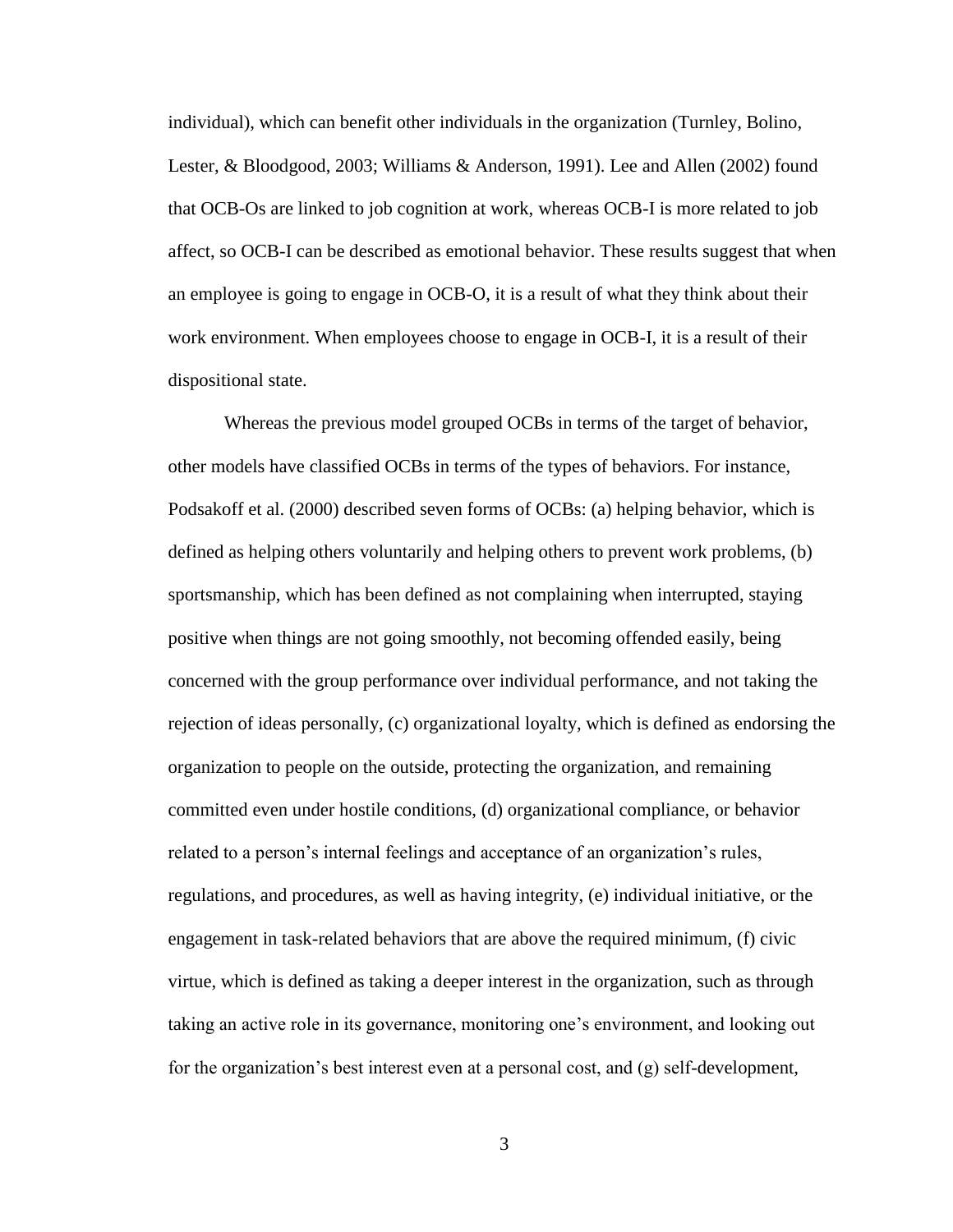which refers to behaviors employees engage in to improve their knowledge, skills, and abilities voluntarily. In addition to research examining ways to categorize OCBs, other research has focused on the predictors of OCB engagement. This research is summarized below.

#### **Antecedents of OCBs**

Research has focused on four major antecedents of OCBs: (a) individual (employee) characteristics, (b) task characteristics, (c) organizational characteristics, and (d) leadership behaviors (Podsakoff et al., 2000).

Employee characteristics encompass employee morale, which Organ and Ryan (1995) view as employee satisfaction, organizational commitment, perceptions of fairness, and perceptions of leadership supportiveness. Williams and Anderson (1991) stated that OCBs are behaviors that occur when there is little or no expectation of a formal reward or praise for engaging in them; therefore, organizational commitment plays a big role. Organ and Ryan also found that all of the variables involved in employee morale appear to be antecedents of OCB, with correlations ranging from  $r = .23$  to .31. Also, Organ and Ryan (1995) found that OCBs come from two main motivational bases: (a) job attitudes and/or (b) dispositional traits. Bolino (1999) stated that job attitudes are related to OCBs by way of social exchange theory, which states that employees engage in OCBs to reciprocate the actions of the organization. If the organization helps the employee out, they are more likely to do something in return for the organization. If the employee feels the organization has not done anything for them, the employee will be less likely to engage in any type of OCB. Bolino (1999) stated that the second relationship of OCBs and dispositional traits exists because OCBs could be a result of an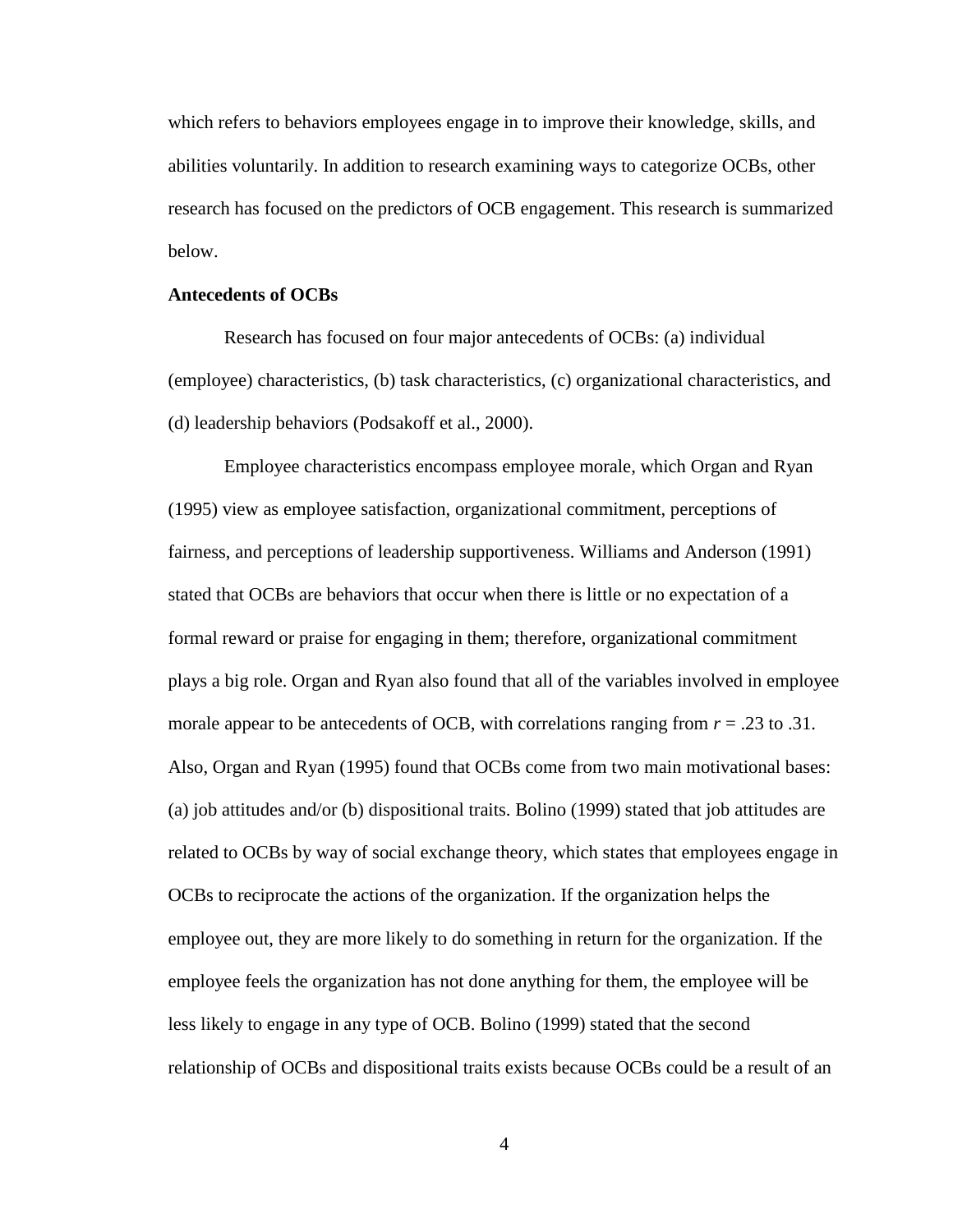individual's disposition to be helpful or cooperative. This means it is part of the individual's personality to be helpful and considerate of others. Either of these motivational factors could lead to employees engaging in OCBs. There can be antecedents that are negatively linked to employees performing OCBs. The main antecedent, which is performing OCBs for impression management purposes, falls under employee characteristics. Impression management refers to the process by which individuals go about trying to enhance their image to others (Leary  $&$  Kowalski, 1990). Bolino (1999) stated that employees engage in OCBs for impression management purposes when (a) the employee believes that engaging in OCBs will present an image of them being a good organizational citizen, (b) the employee really values being seen as a good organizational citizen by their peers, and (c) they think that there is a discrepancy in how they would like to be viewed and how people actually view them. Liden and Mitchell (1988) stated that individuals will benefit less from their from their acts of OCB when they are seen as having impression management as the main motive for engaging in the behaviors. This is due to the fact that their managers or co-workers will think they are performing the OCBs just to get ahead and are not truly sincere when engaging in these behaviors.

In addition, Podsakoff et al. (2000) reviewed the literature and found that three forms of task characteristics (i.e., task feedback, task routinization, and intrinsically satisfying tasks) were significantly related to OCB engagement. Namely, task feedback and intrinsically satisfying tasks were positively related to OCB engagement, whereas task routinization was negatively related to OCB engagement (Podsakoff, MacKenzie, Bommer, 1996). This finding implies that giving employees feedback about their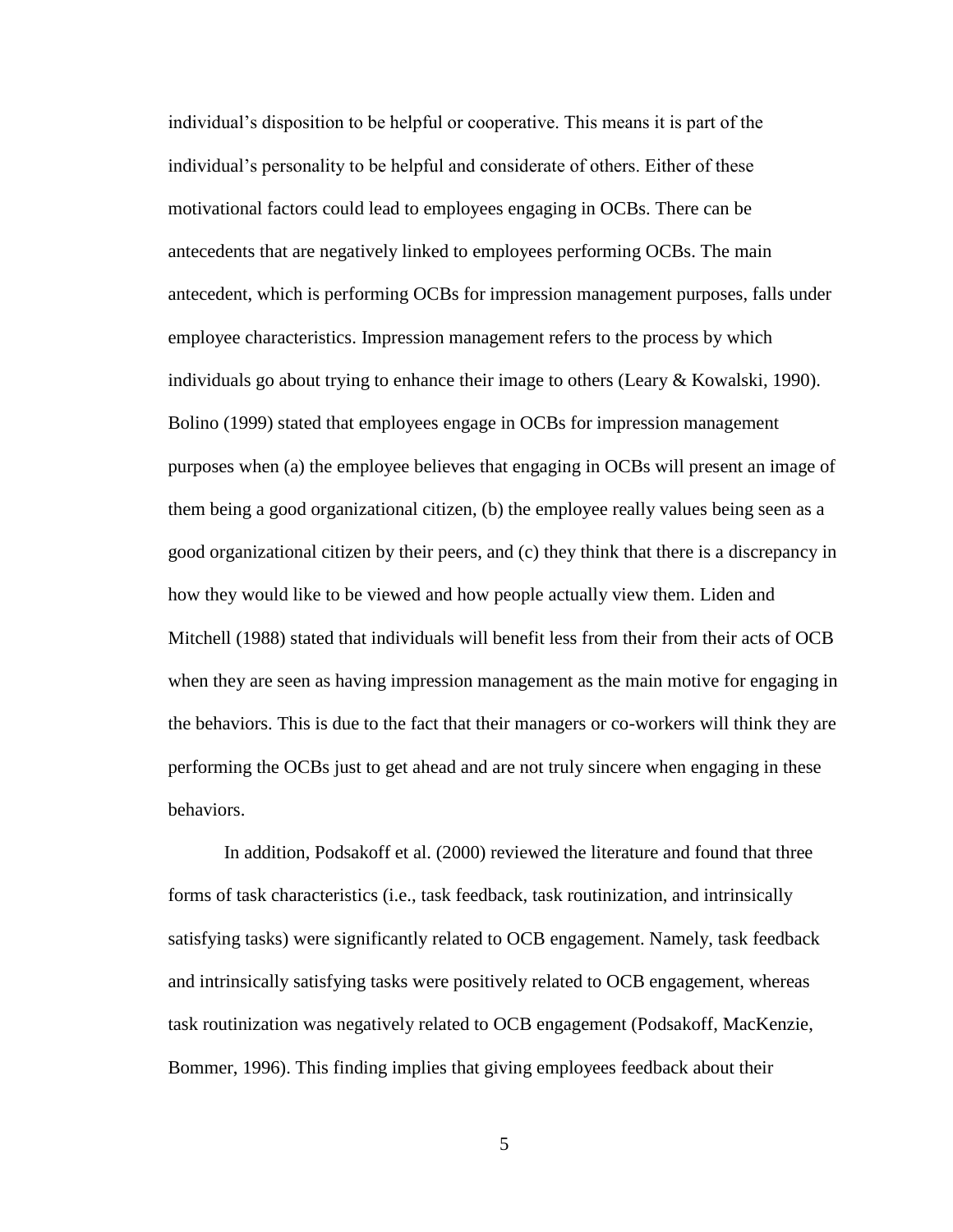performance will help encourage employees to perform OCBs because it shows that their manager or organization cares about the employee. It also implies that employees who do the same tasks day in and day out with no variety are less likely to engage in OCBs.

The organizational characteristics that have been identified had mixed results. Organizational formalization, organizational inflexibility, staff support, or spatial distances were not related to OCBs (Podsakoff et al., 1996). The organizational characteristics that have been positively linked to group cohesiveness are altruism, courtesy, conscientiousness, sportsmanship, and civic virtue (Podsakoff et al., 2000). In addition, research has shown that psychological contracts play a major role in whether employees engage in OCBs. Turnley et al. (2003) defined psychological contracts as implicit obligations the employee believes the organization owes to them, as well as what the employee owes to the organization. This is an organizational characteristic because a psychological contract deals with how an employee perceives the organization is treating them. Turnley et al. found that when employees perceive that their organization has lived up to or exceeded their end of the psychological contract, employees were more likely to engage in OCBs that benefit the organization (i.e., OCB-Os). It was found that when employees believe the organization has failed to live up to their end of the contract, they were less likely to engage in OCB-Os, but would still engage in OCB-Is (Turnley et al., 2003).

The last antecedent describe by Podsakoff et al. (2000) was leadership behaviors. Leadership behaviors such as own job attitudes (e.g., job satisfaction), task variables (e.g., task routinization or satisfying tasks), and other types of leadership behaviors (e.g., contingent or non-contingent reward behavior or support of the leader), are more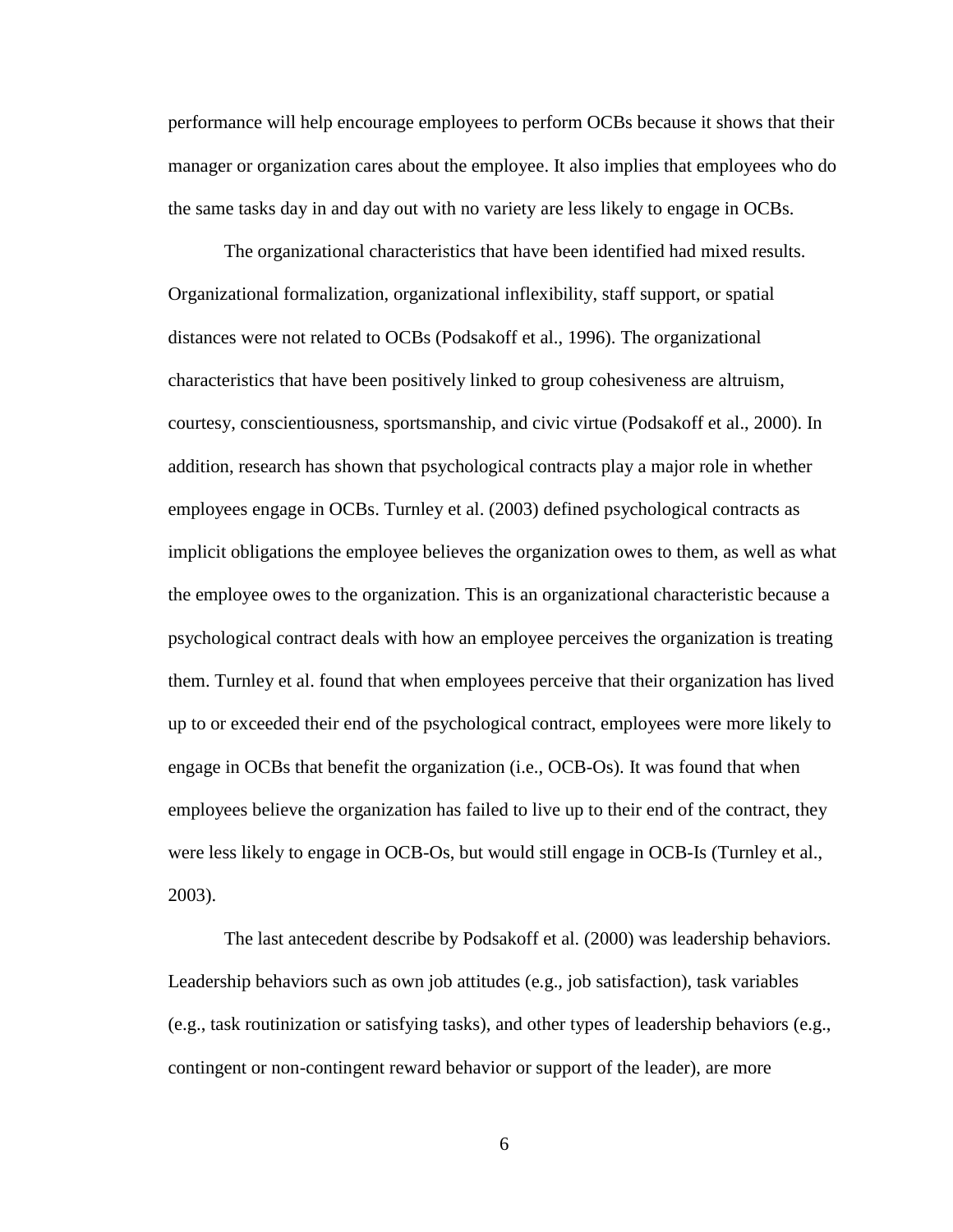positively related to OCBs than other antecedents but may not be independent of each other (Podsakoff et al., 1996). Task variables can influence job attitudes, which can then effect OCB engagement. It was illustrated that supportive behavior by the leader was positively related to every form of OCB (Podsakoff et al., 1996).

#### **Outcomes of OCB**

As there are many different types of OCBs, research has shown that different types of OCBs can bring about different outcomes for an organization. This section will discuss both the positive and negative outcomes of OCBs.

**Positive outcomes**. Podsakoff et al. (2003) stated that an employee helping a coworker may increase productivity in the group or organization; likewise, an employee demonstrating good sportsmanship may increase the morale of the group or organization. Podsakoff et al. (2003) also found that the empirical evidence supports the assumption that OCBs are related to performance, although some types of OCBs are more strongly related than others.

Multiple studies have found that OCBs influence manager evaluations of performance and other related decisions (Borman & Motowidlo, 1997; Podsakoff et al., 2003; Scotter & Motowidlo, 1996). Podsakoff et al. (2003) found that OCBs accounted for at least as much variance in performance evaluations as did in-role performance. This shows that managers take notice of when employees engage in OCBs; therefore, they are not going unnoticed.

Podsakoff et al. (2003) as well as Borman (2004) indicated that OCBs can contribute to success in organizations by (a) enhancing both co-worker and managerial productivity, (b) freeing up additional resources, (c) reducing the devotion of limited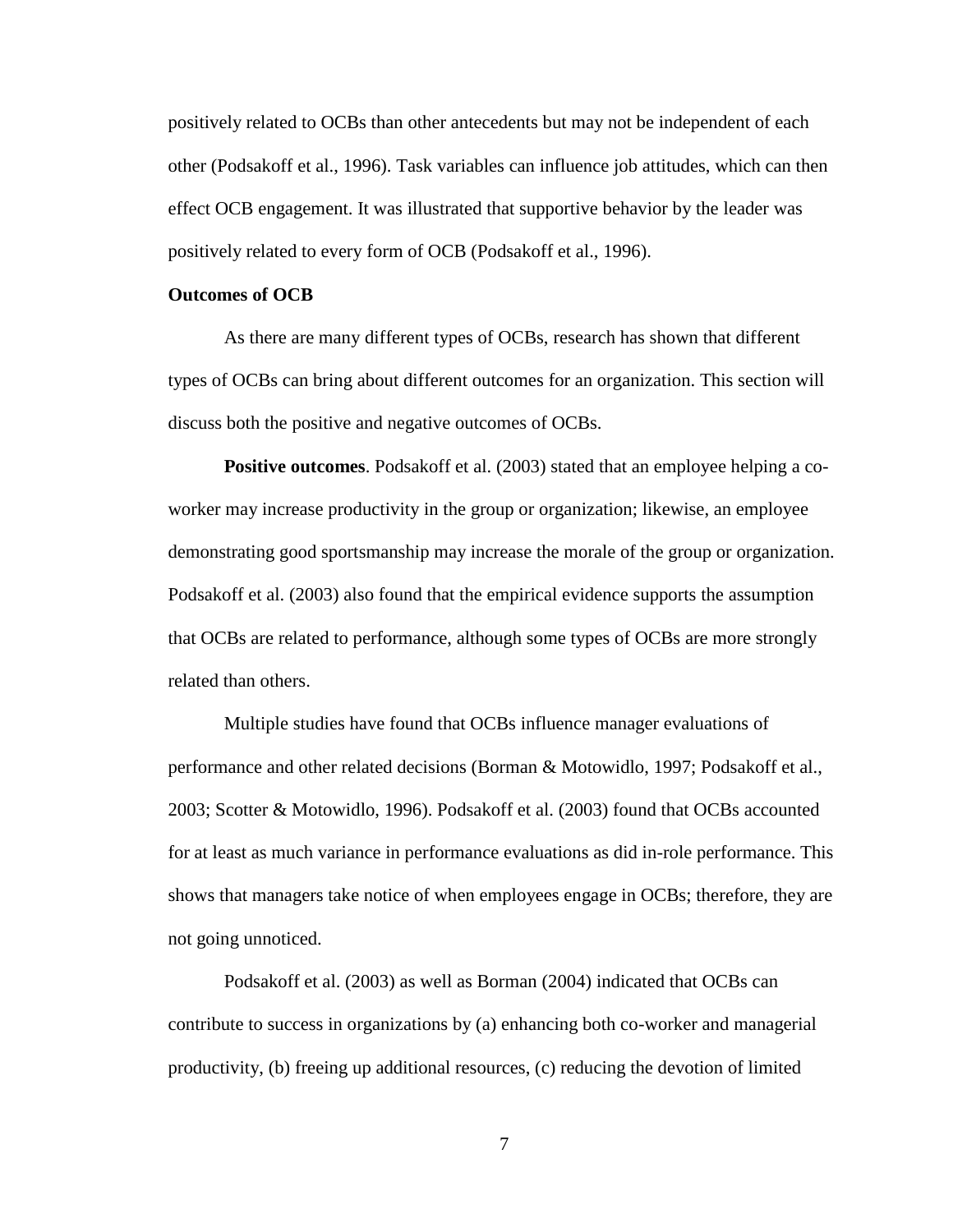resources to maintenance functions, (d) helping to coordinate activities within as well as across groups, (e) helping to attract and retain the best talent, (f) improving organizational performance, and (g) helping the organization adapt to environmental changes. In addition to these organizational contributions by OCBs, George and Brief (1992) found that employees who are in a positive mood are more likely to engage in OCBs such as protecting the organization, making suggestions, continuous development of oneself, and just helping others out in general.

Hui, Lam, and Law (2000) stated that because altruism and OCBs are strongly linked, employees may help a new hire orient him or herself to the organization which will require less time from the supervisor. This will free up the supervisors time to be able to focus on other tasks. Lapierre and Hackett (2007) state that OCBs are helpful in a good relationship with one's supervisor, which lead to the employee experiencing greater satisfaction at work. If the supervisor notices an employee engaging in an OCB, the supervisor is likely to praise them, which can lead to a good relationship between the employee and their supervisor.

**Negative outcomes.** Whereas OCBs have a range of positive impacts on organizations, they can have negative consequences. For instance, Lapierre and Hackett (2007) stated that OCBs could lead to employees being inefficient because an employee's time and effort should be devoted to task performance rather than OCBs. Another issue that has been looked at is how managers perceive the action or OCB. Farrell and Finkelstein (2011) found that if OCBs seemed to be self-serving, they resulted in low job satisfaction, whereas if the OCBs had good intentions, job satisfaction was heightened.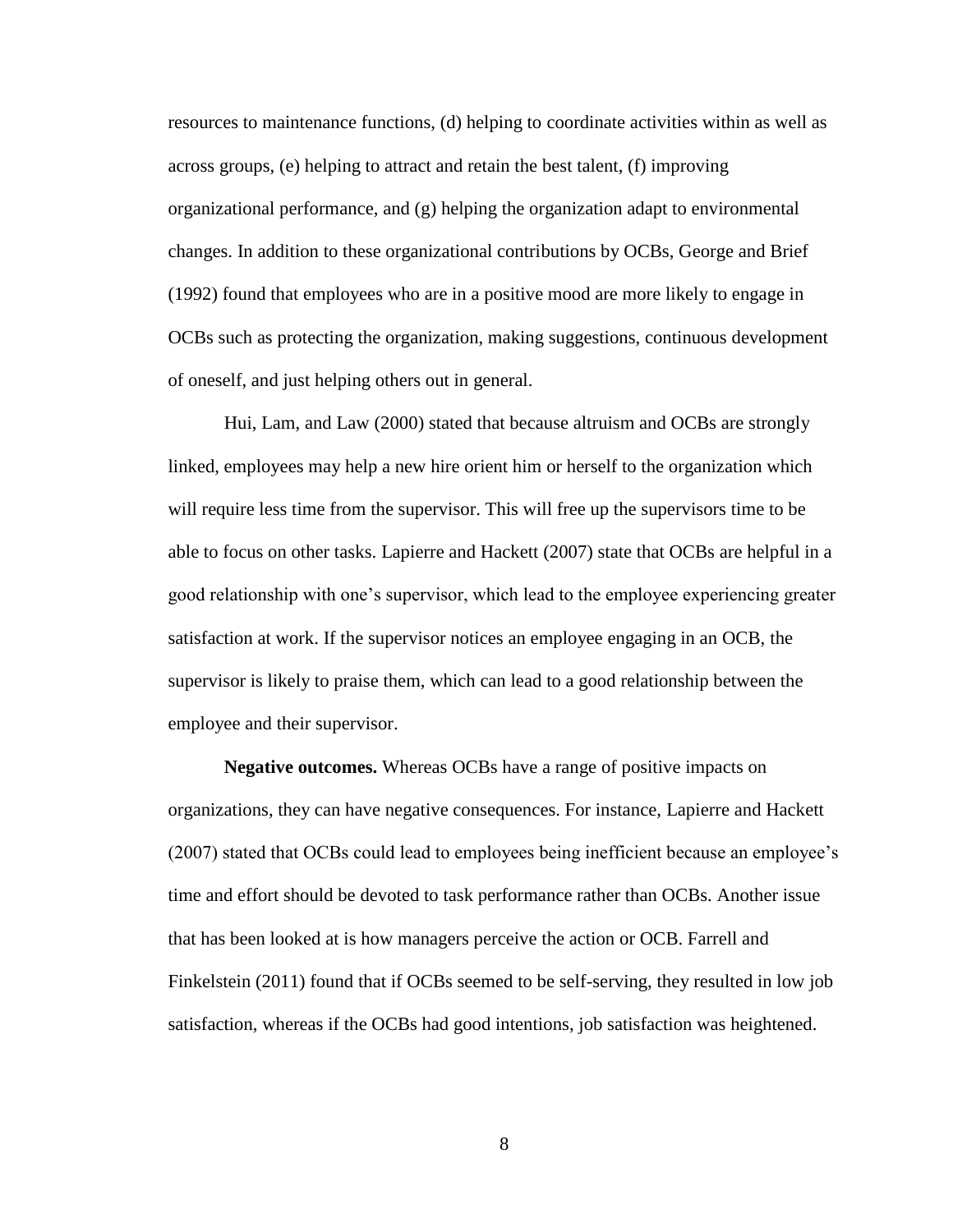Impression management can have negative consequences in an organization. Bolino (1999) stated that some employees might use OCBs as an intimidation strategy. An example of this would be if one employee cannot volunteer to work an organizational function, so another individual volunteers to make the other employee appear less dedicated. These types of impression management can be seen as a threat and cause more tension in the work environment. Hui et al. (2000) stated that if an OCB is performed for the purpose of gaining an advantage or promotion, once that promotion is attained, the employee's OCBs are likely to drop off.

Podsakoff et al. (2003) found that often managers have a hard time making a distinction between in-role behaviors and OCBs. This is a bad thing because employees may see the difference between the two, but their manager does not. This could mean the manager may get mad when he or she thinks an employee does not engage in OCBs but the employee thinks they are performing OCBs. This can in turn hurt the employee's performance evaluation because the manager may think the employee is not performing well.

Despite the abundant research on OCBs, no research has yet investigated how employees engage in these behaviors in a virtual workplace. As virtual workplaces are becoming more popular as new technology is being developed, a review of the research on the positive and negative aspects of virtual workplaces is provided in the next section.

#### **Virtual Workplaces**

Technology is growing at an exponential pace. Very similar to the personalized computer revolution in the 1980s and 1990s, new technologies are currently being developed that will change the way employees communicate with one another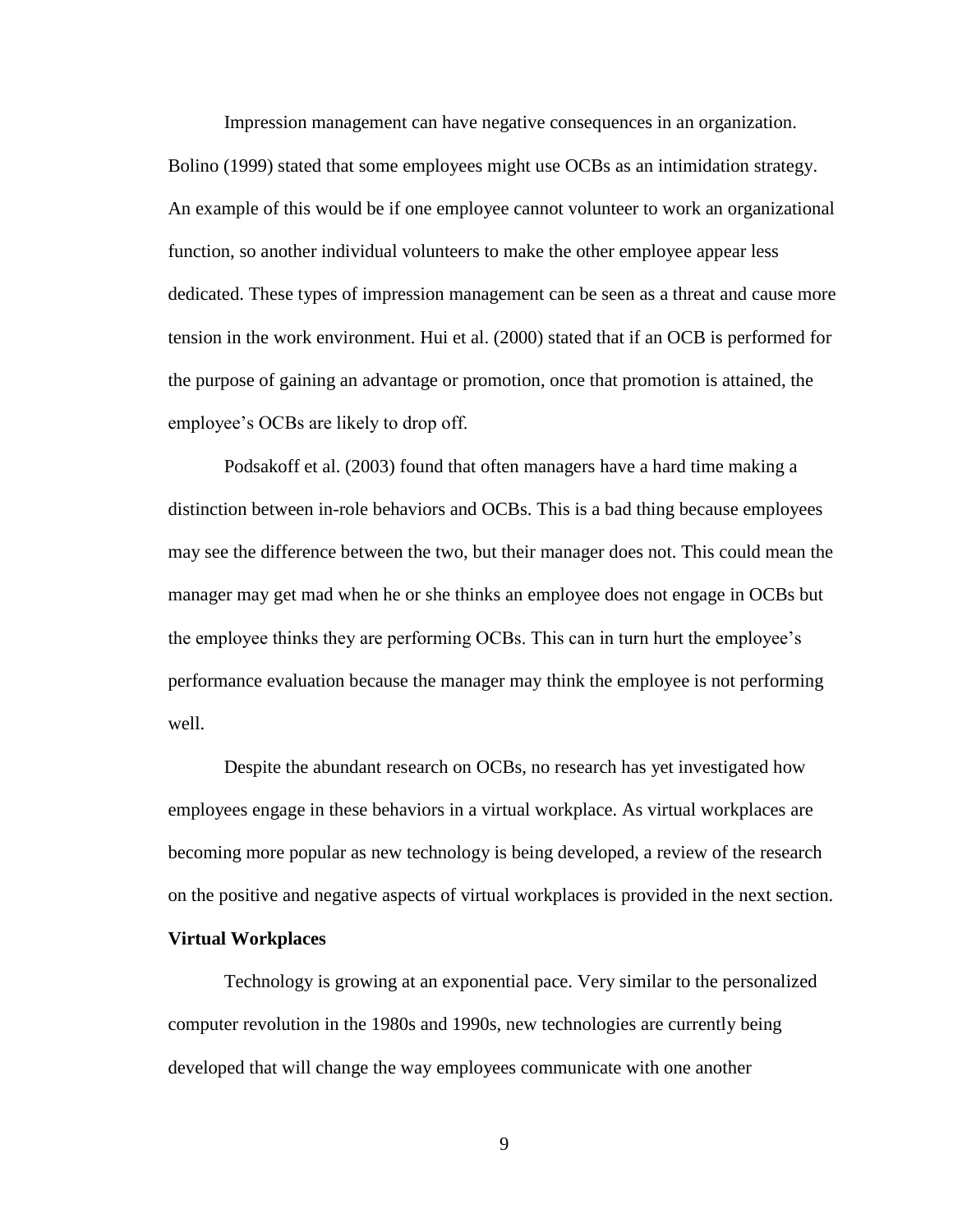(Townsend, DeMarie, & Hendrickson, 1998). New technologies such as Skype,

FaceTime, and other video conferencing technologies where the interactions between coworkers do not have to be at a physical workplace are becoming more commonplace. The influence, complexity, and transportability of technology growth have made working in remote locations a realistic option in meeting the changing demands of a normal work environment (Igbaria & Guimaraes, 1999). In fact, according to Igbaria and Guimaraes (1999), there will be an estimated 90 million telecommuters by 2030 in the United States alone. That is a giant increase from the estimated 25 million in the year 2000.

Several studies have examined how workplace communication changes as new technologies become available. Yates and Orlikowski (1992) discussed how "genres of organizational communication" have evolved over time (e.g., from pen and paper to email), thereby changing from a more formal style to a more informal and direct approach. Not only is technology changing the way we communicate, but the people who use the technology are also setting new standards for the way we communicate. For example, emoticons have become a common way for people to communicate because people can add social interpretations to their e-mails through the use of symbols. As such, communication is moving from fewer words to more of a mix of words and symbols, such as emoticons. Walther and  $D'$ Addario (2001) noted that the lack of nonverbal cues in e-mails could limit the scope of social exchanges, which could damage an organization's culture because the employees may not have a close relationship with supervisors or co-workers.

A virtual workplace is where the employee works apart from their supervisor, as well as the actual physical organization (Cascio, 2000). Virtual workplaces also partially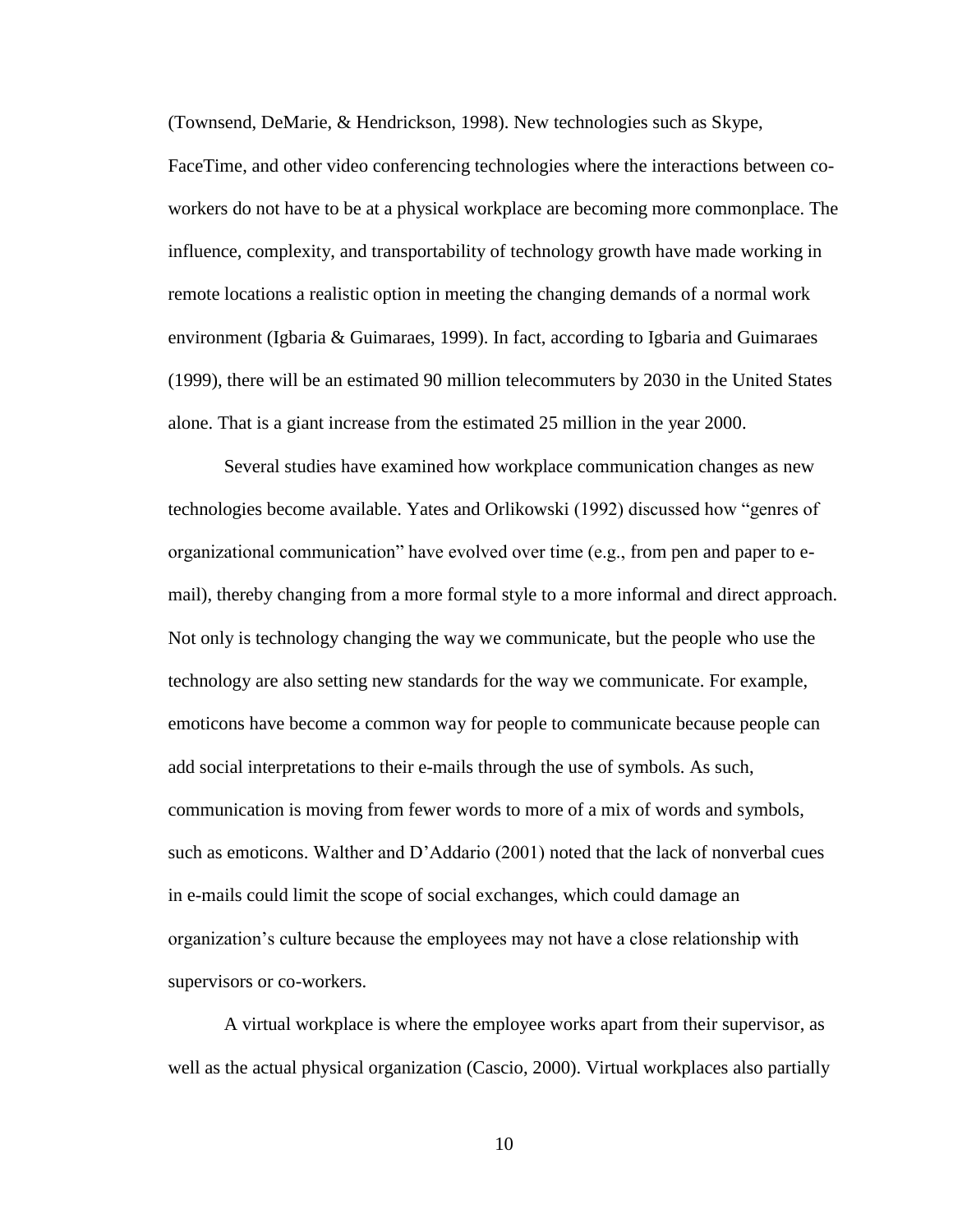or fully remove the commute to and from work due to technology replacing it. Today, there are many ways in which an employee can communicate with managers or coworkers without ever interacting in the same physical location (e.g., via text or Skype). This is changing the cultures of organizations from a baby boomer culture to a more millennial one much more reliant on the use of technology. It is clear that the ways in which we communicate will continue to evolve with technology, but we need to examine both the positive and negative aspects of these changes.

**Positive aspects of virtual work.** Virtual workplaces are becoming more commonplace because they offer a wide variety of beneficial aspects to both the organization and the employees. In 2003, approximately 55% of organizations in the United States allowed their employees to work from remote locations some of the time (Hill, Ferris, & Martinson, 2003)**.** That number is expected to be higher today. This could be due to the positive aspects of virtual workplaces. For instance, Fulk and DeSanctis (1995) specified five features of new communication technologies that offer significant progress for organizations: (a) speed of communication (e.g., faster decisions), (b) decrease in costs of communication (e.g., less paper, shipping costs), (c) more communication bandwidth (e.g., new technology is integrating text, audio, and visual data into one communication tool), (d) expanded connectivity (e.g., being able to communicate anywhere in the world), and (e) the integration of communication with computing technologies (e.g., being able to share saved information). In addition, organizations can benefit from virtual workplaces because there are reduced real estate expenses, increased productivity, higher profits, improved customer service, access to global markets, and environmental benefits (Cascio 2000).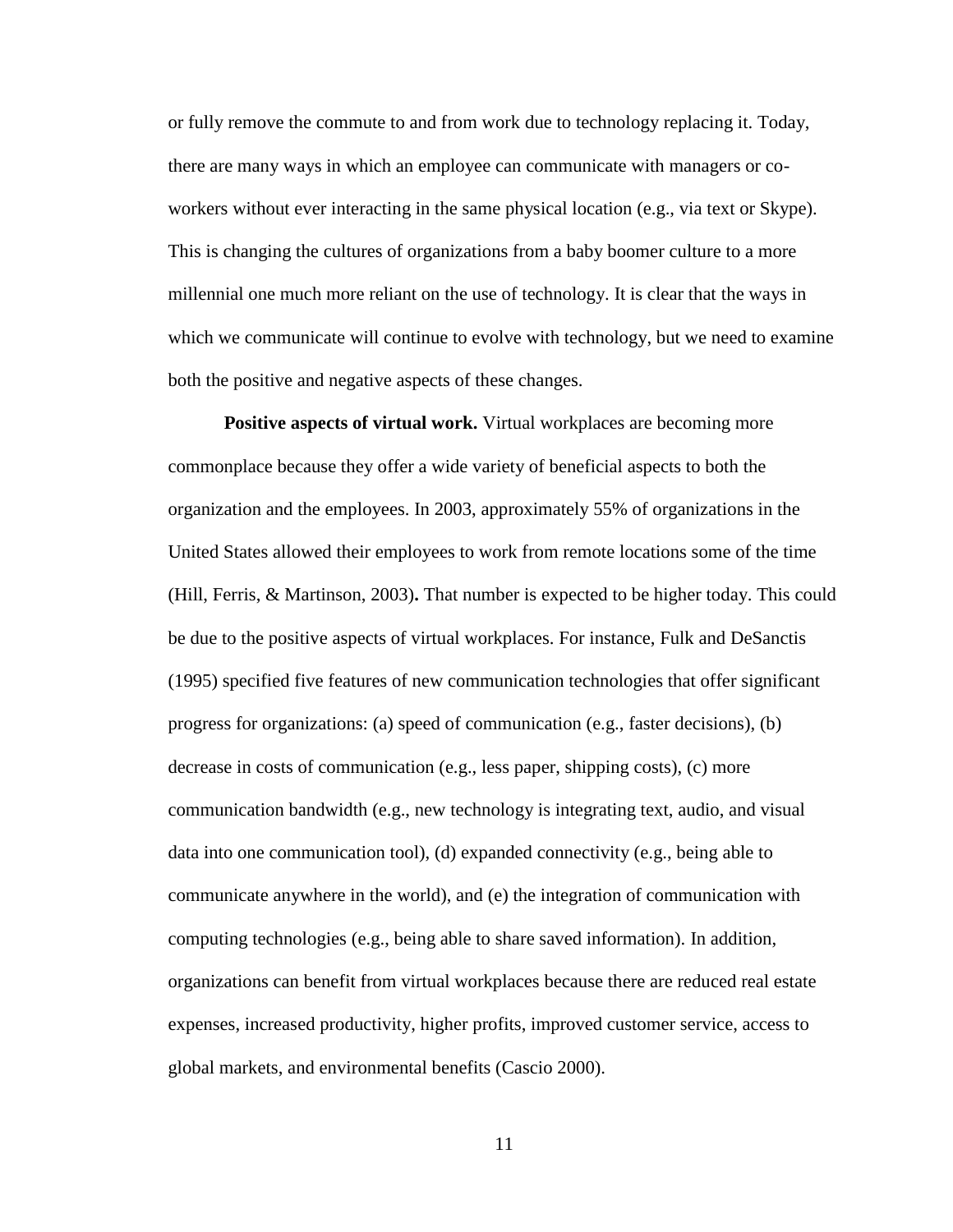Igbaria and Guimaraes (1999) found that in a survey of Fortune 500 executives, 63% reported that telecommuting improved employee retention, 63% reported that their employees stress was reduced, and 79% reported improved morale among employees. Another study found that employees who telecommute have better work-family balance while increasing their performance (Hill et al., 2003). In addition, a U.S. government study found that if 20,000 federal workers would telecommute just one day a week, it would save roughly two million miles of commuting, 102,000 gallons of gas, and 81,600 pounds of carbon emissions each week (Cascio, 2000). As such, organizations that implement virtual workplaces could establish a culture of caring about the environment, which could help attract committed employees.

**Negative aspects of virtual work.** Whereas the positive aspects seem like more than enough for organizations to implement virtual workplaces, there are also several downsides to virtual workplaces. Cascio (2000) brought up five issues that organizations face when implementing a virtual workplace, such as setup and maintenance costs, loss of cost efficiencies, cultural issues, feelings of isolation, and lack of trust. One of the biggest issues is a lack of trust (Akkirman & Harris, 2005; Cascio, 2000). If members of a virtual organization are not authorized to make decisions on their own, then the technology will add little value because the advantage of rapid response to demands will be lost (Cascio, 2000). The organization has to trust that their employees will complete their work in an effective and timely manner. If the organization shows no faith in their employees, this could lead to dissatisfaction with the organization, which could then lead to turnover rates being high. It could also lead to a hostile organizational culture because supervisors do not trust their employees to work effectively if they are not being watched.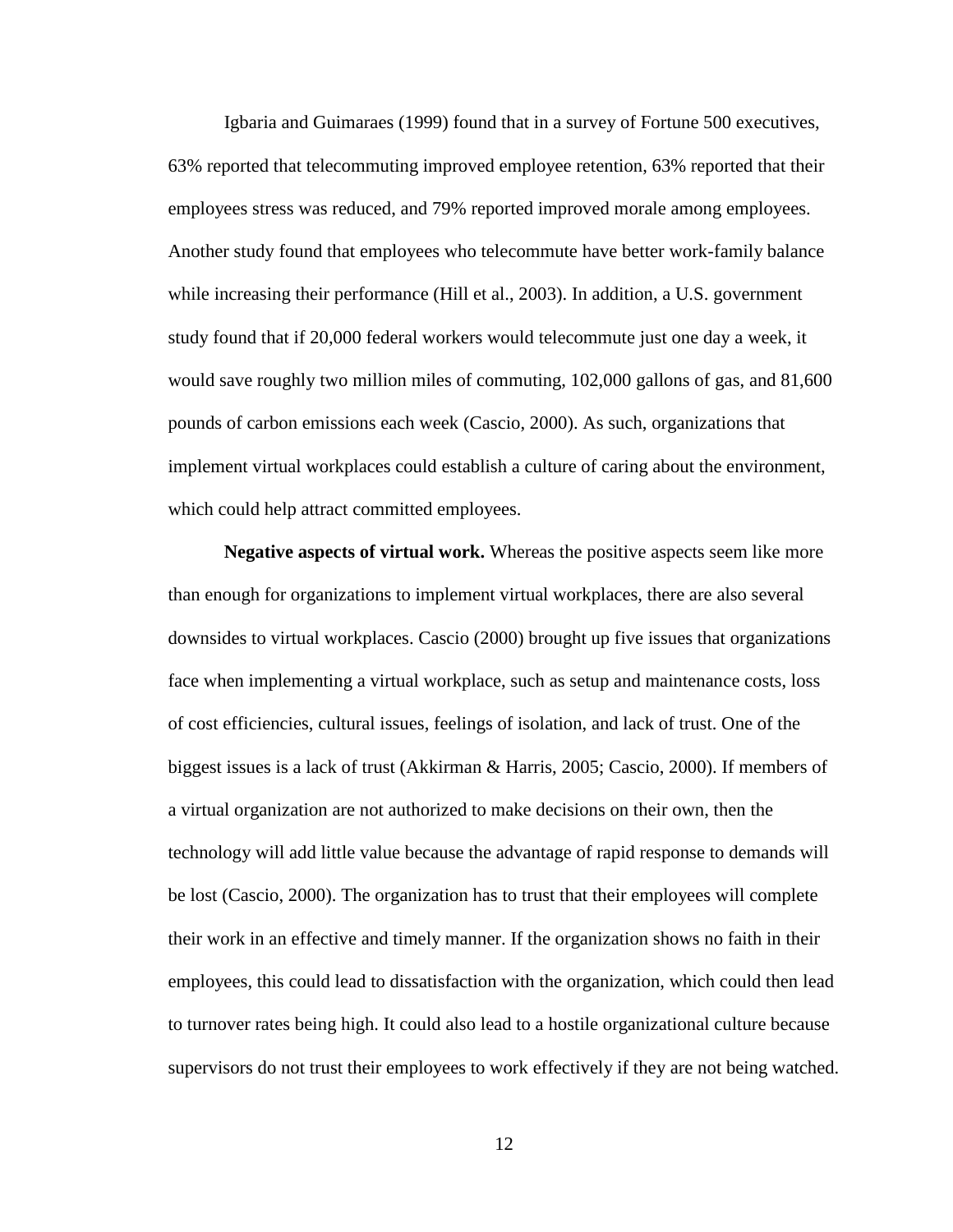The lack of face-to-face, personal interaction in virtual workplaces can make it more difficult for an organization to establish a trusting culture.

Shin (2004) stressed the idea of person-environment fit in the context of virtual workplaces, such that there should be an emphasis on employee knowledge, skills, and abilities (KSAs), meeting those of the job environment. When organizations implement virtual workplaces, if the employees are not a good fit in the virtual environment (e.g., someone who is not self-motivated may have trouble in an unstructured environment), this can lead to an organizational culture that is not conducive for the employee or organization. Not having employees who fit the virtual workplace environment can be detrimental to both the organization and the employees involved.

As mentioned above, there can be negative effects for employees as well as organizations. Cascio (2000) pointed out that a negative aspect of virtual workplaces is feelings of isolation by the employees. Social interactions among employees play a pivotal role in shaping the culture of the organization. By eliminating the frequency of the face-to-face interactions, the employees may lose touch with one another and their supervisor; this could also lead to an organizational culture that is not transparent. Therefore, virtual workplaces can be detrimental to employees because they are not receiving the feedback they need or desire.

Despite the benefits to work-family balance mentioned earlier, other research has shown that telecommuters may also experience a blurred line between their work and family roles (Igbaria & Guimaraes, 1999). This could lead to negative spillover, which is when feelings or behaviors about one role transfer to and have a negative impact on another (Dilworth, 2004). For example, if employees do not have a good day at work, if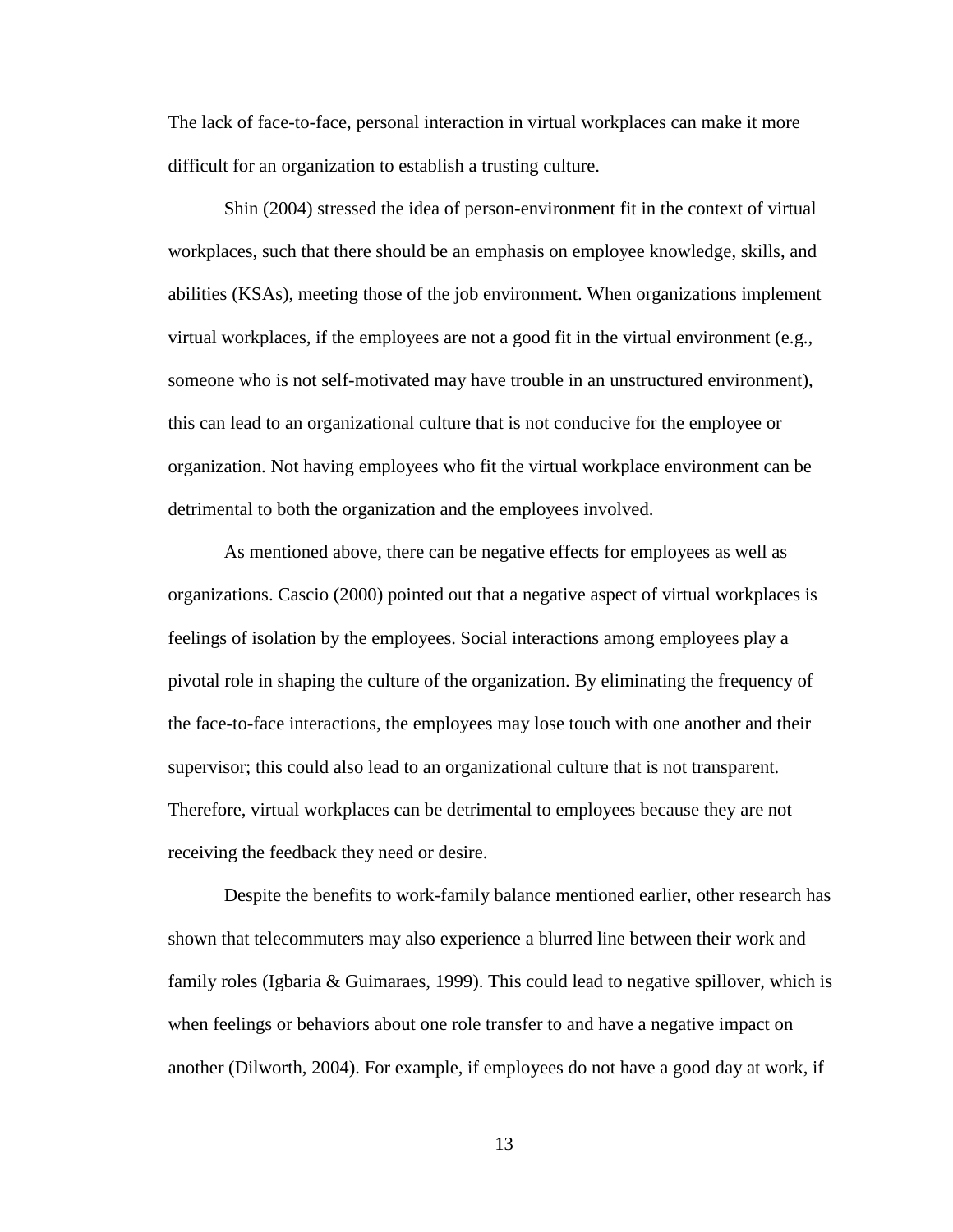they are already at home, they do not have the buffer time to settle down and switch roles.

In order for employees in a virtual workplace to operate effectively, they need to communicate effectively to establish a good knowledge-sharing environment. The need for knowledge sharing is due to the fact that employees in virtual environments do not see their co-workers often, if at all. Not only do they need good communication to establish good knowledge sharing, but several other factors that play a crucial role in creating a knowledge-sharing environment, such as intra-team trust, intra-team bonds, leadership, intercultural communication, and cross-cultural training (Zakaria**,** Amelinckx, & Wilemon, 2004). Because employees who are working together can be dispersed all around the world, the risk of communication errors and mistrust can be intensified (Zakaria et al., 2004). Because co-workers are being dispersed around the world, the helping behaviors or OCBs will be different in a virtual context than in a traditional work environment.

#### **OCBs in the Virtual Work Context**

OCBs may differ in a virtual work context due to the fact the employees are not engaging in face-to-face interaction on a daily basis. Townsend et al. (1998) stated that with virtual organizations, employees might not see the linkage between other employees (e.g., the offices are too far apart to facilitate traditional face-to-face interaction). Having employees spread geographically can make it hard for employees to establish relationships with their co-workers or managers. Townsend et al. stated that with virtual work environments, the more traditional social mechanisms employees use to communicate are gone, so they must find new ways to communicate and interact with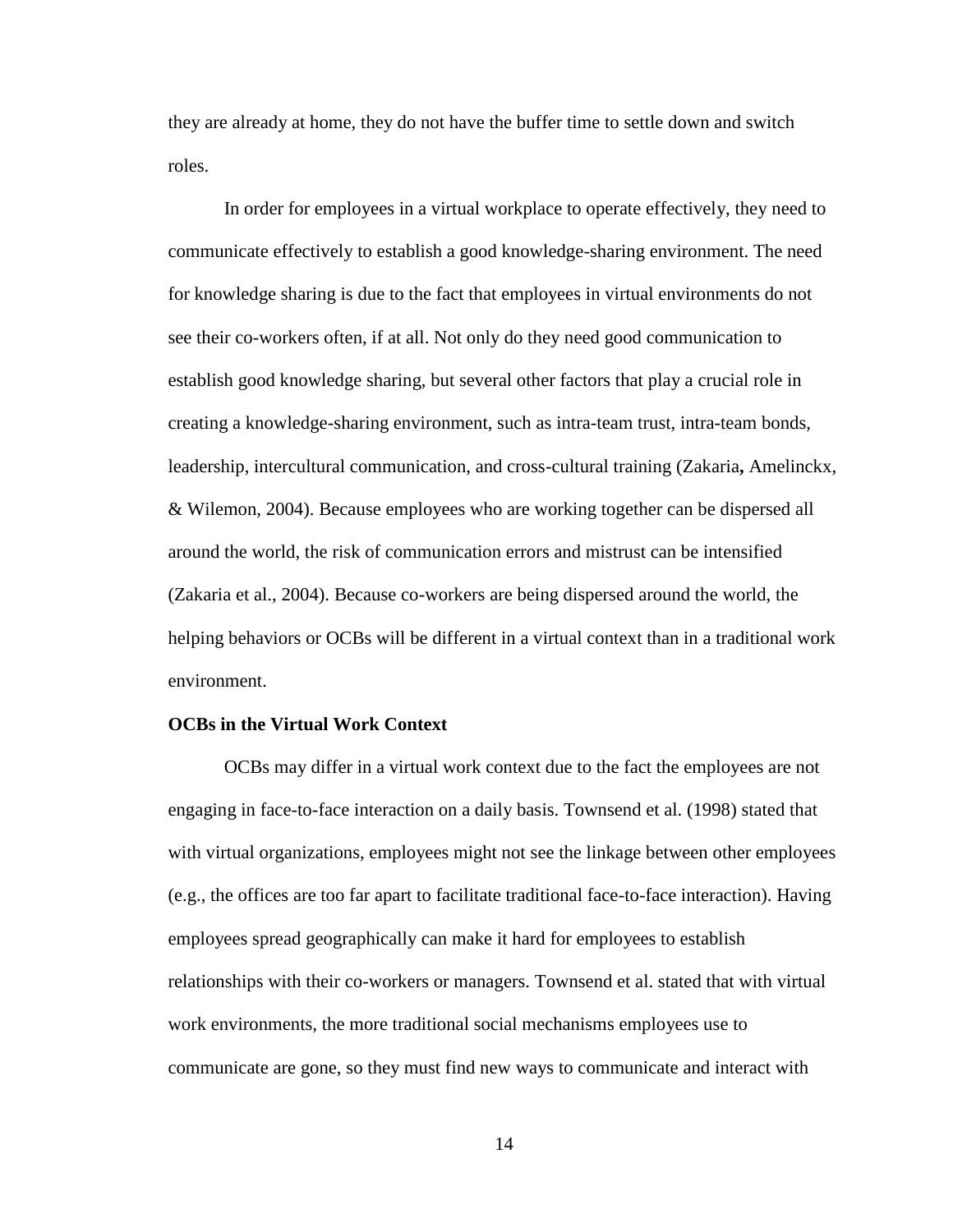each other. Thus, these mechanisms may make it difficult for employees working virtually to engage in traditional OCBs, and to date, no research has yet examined the forms of virtual OCB engagement.

Many of the OCBs in a traditional face-to-face work environment may not be relevant in a virtual context. For example, items focusing on above par attendance or refraining from spending time on personal conversations, both of which are commonly included in traditional OCB measures may not directly translate to a virtual context. In addition, there may be OCBs unique to virtual contexts that traditional measures do not consider (e.g., application sharing to help a co-worker with a new software). Thus, the purpose of the current study is to combine OCBs and virtual workplaces to develop both a conceptual model and assessment of virtual OCBs. A measure of face-to-face OCBs will also be used to assess the discriminant validity of the measure through a correlation between face-to-face OCBs and virtual OCBs. The hypothesis is that the measure of virtual OCBs will demonstrate discriminant validity when compared to traditional measures of OCBs.

#### **Method**

This study consists of a two-stage model and assessment development process. In stage one, the focus was on item generation and categorization. The purpose of stage two was to provide psychometric evidence for the newly developed measurement tool and conceptual model of virtual OCB engagement.

**Stage 1**

**Participants**. For stage one, data were collected from 109 participants who were at least 18 years old, worked virtually at least 10 hours per week, resided in the United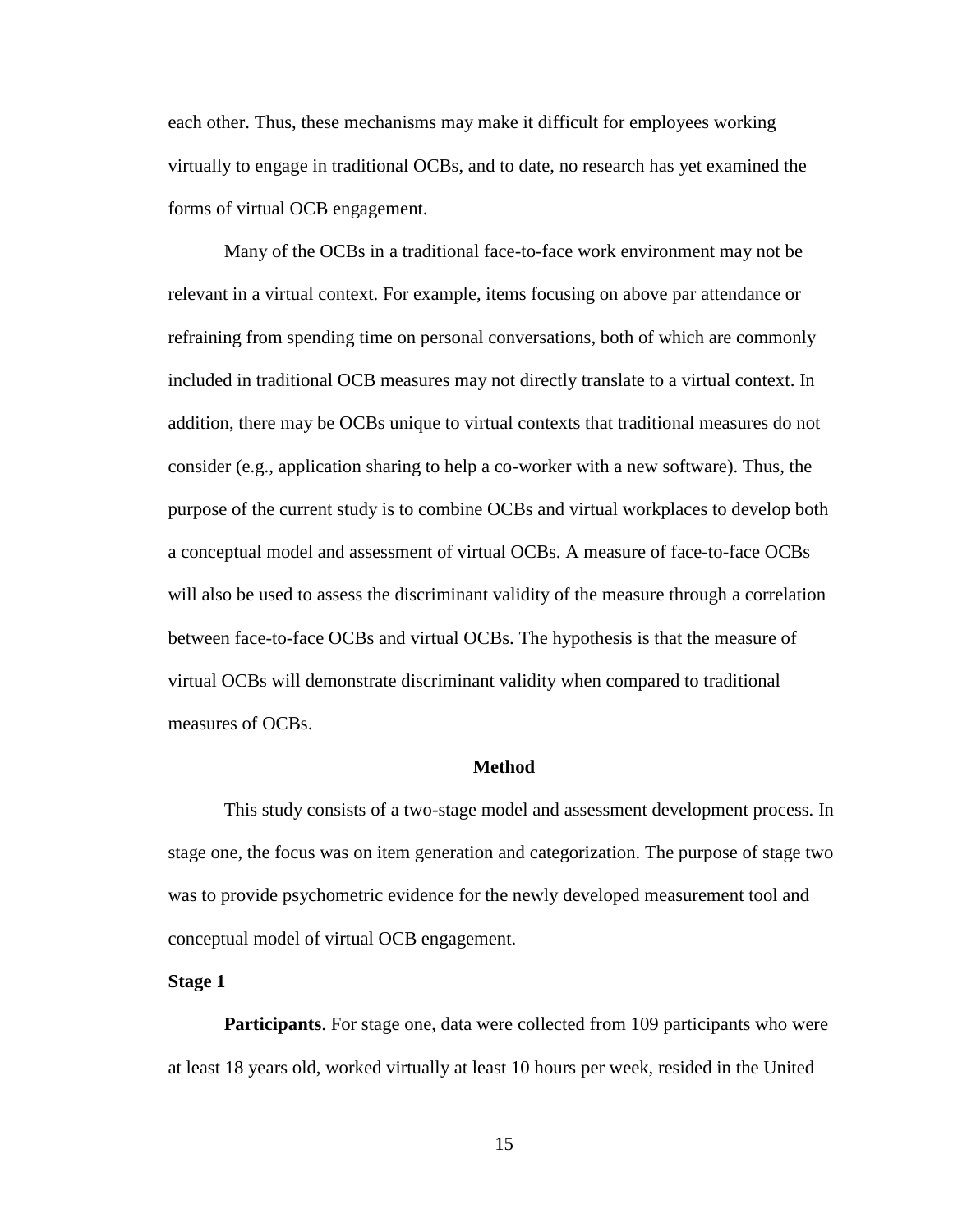States, and used Amazon's Mechanical Turk (MTurk; 52.0% male, mean age = 34.8 [*SD*  $= 10.8$ ], 77.1% White/Caucasian). The mean amount of work experience was 14.0 years  $(SD = 10.4)$ , 64.2% held a bachelor's or graduate/advanced degree, and participants represented a wide range of industries (i.e., 21.1% retail trade or sales, 13.0% education, 11.0% finance, and 10.1% health care). Participants were compensated \$0.50 for their time.

There are multiple advantages to using MTurk. These include: (a) data can be collected faster than a traditional lab setting, (b) the lack of face-to-face interaction ensures anonymity and reduces the chance of the researcher influencing results, (c) it has a relatively low cost compared to other sampling techniques, and (d) the sample is normally more diverse than undergraduate college students (Crump, Mcdonnell, & Gureckis, 2013; Sprouse, 2010). Crump et al. (2013) replicated a number of studies in order to determine whether MTurk is a valid sampling tool in behavioral research. Their results indicated that data collected from MTurk samples were consistent with laboratory data as long as the methods of the experiment were sound. In workplace research, employed samples are often difficult to access, so use of a sampling tool such as MTurk is highly beneficial.

**Materials.** The materials involved were an eligibility measure (see Appendix A) which ensured the participants were over 18, lived in the United States, spoke English as their first language, and worked at least 10 hours virtually. Next was a demographic measure (see Appendix B). This included the age, gender, race, level of education, industry in which the participant worked, how many hours a week the participant worked, how many hours a week the participant worked remotely, how many hours a week the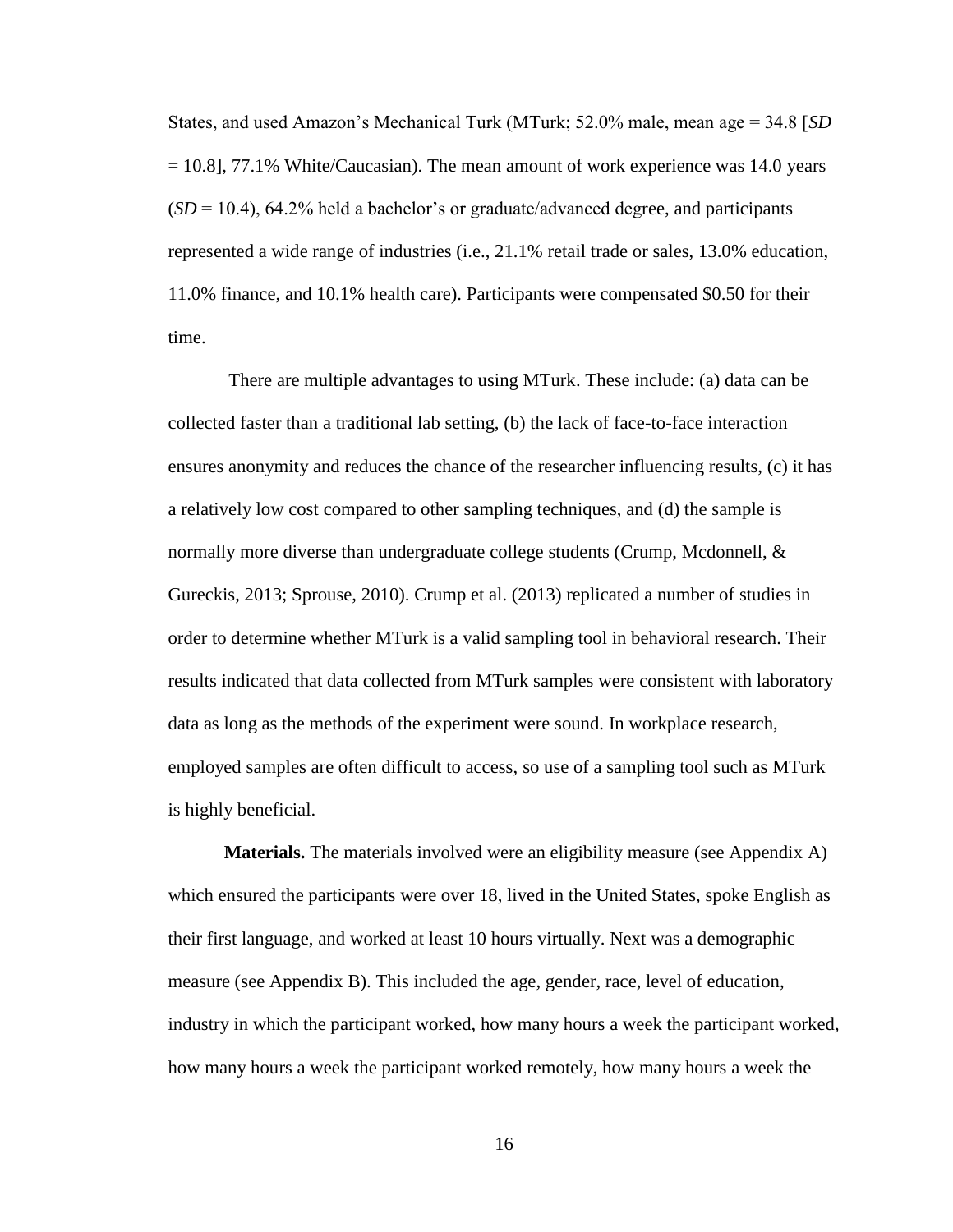participant used a software program to interact with a co-worker, and each participant's years of work experience.

The final item was for the item generation process (see Appendix C). This included a definition of virtual OCBs, as well as an example. Participants each provided five examples of virtual OCBs. This process allowed for the generation of examples reflecting the breadth of virtual OCBs. Traditional OCB measures (see Appendix D) were pulled from multiple sources and used as a starting point for the second part of the study.

**Procedure.** The procedure used in stage one of the study was modeled after Bennett and Robinson's (2000) approach for model and measure development. The survey generated 539 examples of virtual OCBs. After repetitive or irrelevant items were removed, 79 examples of virtual OCBs were generated. Another 42 items were written by the researcher based on a review of traditional measures of OCB; therefore, the total number of items generated was 121.

A qualitative analysis was conducted to develop a conceptual factor structure for these items. The factors that were used were the same four factors as Moorman and Blakely's (1995) model of OCBs: interpersonal helping (IH), individual initiative (II), personal industry (PI), and loyal boosterism (LB). Interpersonal helping refers to helping a coworker with job-related problems, individual initiative refers to encouraging individuals and groups to express opinions and improve performance, personal industry refers to going above and beyond what is expected of you, and loyal boosterism refers to contributing to the organization by remaining faithful to the organization as well as promoting the organization outside of working hours (Moorman & Blakely, 1995).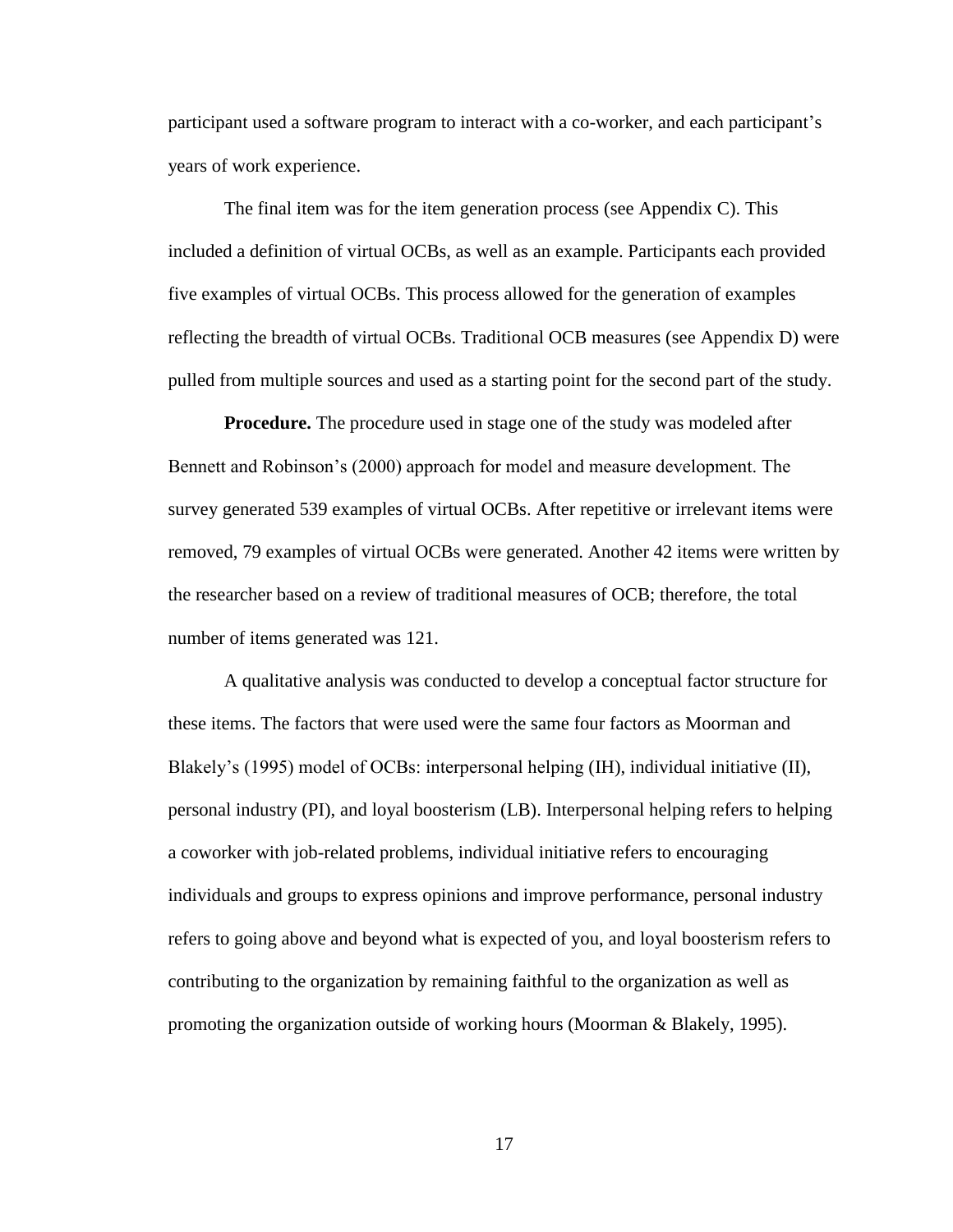This theoretical model was preliminarily tested via a Q-sorting procedure (Nahm, Solis-Galvin, Rao, & Ragu-Nathan, 2002). In this process, three graduate students familiar with the concept of OCB reviewed the items to ensure that (a) they were consistent with the definition of virtual OCBs and (b) they reflected behavior relevant to a wide variety of occupations**.** 

#### **Stage 2**

The second stage of the study involved assessing the psychometric properties of the measure that was created in stage one.

Participants. The data analytic approach used for stage two of study (i.e., structural equation modeling) requires larger than typical sample sizes (i.e., research has recommended that there should be at least five times as many participants as study items; Bentler & Chou, 1987). Thus, as the initial measure of virtual OCB contained 121 items, at least 560 participants would be recommended. Data were collected from 668 participants who were at least 18 years old, worked virtually at least 10 hours a week, resided in the United States, and used Amazon's Mechanical Turk (MTurk; 53.0% male, mean age  $= 33.7$  [*SD*  $= 10.0$ ], 70.2% White/Caucasian). Sixty-six percent held a bachelor's or graduate/advanced degree, and participants represented a wide range of industries (13.8% education, 12.3% health care, 11.1% public administration, and 8.5% transportation, communications, electric, gas, and sanitary services).

**Materials.** Study participants provided basic demographic information (see Appendix A), completed both 19 items assessing face-to-face OCB (Moorman  $\&$ Blakely, 1995; see Appendix E) and the newly developed virtual OCB measure (see Appendix F), and reported whether each of the 112 virtual OCB items met the definition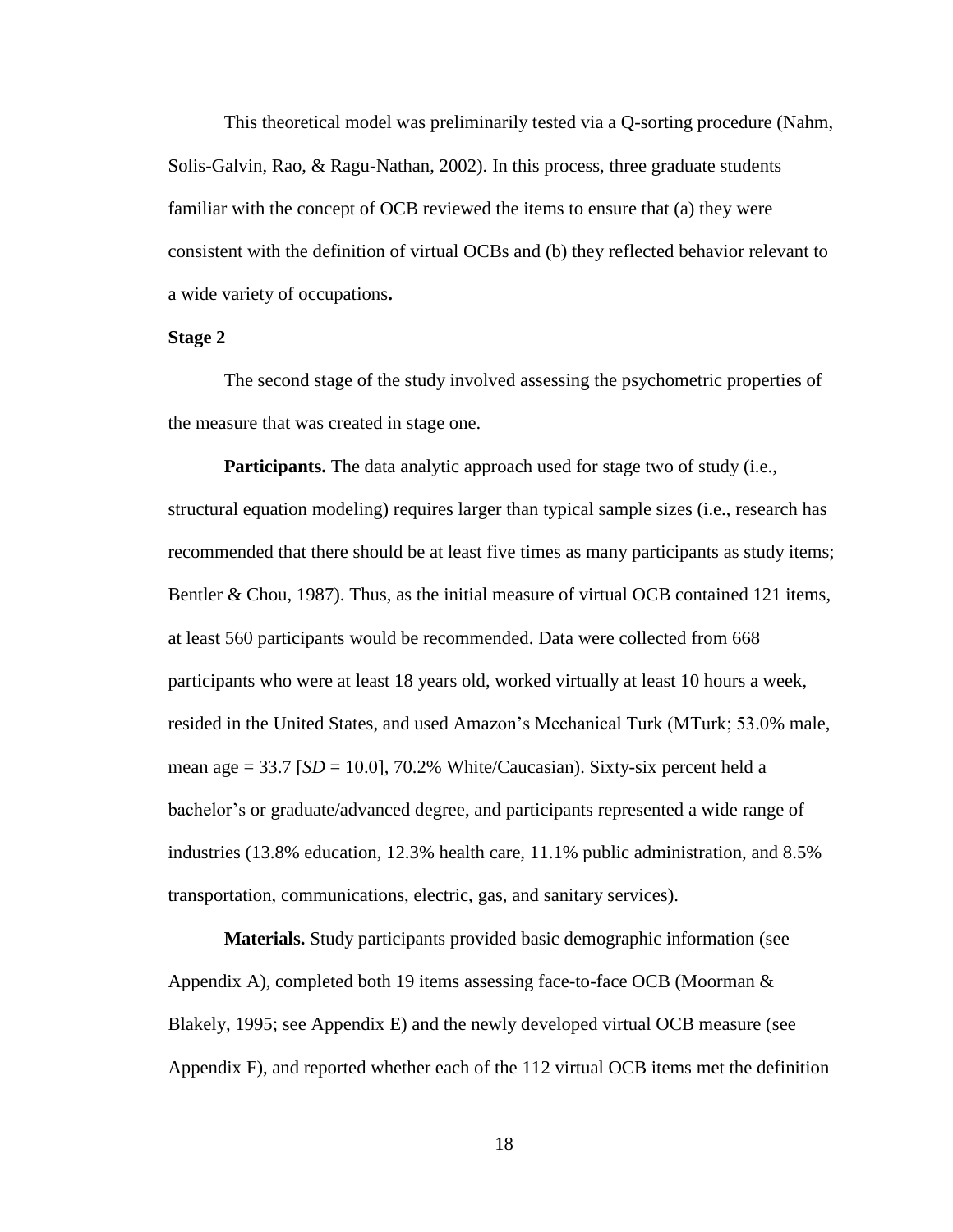of an extra-role behavior using a yes/no scale. Responses for the face-to-face and virtual measure were rated on a seven-point Likert scale based on the degree to which each participant engaged in each of the listed behaviors either in a face-to-face context or via a virtual medium (1 = strongly disagree and  $7$  = strongly agree).

**Procedure.** A survey was administered online via Amazon Mechanical Turk. Participants were compensated one dollar for their time.

#### **Results**

To analyze stage 1 data and assess the content validity of the 112-item virtual OCB measure, Moore and Benbasat's (1991) overall placement ratio (OPR) was used to calculate a percentage of time each item was sorted into its pre-specified dimension. Seven items with less then 66% agreement, as well as two items that were identified as not fitting the definition of virtual OCB were removed (see Table 1). In order to assess rater agreement in the Q-sorting procedure used in stage one, for each item the researcher examined the percentage of interrater agreement into the predefined categories (see Table 2), as well as Cohen's kappa (Cohen, 1960), a more conservative estimate of agreement that takes into account the probability of rater agreement due to chance. The 112 remaining items had a Cohen's kappa ranging from .50 to .62, a level of agreement that is moderate (i.e., between excellent and poor; Cohen, 1960).

For stage two analyses, a confirmatory factor analysis was conducted to examine both the factor structure and item reliability for the virtual OCB measure. The data were analyzed using a confirmatory factor analytic approach using EQS 6 (Bentler, 2005). Model fit was examined using comparative fit index (CFI: Bentler, 1990) and root-meansquare error of approximation (RMSEA: MacCallum, Browne, & Cai, 2006). Byrne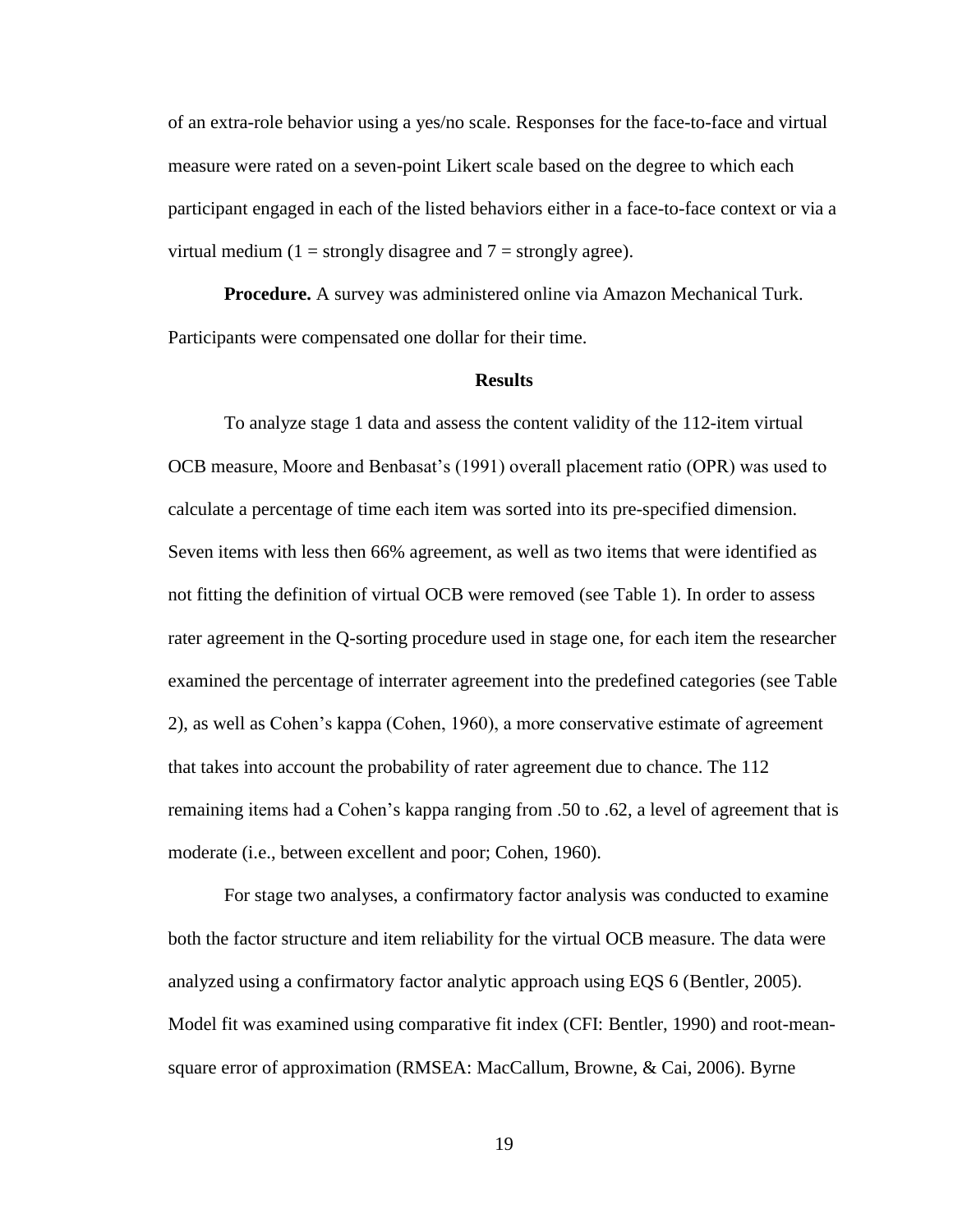(2006) advocates the examination of CFI values, suggesting that a difference in model fit of more than .01 reflects a meaningful model change. According to Hu and Bentler (1999) CFI values greater than .95 and RMSEA values less than .06 are considered acceptable. Robust estimation was used to prevent undue influence due to departure from normality (Chou, Bentler, & Satorra, 1991). Model misfit was also examined using the LaGrange Multiplier (LM) test to identify whether cross-loadings or additional item covariances provided a meaningful contribution to the model.

During the confirmatory factor analysis, the factor loadings and dimensionality (i.e., cross-loadings) of each of the items were examined. With one exception (i.e., one item within the PI scale, as the limited number of items remaining in this scale necessitated a more conservative approach; see Table 3) items with loadings of less than .65 were removed. After removing those items, the original 112 items was reduced to 33 (i.e., 13 IH, 9 II, 6 LB, and 5 PI items). The theoretical four-factor model demonstrated good fit (S-B  $\chi^2$  (489) = 1005.94, CFI= .92, RMSEA= .04); however, the II factor had very high correlations with both the IH and LB factors ( $r = .98$  and  $r = .95$ , respectively), indicating a large degree of conceptual overlap. As a result, a two-factor model was examined in which the II, IH, and LB factors were combined into one factor (S-B  $\chi^2$  (494)  $= 1130.55$ , CFI $= .91$ , RMSEA $= .044$ ). The factor correlation in this model was moderate (*r* = .73); however, because of the reduction in model fit, a one-factor model was also examined (S-B  $\chi^2$  (495) = 1326.53, CFI = .88, RMSEA = .05). However, fit for this model was poor. Therefore, the final model examined was a three-factor model in which the II factor and corresponding items were removed (S-B  $\chi^2$  (249) = 487.59, CFI= .95,  $RMSEA = .04$ . This model demonstrated the best fit, with moderately high factor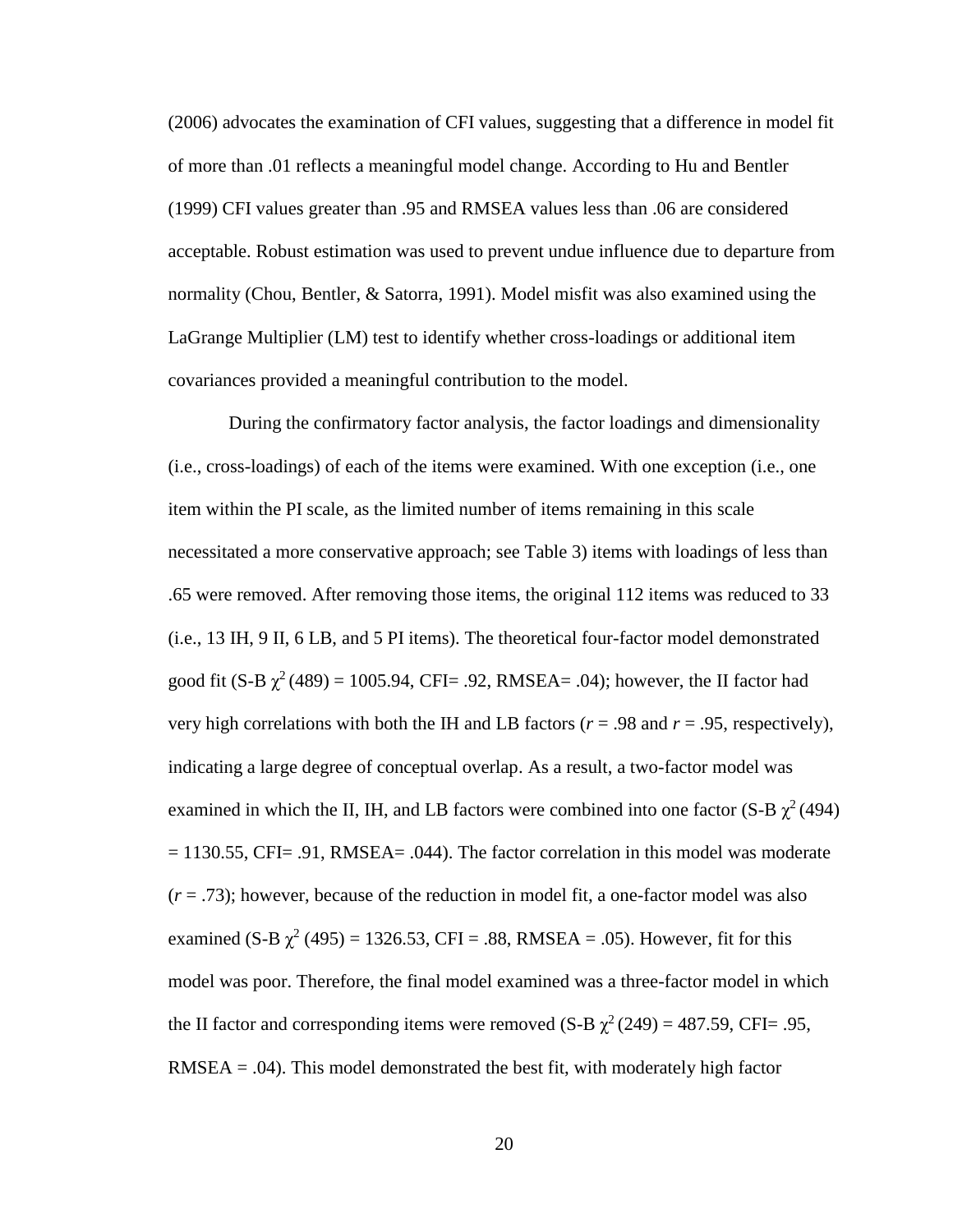correlations (IH and PI  $r = .70$ , IH and LB  $r = .89$ , and PI and LB  $r = .71$ ). To determine if model fit significantly differed across models, the fit of the theoretical four-factor model was compared to each of the subsequent models (see Table 4). All changes in model fit (i.e., the change in Satorra-Bentler  $\chi^2$ ) were significant.

To establish discriminant validity across different contexts (i.e., face-to-face and virtual contexts), the correlations between Moorman and Blakely's (1995) face-to-face model and the newly developed virtual OCB model were examined, each of which has the same four dimensions (see Table 5). Across contexts the factor correlations were moderate ( $r = .59$  for IH,  $r = .67$  for II,  $r = .51$  for PI, and  $r = .62$  for LB), providing evidence of discriminant validity. In addition, for each virtual OCB item, the percentage of participants who perceived that the behavior listed fit the provided virtual OCB definition was calculated (see Table 6). These percentages ranged from 62% to 80%.

#### **Discussion**

The purpose of this study was to develop and validate a measure for assessing virtual OCBs. Using a confirmatory factor analytic approach, a 33-item measure was created. Upon reviewing the factor structure of the measure, contrary to expectations that the construct was comprised of four dimensions, the best fitting model was a three-factor model including three dimensions of virtual OCB (i.e., IH, PI, and LB), however, upon examination of the II items, even though this factor had a large degree of overlap with other model dimensions, the factor loadings were fairly high. In addition, three out of the nine items in the II category had an OPR of 100%, and the remaining six items had an OPR of 66%, which demonstrates high content validity.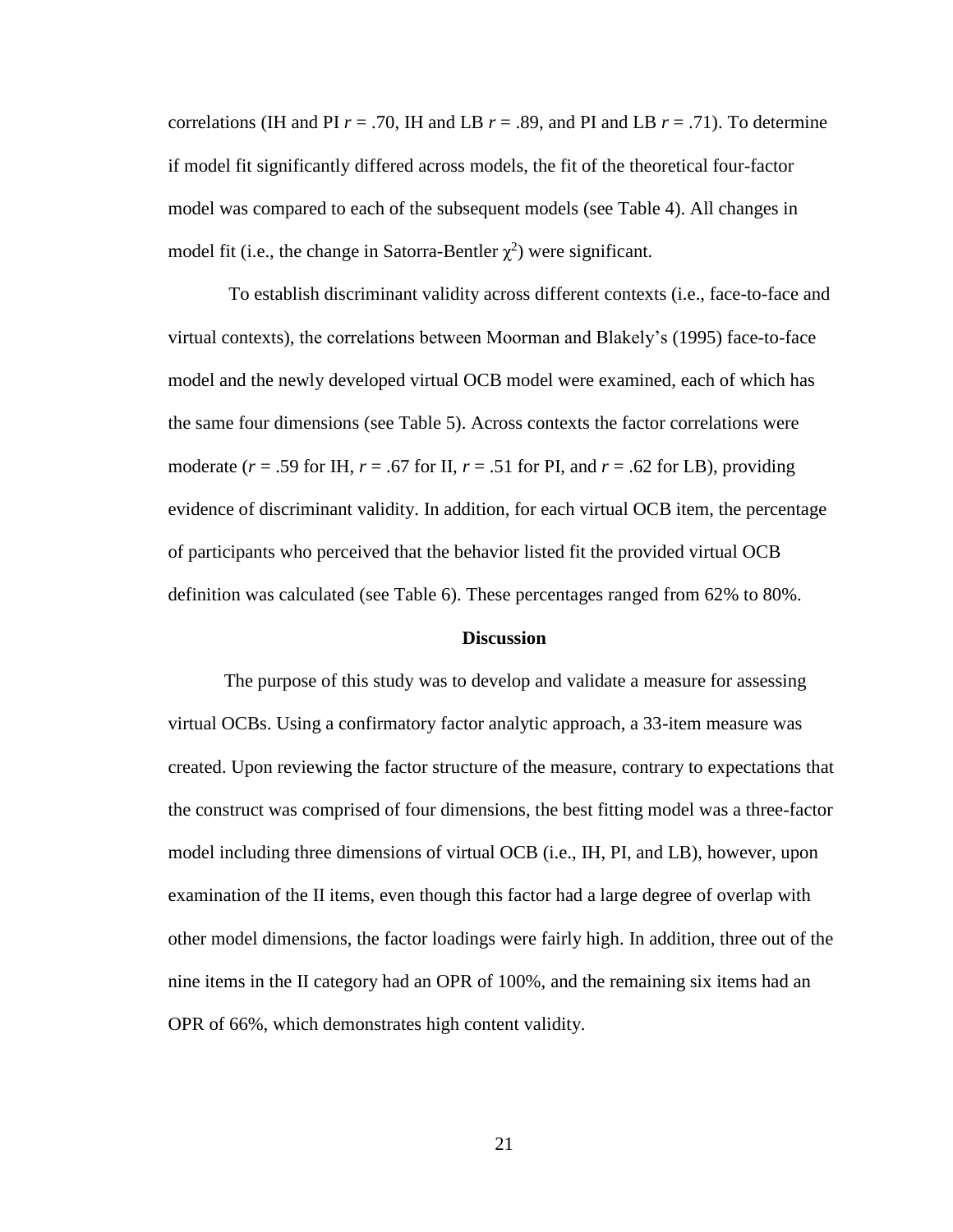After further examination of II item content, it may be the case that item revisions or factor restructuring could address this issue. Some of the items may have seemed ambiguous to the participants or they may have been to broad, which could have led to the high degree of overlap with the II factor. For example "send reminders to coworkers," may be a part of someone's day-to-day job or it could have been too broad in terms of what type of reminders. Revising some of the items could be beneficial to help improve the II factor. In addition, the word "encourage" is used in several items within the II and LB dimensions, so this may help explain some of the overlap between these factors. In addition, item five in the II factor, "send a list to my coworkers of things that we need to accomplish during the week," had a loading of .67. This item may have been too long or somewhat vague. It could be rewritten as "discuss with my coworkers things we need to accomplish" to help make it more clear to the individuals taking the survey.

Notably, an examination of the factor correlations across OCB contexts provided evidence for discriminant validity due to the relatively small degree of overlap in OCB engagement in the face-to-face and virtual contexts. This suggests by engaging in a faceto-face OCB, it does not necessarily mean you will engage in a virtual one. This study was done with the hopes of developing a measure that would be used by organizations that are moving toward having their employees work away from the physical office. Research has indicated managers do take into account OCBs when evaluating employee performance (Podsakoff et al., 2003). Accordingly, organizations could use this measure to assess OCBs by employees who work virtually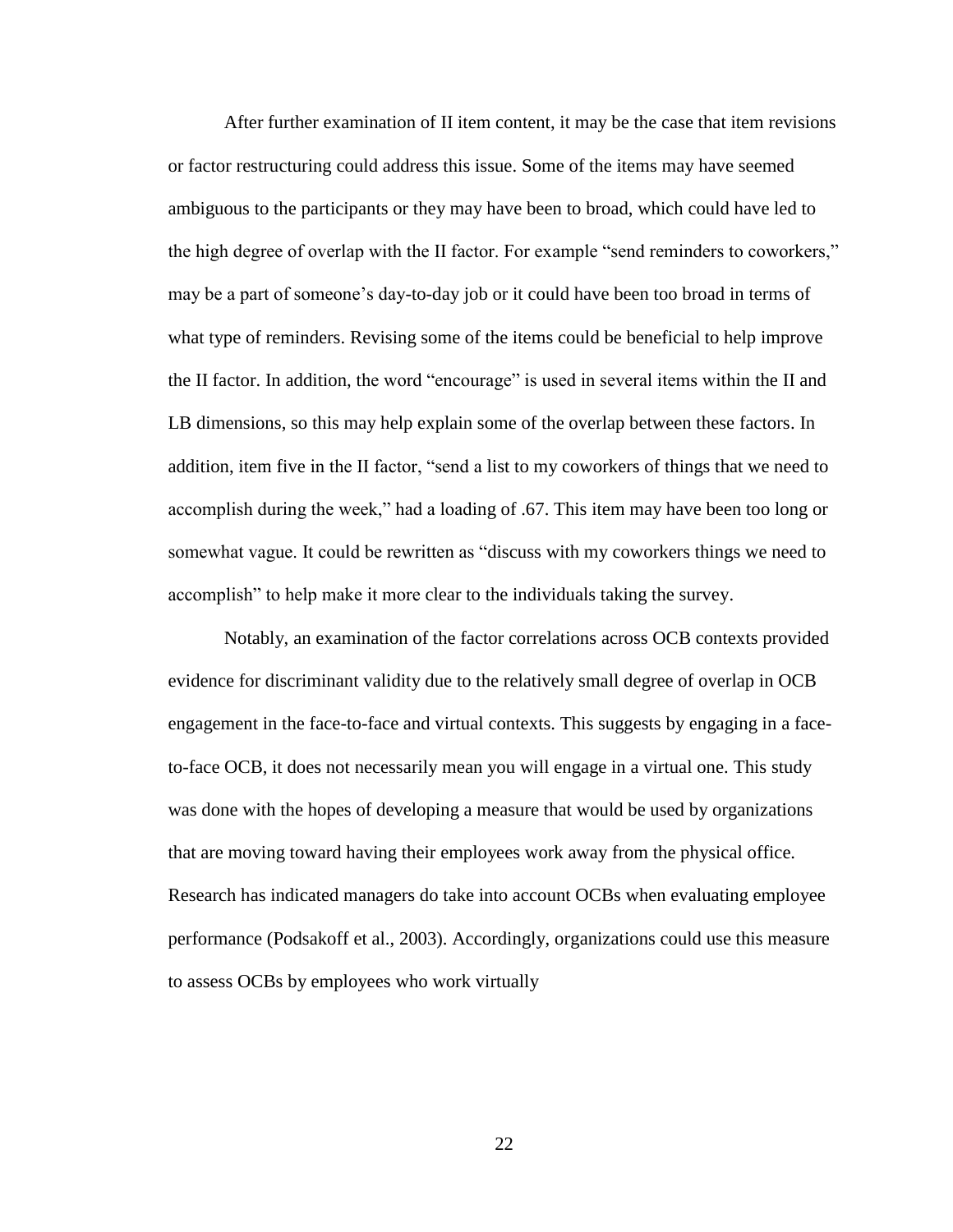#### **Future Research**

More research is still needed to further strengthen the virtual OCB measure developed in this study. Future research should further examine the high factor correlations with the II sub-dimension, perhaps through editing the current items so there is less use of similar wording across dimensions or writing new items. A new sample should be collected to test the fit of the three v. four-factor models. This would help to strengthen the model. It also would be interesting to examine the degree of overlap between supervisor- and self-reported virtual OCBs. Having a manager's insight could help increase the measure's strength, as it will highlight the degree of overlap in reports of virtual OCB across data sources.

#### **Study Limitations**

One limitation is that the majority (70.7%) of the participants in the second stage of the study were White/Caucasian. A more racially diverse sample would have been beneficial to enhance the generalizability of the measure. A second limitation is the lack of another source of data to compare virtual OCB reporting. For example, if an objective source was available, this would allow for an examination of the comparison in reporting rates. However, as this was the first study of its kind to develop a virtual OCB measure, a comparison across data sources was not conducted.

#### **Conclusion**

Virtual workplaces are going to grow as technology increases; research should continue to examine OCBs in a virtual context. Such research is important because, as stated earlier, Podsakoff et al. (2003) found that OCBs accounted for at least as much variance in performance evaluations as did in-role performance. Because managers are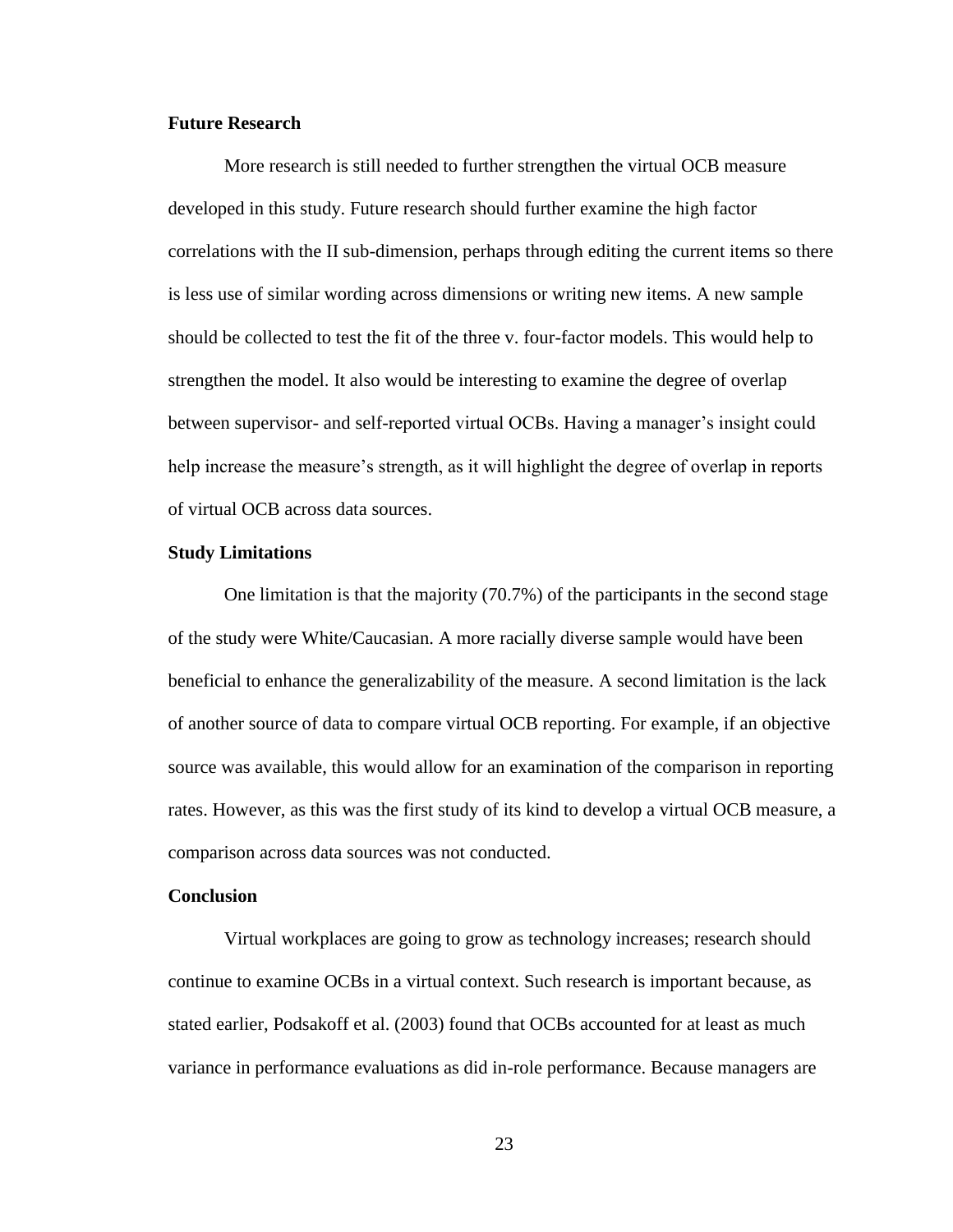evaluating employee OCBs in the traditional work setting, there needs to be a way to measure these behaviors in a virtual setting as well. The tool developed in the current study is a first step toward meeting this goal.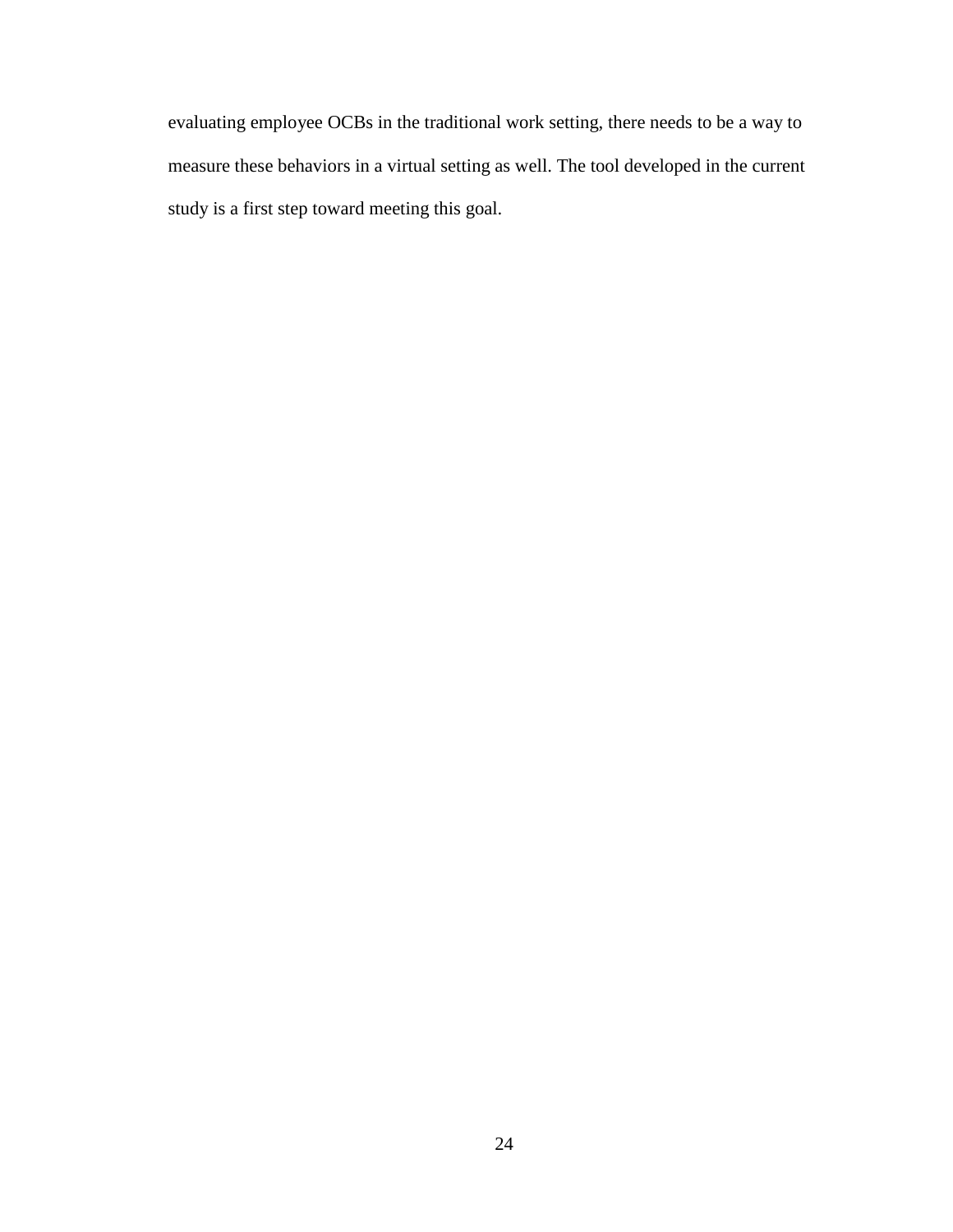#### **References**

- Akkirman, A. D., & Harris, D. L. (2004). Organizational communication satisfaction in the virtual workplace. *Journal of Management Development,* 24, 397-409. doi:0.1108/02621710510598427
- Bennett, R. J., & Robinson, S. L. (2000). Development of a measure of workplace deviance. *Journal of Applied Psychology*, 85, 349-360. doi:10.I037//0021- 9010.85.3.349
- Bentler, P. M. (1990). Comparative fit indexes in structural models. *Psychological Bulletin, 107,* 238–246. doi:10.1037//0033-2909.107.2.238.
- Bentler, P. M. (2005). *EQS structural equations program manual.* Encino, CA: Multivariate Software (www.mvsoft.com).
- Bentler, P. M., & Chou, C. P. (1987). Practical issues in structural modeling. *Sociological Methods and Research, 16,* 78-117. doi:10.1177/0049124187016001004
- Bolino, M. (1999). Citizenship and impression management: Good soldiers or good actors? *The Academy of Management Review, 24*, 82-98.
- Borman, W. (2004). The concept of organizational citizenship. *Current Directions in Psychological Science, 13*, 238-241. doi:10.1111/j.0963-7214.2004.00316.x
- Borman, W., & Motowidlo, S. (1997). Task performance and contextual performance: The meaning for personnel selection research. *Human Performance, 10*, 99-109.
- Byrne, B. M. (2006). Structural equation modeling with EQS: Basic concepts applications, and programming. Mahwah, NJ: Lawrence Erlbaum Associates.
- Cascio, W. F. (2000). Managing a virtual workplace. *The Academy of Management Executive* (1993-2005), *14*, 81-90.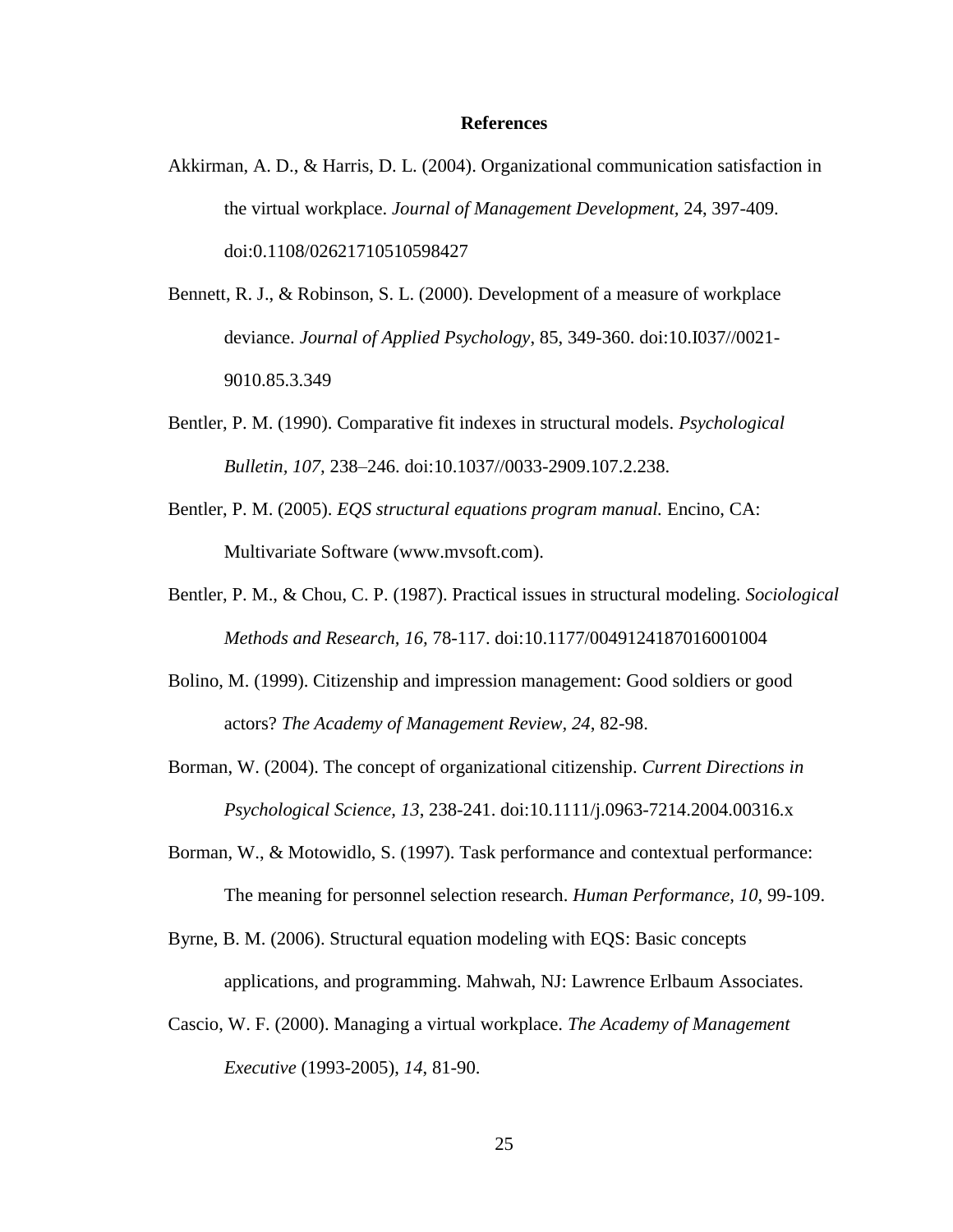- Chou, C. –P., Bentler, P. M., & Satorra, A. (1991). Scaled test statistics and robust standard errors for nonormal data in covariance structure analysis. *British Journal of Mathematical and Statistical Psychology, 44,* 347-357.
- Cohen, J. (1960). A coefficient of agreement for nominal scales. *Educational and Psychological Measurement, 20,* 37-46. doi:10.1177/001316446002000104
- Crump, M. J. C., McDonnell J. V., & Gureckis T. M. (2013). Evaluating Amazon's Mechanical Turk as a tool for experimental behavioral research. PLoS ONE 8: e57410. doi:10.1371/journal.pone.0057410
- Dilworth, J. L. (2004). Predictors of negative spillover from family to work. *Journal of Family Issues, 25, 241-261*. doi: 10.1177/0192513X03257406
- Dunlop, P., & Lee, K. (2004). Workplace deviance, organizational citizenship behaviors, and business unit performance: The bad apples do spoil the whole barrel. *Journal of Organizational Behavior, 25*, 67-80. doi:10.1002/job.243
- Farrell, S., & Finkelstein, L. (2011). The impact of motive attributions on coworker justice perceptions of rewarded organizational citizenship behavior. *Journal of Business Psychology, 26*, 57-69. doi:10.1007/s10869-010-9174-5
- Fulk, J., & DeSanctis, G. (1995). Electronic communication and changing organizational forms. *Organizational Science,* 6, 337-349.
- George, J. M., & Brief, A. (1992). Feeling good-doing good: A conceptual analysis of the mood at work-organizational spontaneity relationship. *Psychological Bulletin*, *112,* 310-329.
- Halbesleben, J., Bowler, W., Bolino, M., & Turnley, W. (2010). Organizational concern, prosocial values, or impression management? How supervisors attribute motives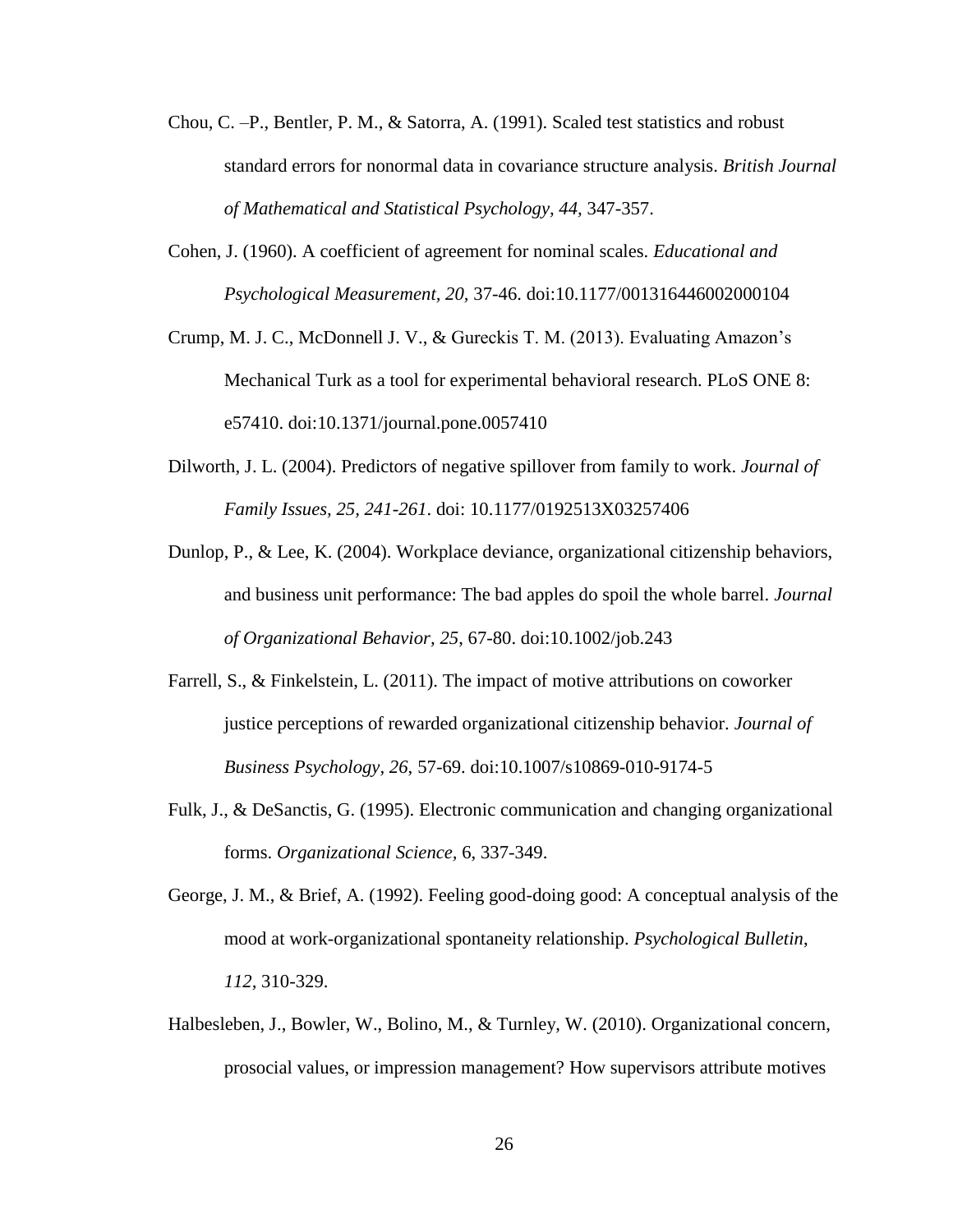to organizational citizenship behavior. *Journal of Applied Social Psychology, 40*, 1450-1489. doi:10.1111/j.1559-1816.2010.00625.x

- Hill, J. E., Ferris, M., & Martinson, V. (2003). Does it matter where you work? A comparison of how three work venues (traditional office, virtual office, and home office) influence aspects of work and personal/family life. *Journal of Vocational Behavior, 63,* 220-241. doi:10.1016/S0001-8791(03)00042-3
- Hu, L. –T., & Bentler, P. M. (1999). Cutoff criteria for fit indexes in covariance structure analysis: Conventional criteria versus new alternatives. *Structural Equation Modeling: A Multidisciplinary Journal, 6,* 1-55. doi:10.1080/10705519909540118
- Hui, C., Lam, S., & Law, K. (2000). Instrumental values of organizational citizenship behavior for promotion: A field quasi-experiment. *Journal of Applied Psychology, 85*, 822-828. doi:10.1037//0021-9010.85.5.822
- Igbaria, M., & Guimaraes, I. (1999). Exploring differences in employee turnover intentions and its determinants among telecommuters and non-telecommuters. *Journal of Management Information Systems*, *16,* 147-164.
- Lapierre, L., & Hackett, R. (2007). Trait conscientiousness, leader-member exchange, job satisfaction and organizational citizenship behavior: A test of an integrative model. *Journal of Occupational and Organizational Psychology, 80*, 539-554. doi:10.1348/096317906X154892
- Leary, M., & Kowalski, R. (1990). Impression management: A literature review and twocomponent model. *Psychological Bulletin, 107*, 34-47.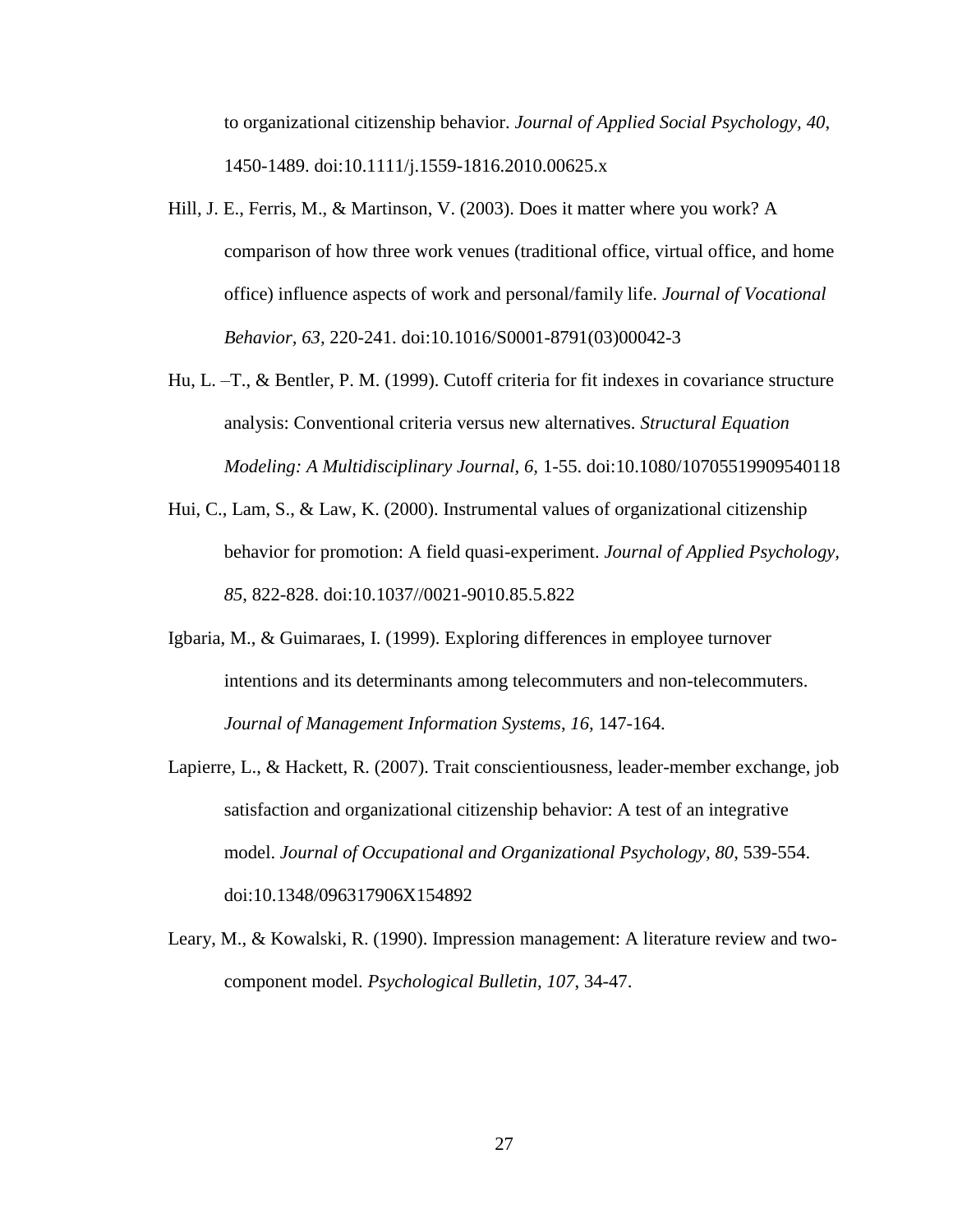- Lee, K., & Allen, N. (2002). Organizational citizenship behavior and workplace deviance: The role of affect and cognitions. *Journal of Applied Psychology, 87*, 131-142. doi:10.1037//0021-9010.87.1.131
- Liden, R., & Mitchell, T. (1988). Ingratiatory behaviors in organizational settings. *The Academy of Management Review, 13*, 572-587.
- MacCallum, R. C., Browne, M. W., & Cai, L. (2006). Testing differences between nested covariance structure models: Power analysis and null hypotheses. *Psychological Methods, 11,* 19–35. doi:10.1037/1082-989X.11.1.19.
- Moore, G. C., & Benbasat, I. (1991). Development of an instrument to measure the perceptions of adopting an information technology innovation. *Information Systems Research, 2,* 192-222. doi:10.1287/isre.2.3.192
- Moorman, R. H., & Blakely, G. L. (1995). Individualism-collectivism as an individual difference predictor of organizational citizenship behavior. *Journal of Organizational Behavior*, *16*, 127-142.
- Nahm, A. Y., Solis-Galvan, L. E., Rao, S. S., & Ragu-Nathan, T. S. (2002). The q-sort method: Assessing reliability and construct validity of questionnaire items at a pre-testing stage. *Journal of Modern Applied Statistical Methods*, *1*, 114-125.
- Organ, D. W. (1988). Organizational citizenship behavior: The good soldier syndrome. Lexington, MA: Lexington Books.
- Organ, D. (1997). Organizational citizenship behavior: it's construct clean-up time. *Human Performance, 10*, 85-97.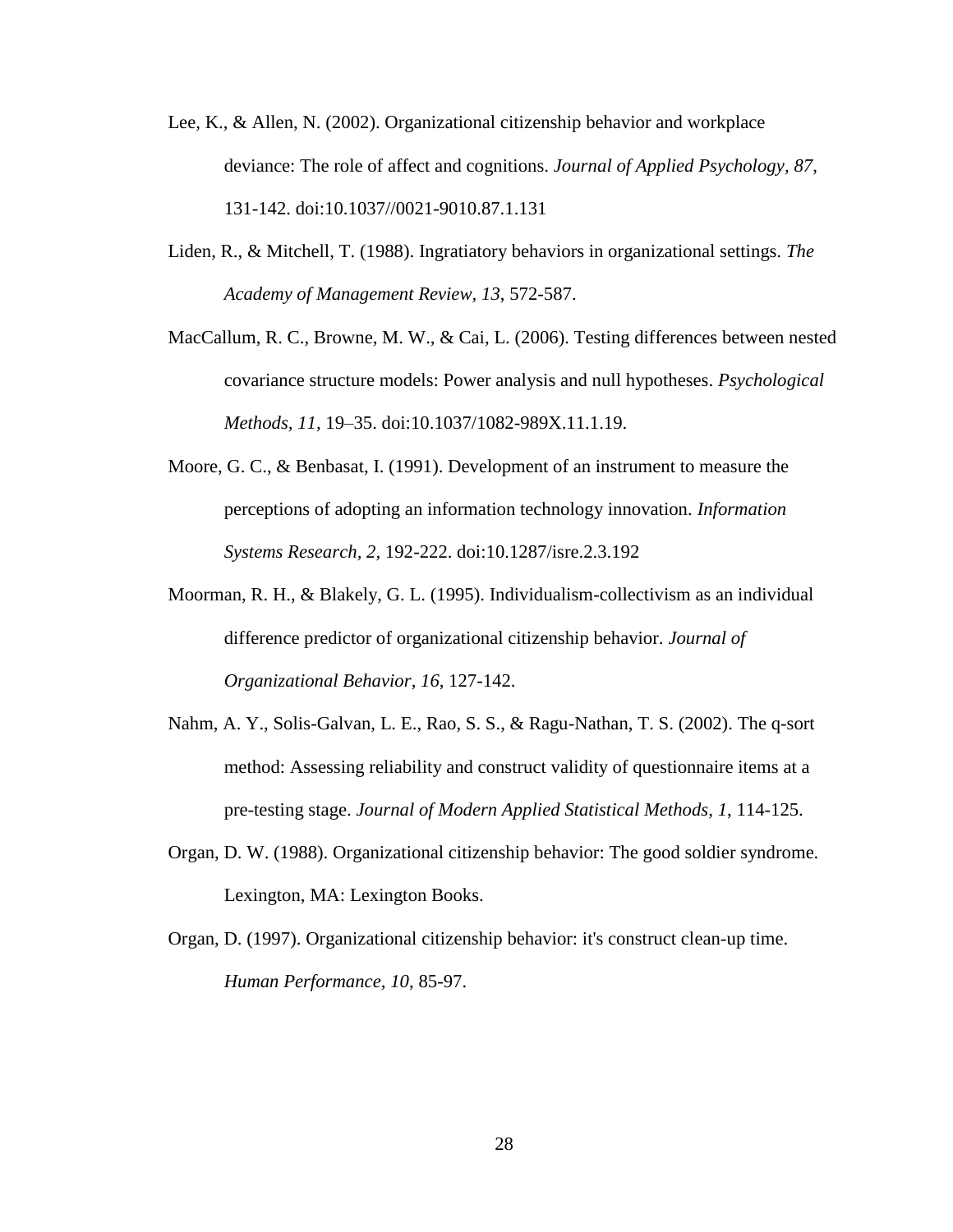- Organ, D., & Ryan, K. (1995). A meta-analytic review of attitudinal and dispositional predictors of organizational citizenship behavior. *Personnel Psychology, 48*, 775- 802.
- Podsakoff, P., Mackenzie, S., & Bommer, W. H. (1996). Meta-analysis of the relationship between Kerr and Jermier's substitute for leadership and employee job attitudes, role perceptions, and performance. *Journal of Applied Psychology*, *81*, 380-399.
- Podsakoff, P. M., MacKenzie, S. B., Moorman, R. H., & Fetter, R. (1990). Transformational leader behaviors and their effects on followers' trust in leader, satisfaction, and organizational citizenship behaviors. *Leadership Quarterly*, *1*, 107-142.
- Podsakoff, P., MacKenzie, S., Paine, J., & Bachrach, D. (2000). Organizational citizenship behaviors: A critical review of the theoretical and empirical literature and suggestions for future research. *Journal of Management, 26*, 513-563.
- Scotter, J., & Motowidlo, S. (1996). Interpersonal facilitation and job dedication as separate facets of contextual performance. *Journal of Applied Psychology, 81*, 525-531.
- Shin, Y. (2004). A person-environment fit model for virtual organizations. *Journal of Management*, *30*, 725-743. doi: 10.1016/j.jm.2004.03.002
- Smith, C. A., Organ, D. W., & Near, J. P. (1983). Organizational citizenship behavior: Its nature and antecedents. *Journal of Applied Psychology*, *68*, 653-663.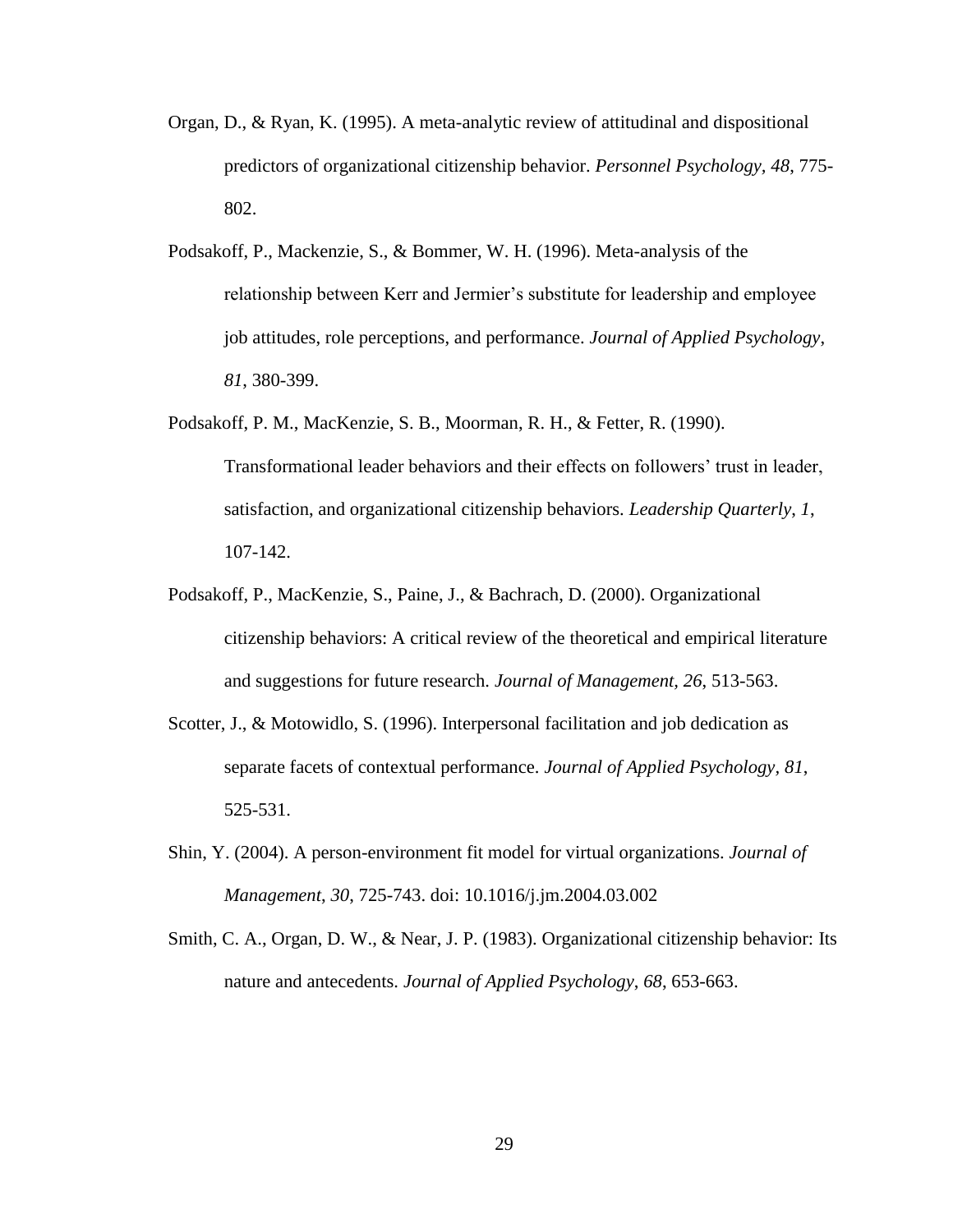- Sprouse, J. (2011). A validation of Amazon Mechanical Turk for the collection of acceptability judgments in linguistic theory. *Behavioral Research, 43*, 155-167. doi:10.3758/s13428-010-0039-7
- Townsend, A. M., DeMarie, S. M., & Hendrickson, A.R. (1998). Virtual teams: technology and the workplace of the future. *The Academy of Management Executive*, *12*, 17-29.
- Turnley, W., Bolino, M., Lester, S., & Bloodgood, J. (2003). The impact of psychological contract fulfillment on the performance of in-role and organizational citizenship behaviors. *Journal of Management, 29*, 187-206.
- Walther, J. B., & D'Addario, K. P. (2001). The impacts of emoticons on message interpretation in computer-mediated communication. *Social Science Computer Review, 19*, 324-247.
- Williams, L., & Anderson, S. (1991). Job satisfaction and organizational commitment as predictors of organizational citizenship and in-role behaviors. *Journal of Management, 17*, 601-617.
- Yates, J., & Orlikowski, W. J. (1992). Genres of organizational communication: a structurational approach to studying communication and media. *The Academy of Management Review, 17*, 299-326.
- Zakaria, N., Amelinckx, A., & Wilemon, D. (2004). Working together apart? Building a knowledge-sharing culture for global virtual teams. *Creativity and Innovation Management, 13*, 15-29.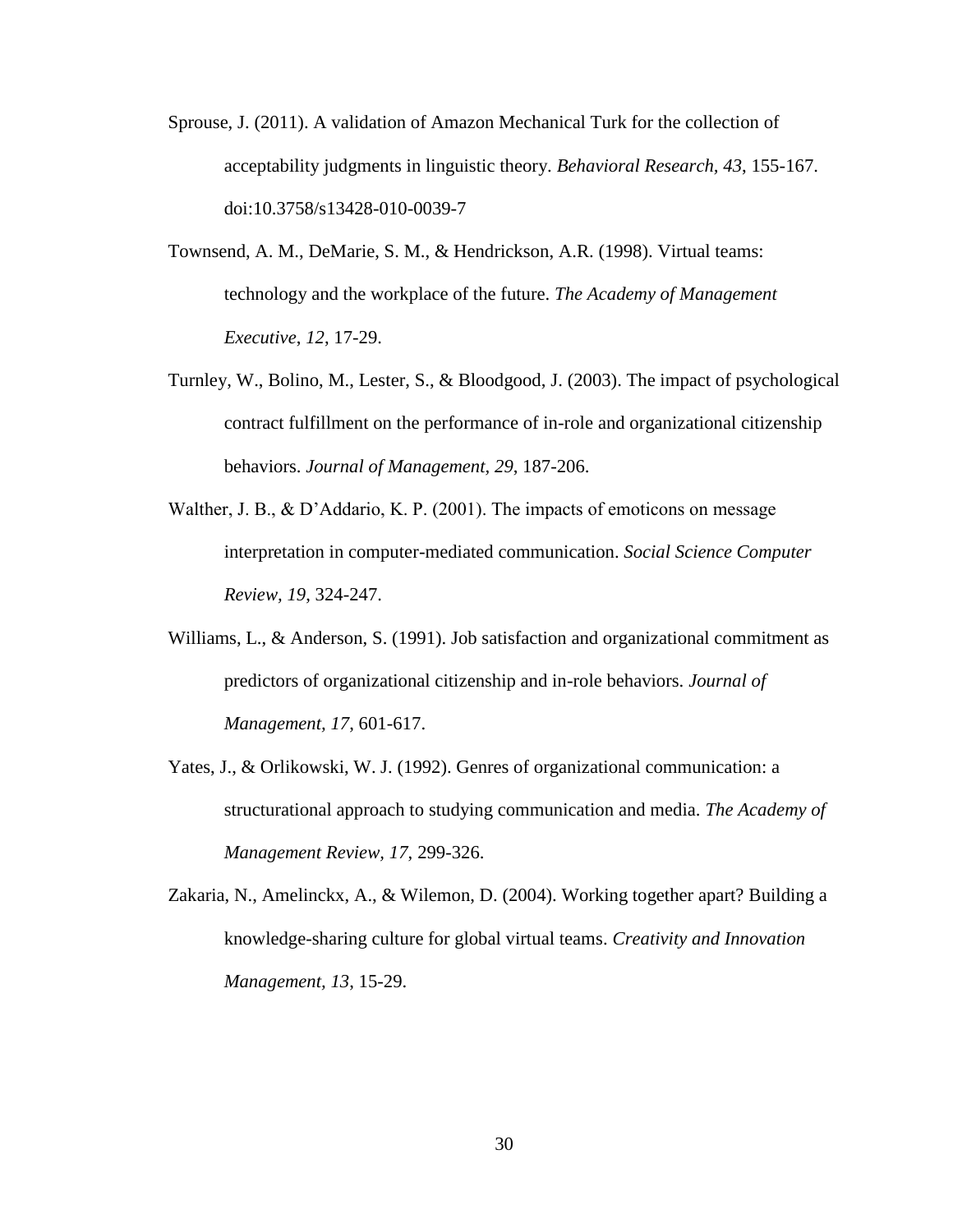# **APPENDIX A: Eligibility Questions**

Please check one response to each question

| Are you 18 years of age or older? | Yes.       | No. |
|-----------------------------------|------------|-----|
| Do you live in the United States? | Yes        | No. |
| Is English your first language?   | <b>Yes</b> | No. |

Do you work virtually at least 10 hours per week? (i.e., using online methods to interact with others while being geographically separated from the physical work location)

Yes No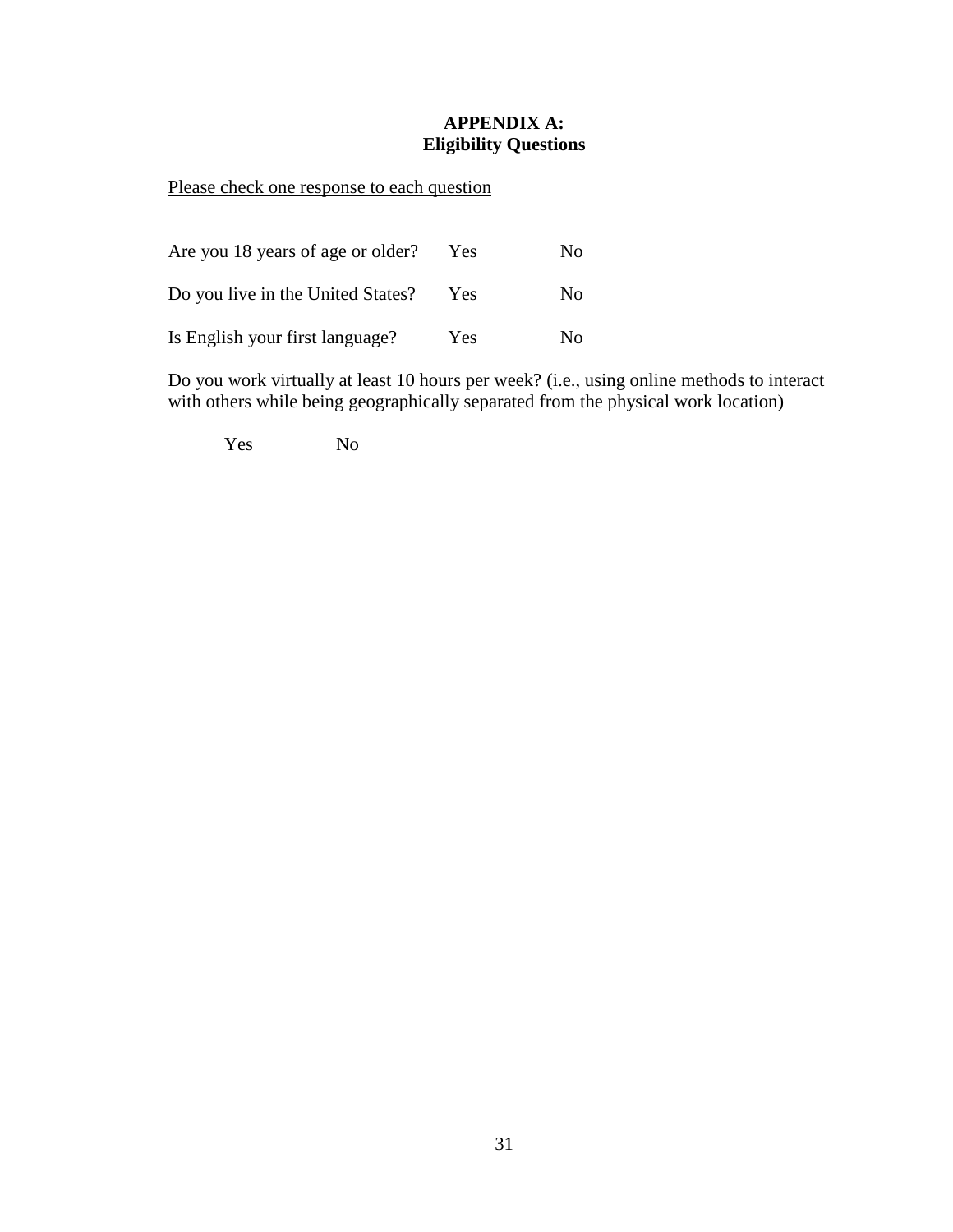#### **APPENDIX B: Demographic Questions**

| Age:                                       |                 |      |                           |
|--------------------------------------------|-----------------|------|---------------------------|
| <b>Gender:</b> (please check one response) |                 | Male | Female                    |
| <b>Race:</b> (please check all that apply) |                 |      |                           |
| <b>Black/African American</b>              | Native American |      | Hispanic/Latino           |
| Asian American                             | White/Caucasian |      | Hawaiian/Pacific Islander |
| Other (please specify):                    |                 |      |                           |

## **Highest level of education**: (please check one response)

- a. Some high school (no diploma)
- b. High school diploma or GED
- c. Trade/technical/vocational training
- d. Some college (no diploma)
- e. Associates degree
- f. Bachelors degree
- g. Masters degree
- h. Professional degree
- i. Doctoral degree
- j. Other (please specify):  $\frac{1}{\sqrt{2\pi}}$

#### **Industry in which you work**: (please check one response)

- a. Agriculture or Mining
- b. Construction
- c. Manufacturing
- d. Transportation, Communications, Electric, Gas, and Sanitary Services
- e. Wholesale Trade or Sales
- f. Retail Trade or Sales
- g. Finance
- h. Insurance
- i. Real Estate
- j. Public Administration
- k. Health Care
- l. Education
- m. Other (please specify): \_\_\_\_\_\_\_\_\_\_\_\_\_\_\_\_\_\_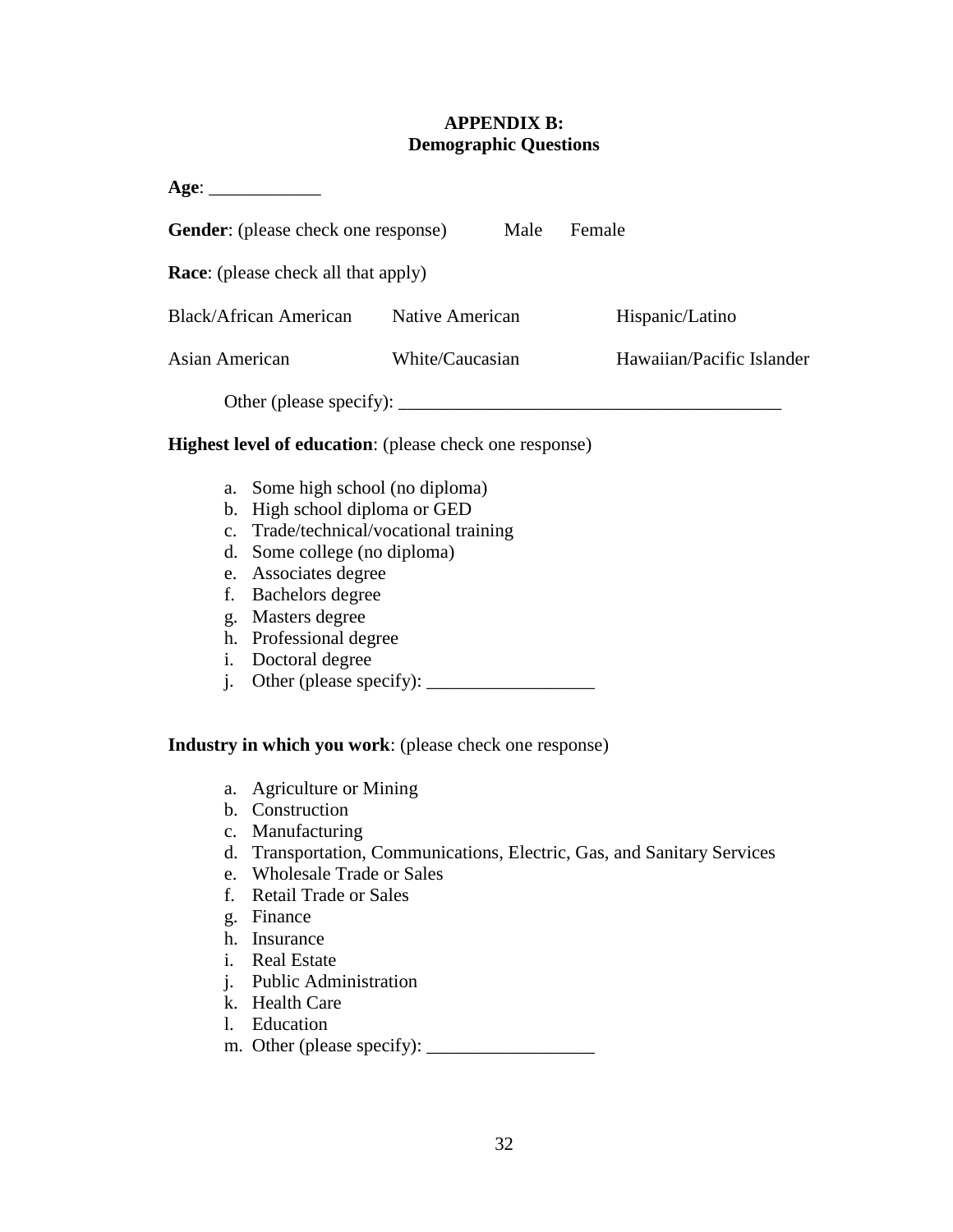**How many hours do you work per week:** \_\_\_\_\_\_\_\_\_\_\_\_\_\_\_\_\_\_\_\_\_\_\_\_\_\_\_\_\_\_\_\_\_

**How many hours per week in which you work virtually (**using online methods to interact with others while being geographically separated from the physical work location**):** \_\_\_\_\_\_\_\_\_\_\_\_\_\_\_\_\_\_\_\_\_\_\_\_\_\_

**How many hours per week you use a software program (e.g., WebEx, Skype, email, etc.) to interact with coworkers:**

\_\_\_\_\_\_\_\_\_\_\_\_\_\_\_\_\_\_\_\_\_\_\_\_\_\_\_\_\_\_\_\_\_\_\_\_\_\_\_\_\_\_\_\_\_\_\_\_\_\_\_

**How many years of work experience do you have: \_\_\_\_\_\_\_\_\_\_\_\_\_\_\_\_\_\_\_\_**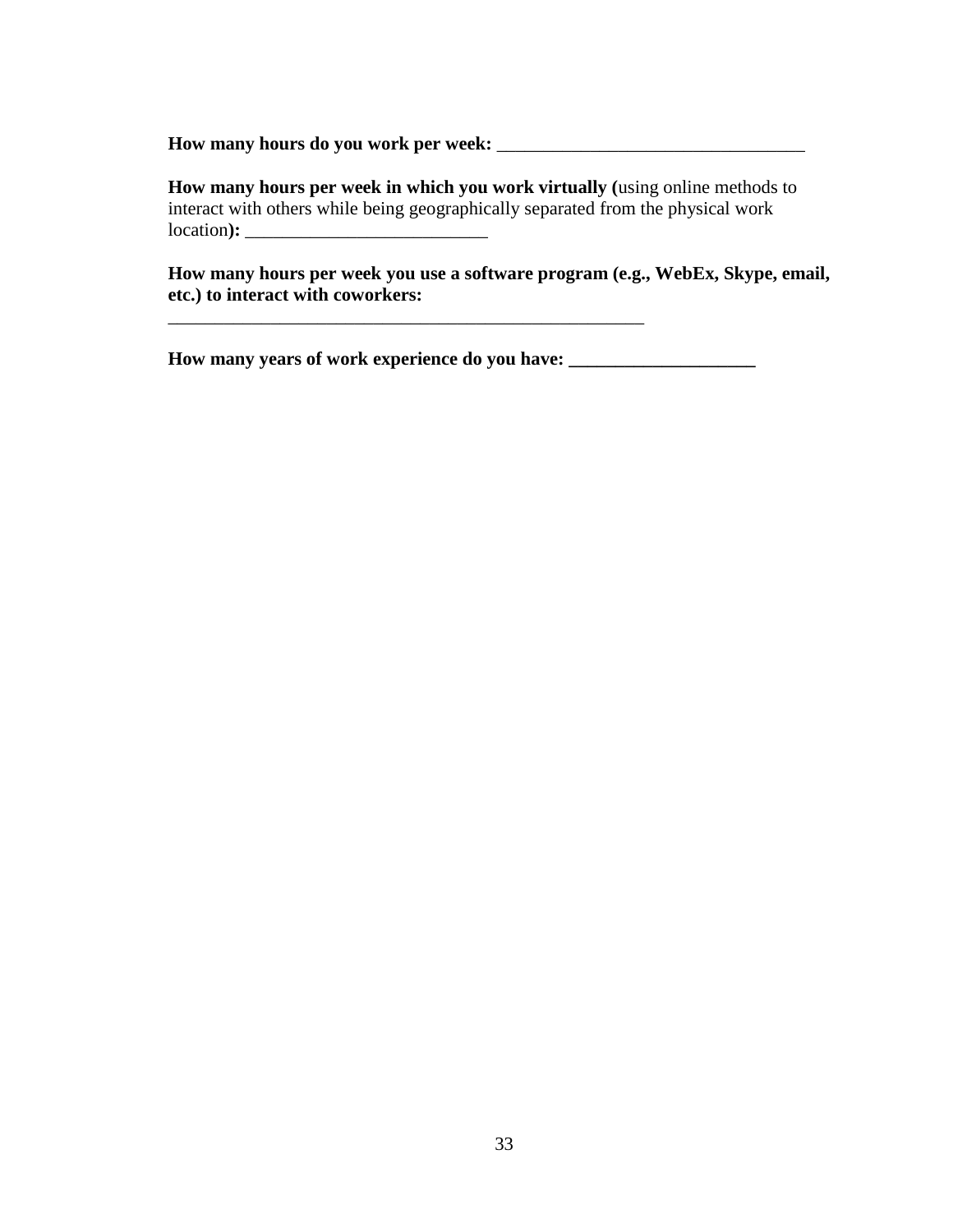#### **APPENDIX C: Generating Virtual Organizational Citizenship Behaviors**

Organizational citizenship behaviors (OCBs) in a virtual context are extra-role behaviors employees engage in using online methods (e.g., Skype, WebEx, FaceTime, etc.) to interact with others while being geographically separated from the physical work location. Extra-role behaviors are behaviors that promote organizational effectiveness that are not part of an employee's formal job description and are therefore not recognized by the organization's reward system.

Example: Helping a coworker via email with an issue they encounter.

Please list **at least 5** examples of virtual organizational citizenship behaviors below.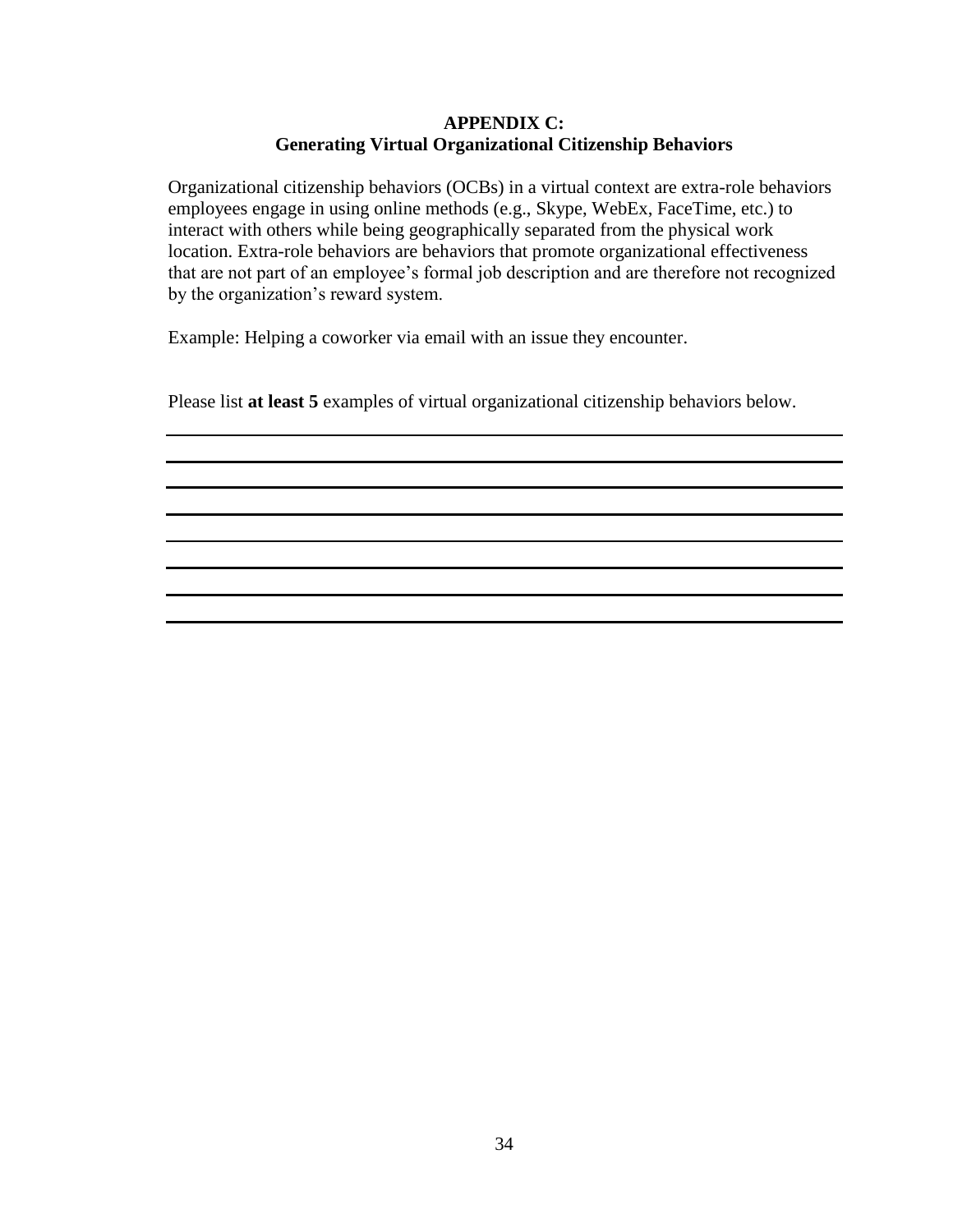#### **APPENDIX D: Existing OCB Measures**

#### **Moorman and Blakely (1995)**

#### *Interpersonal helping items:*

- 1. Goes out of his/her way to help co-workers with work-related problems
- 2. Voluntarily helps new employees settle into the job
- 3. Frequently adjusts his/her work schedule to accommodate other employees' requests for time off
- 4. Always goes out of the way to make newer employees feel welcome in the work group
- 5. Show genuine concern and courtesy toward co-workers, even under the most trying business or personal situations

## *Individual initiative items:*

- 6. For issues that may have serious consequences, expresses opinions honestly even when others may disagree
- 7. Often motivates others to express their ideas and opinions
- 8. Encourages others to try new and more effective ways of doing their job
- 9. Encourages hesitant or quiet co-workers to voice their opinions when they otherwise might not speak up
- 10. Frequently communicates to co-workers suggestions on how the group can improve

## *Personal industry items:*

- 11. Rarely misses work even when he/she has a legitimate reason for doing so
- 12. Performs his/her duties with unusually few errors
- 13. Performs his/her job duties with extra-special care
- 14. Always meets or beats deadlines for completing work

## *Loyal boosterism items:*

- 15. Defends the organization when other employees criticize it
- 16. Encourages friends and family to utilize the organization's products
- 17. Defends the organization when outsiders criticize it
- 18. Shows pride when representing the organization in public
- 19. Actively promotes the organization's products and services to potential users

## **Williams and Anderson (1991)**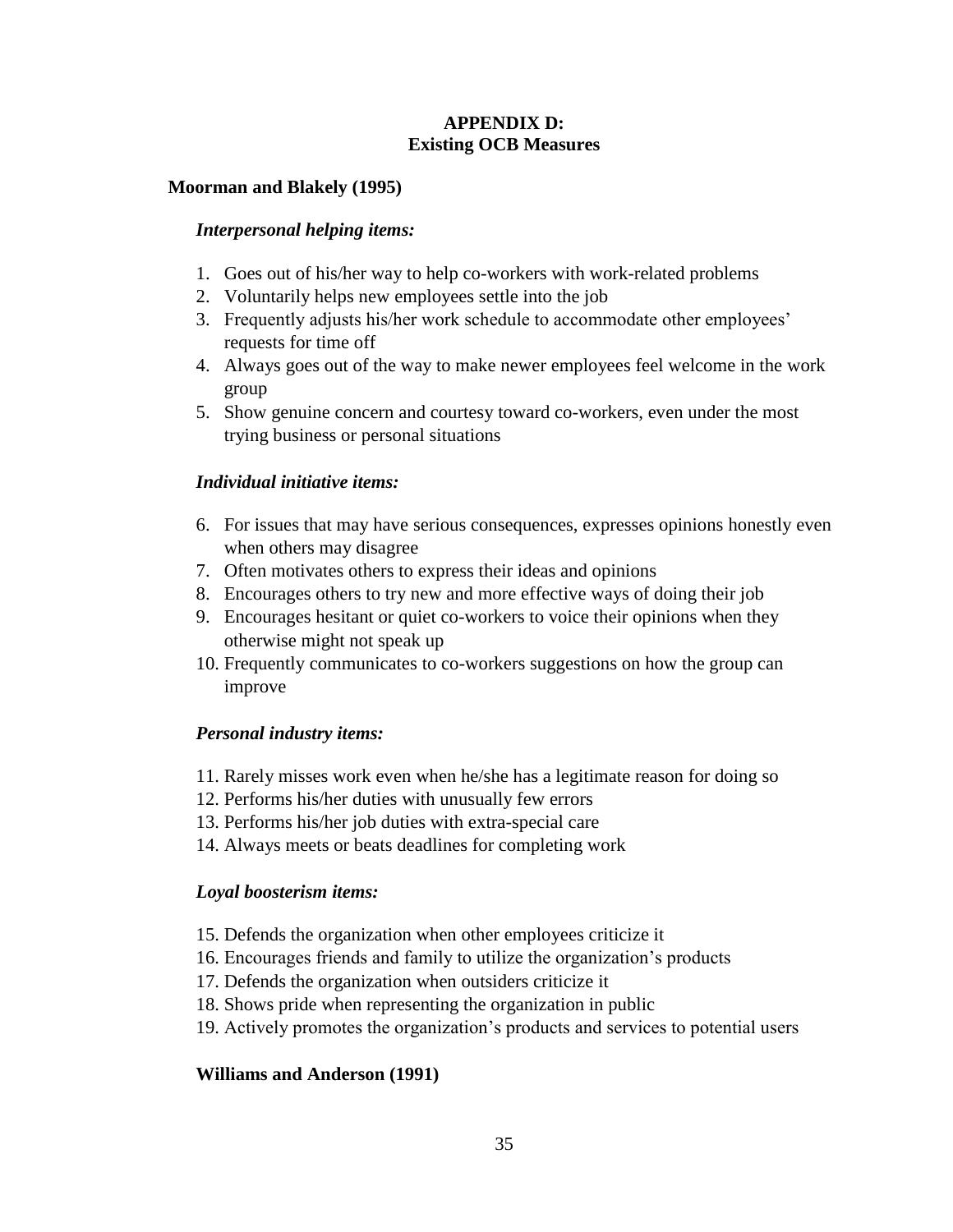## *Items for OCBI:*

- 1. Helps others who have been absent
- 2. Helps others who have heavy work loads
- 3. Assists supervisor with his/her work (when not asked)
- 4. Takes time to listen to co-workers' problems and worries
- 5. Goes out of way to help new employees
- 6. Takes a personal interest in other employees
- 7. Passes along information to co-workers

## *Items for OCBO:*

- 1. Attendance at work is above the norm
- 2. Gives advance notice when unable to come to work
- 3. Takes undeserved work breaks (R)
- 4. Great deal of time spent with personal phone conversations (R)
- 5. Complains about insignificant things at work (R)
- 6. Conserves and protects organizational property
- 7. Adheres to informal rules devised to maintain order

## *Items for IRB:*

- 1. Adequately completes assigned duties
- 2. Fulfills responsibilities specified in job description
- 3. Performs tasks that are expected of him/her
- 4. Meets formal performance requirements of the job
- 5. Engages in activities that will directly affect his/her performance
- 6. Neglects aspects of the job he/she is obligated to perform (R)
- 7. Fails to perform essential duties

Items denoted with (R) are reversed scored

#### **Podsakoff, MacKenzie, Moorman, and Fetter (1990)**

#### *Altruism items:*

- 1. Helps others who have heavy workloads
- 2. Is always ready to lend a helping hand to those around him/her
- 3. Helps others who have been absent
- 4. Willingly helps others who have work-related problems
- 5. Helps orient new people even though it is not required

#### *Conscientiousness items:*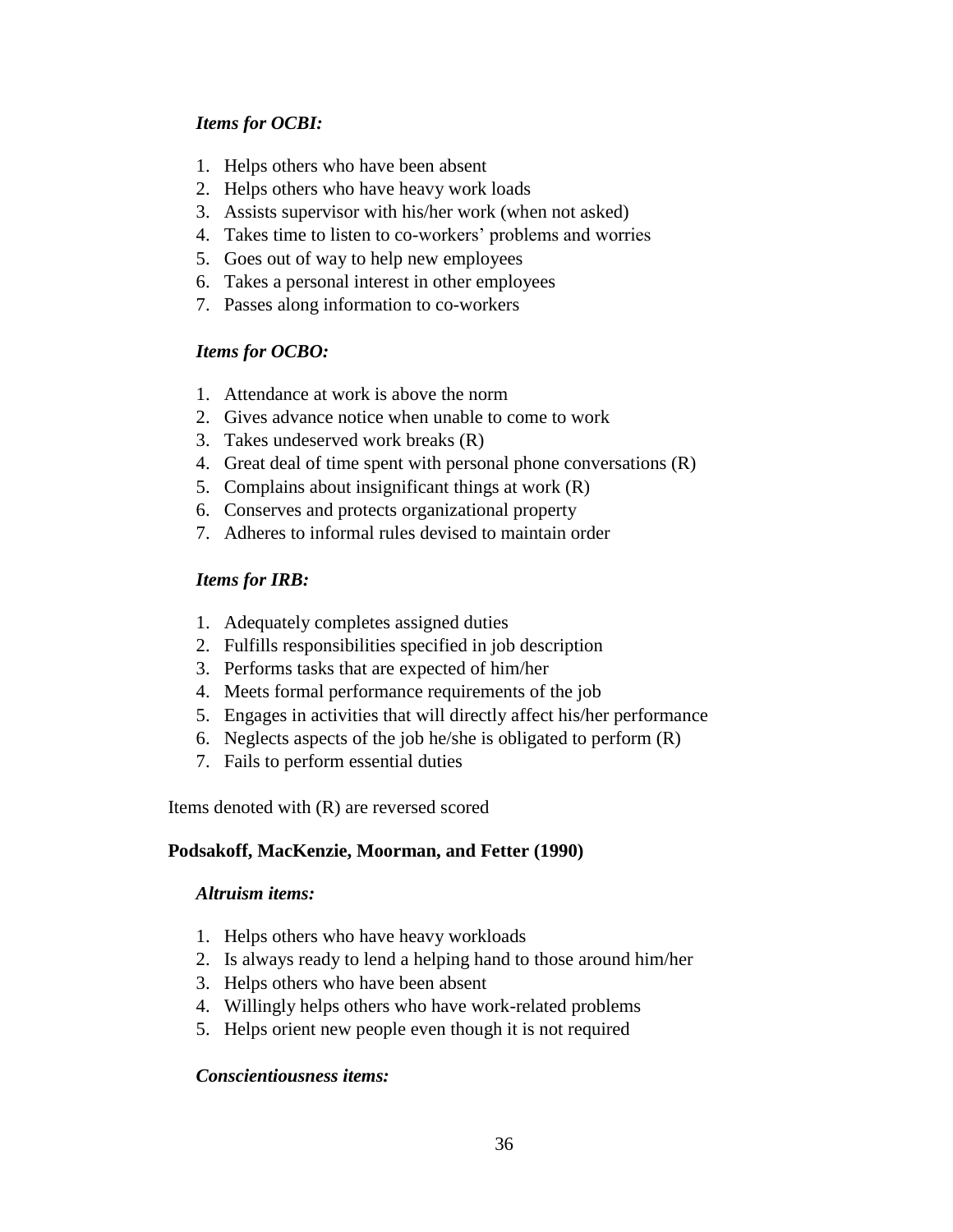- 1. Is one of my most conscientious employees
- 2. Believes in giving an honest day's work for an honest day's pay
- 3. Attendance at work is above the norm
- 4. Does not take extra breaks
- 5. Obeys company rules and regulations even when no one is watching

#### *Sportsmanship items:*

- 1. Is the classic "squeaky wheel" that always needs greasing (R)
- 2. Consumes a lot of time complaining about trivial matters (R)
- 3. Tends to make "mountains out of molehills" (R)
- 4. Always focuses on what's wrong, rather than the positive side (R)
- 5. Always finds fault with what the organization is doing (R)

## *Courtesy items:*

- 1. Tries to avoid creating problems for co-workers
- 2. Considers the impact of his/her actions on co-workers
- 3. Does no abuse the rights of others
- 4. Takes steps to try to prevent problems with other employees
- 5. Is mindful of how his/her behavior affects other people's jobs

#### *Civic virtue items:*

- 1. Keeps abreast of changes in the organization
- 2. Attends meetings that are not mandatory, but are considered important
- 3. Attends functions that are not required, but help the company
- 4. Reads and keeps up with organization announcements, memos, and so on

Items denoted with (R) are reversed scored

#### **Smith, Organ, and Near (1983)**

#### *Altruism items:*

- 1. Helps others who have been absent
- 2. Volunteers for things that are not required
- 3. Orients new people even though it is not required
- 4. Helps others who have heavy workloads
- 5. Assists supervisor with his or her work
- 6. Makes innovative suggestions to improve department
- 7. Attends functions not required but that help the company image

## *Generalized compliance items:*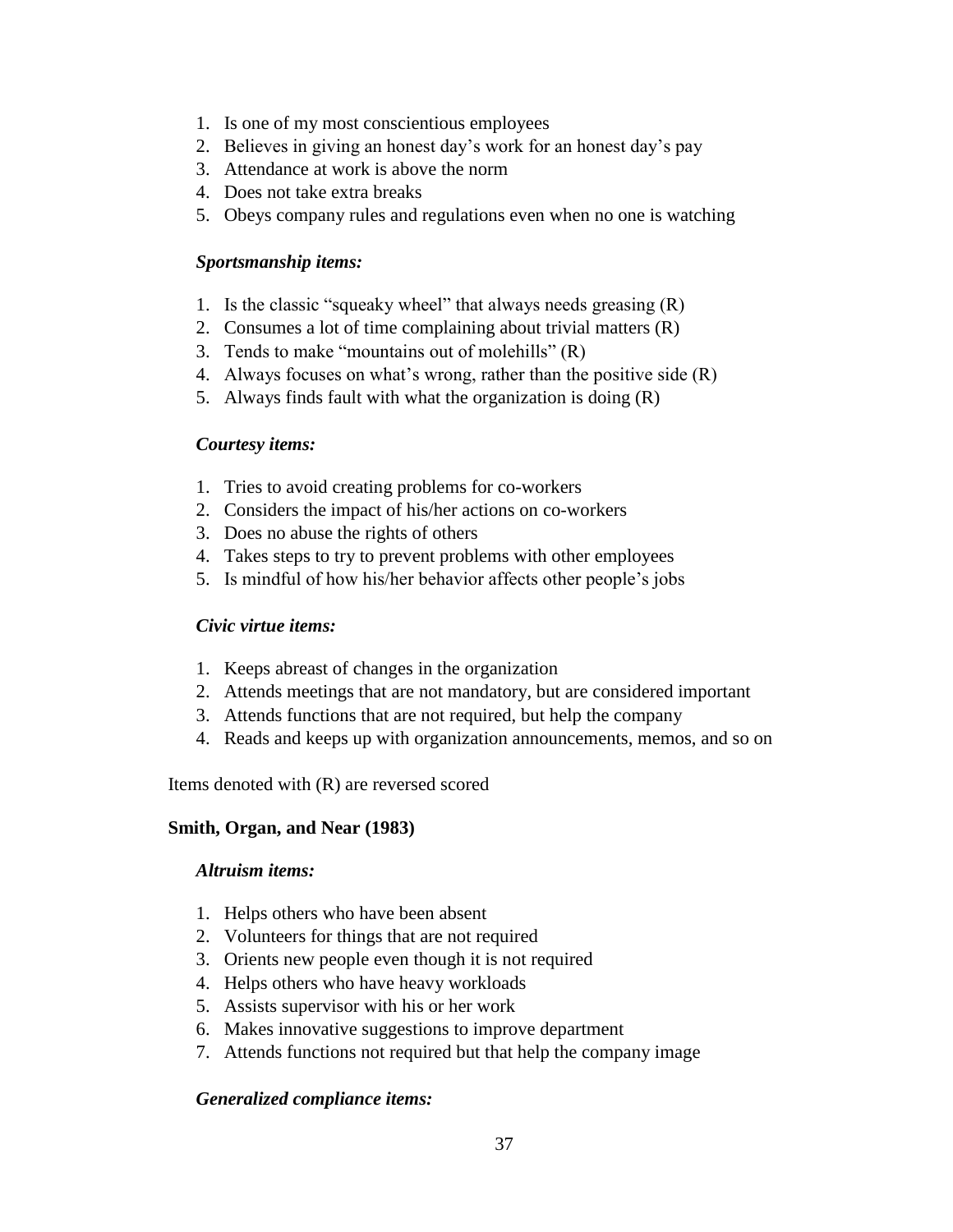- 8. Punctuality
- 9. Takes undeserved breaks (R)
- 10. Attendance at work is above the norm
- 11. Coasts toward the end of the day (R)
- 12. Gives advance notice if unable to come to work
- 13. Great deal of time spent with personal phone conversations (R)
- 14. Does not take unnecessary time off work
- 15. Does not take extra breaks
- 16. Does not spend time in idle conversation

Items denoted with (R) are reversed scored.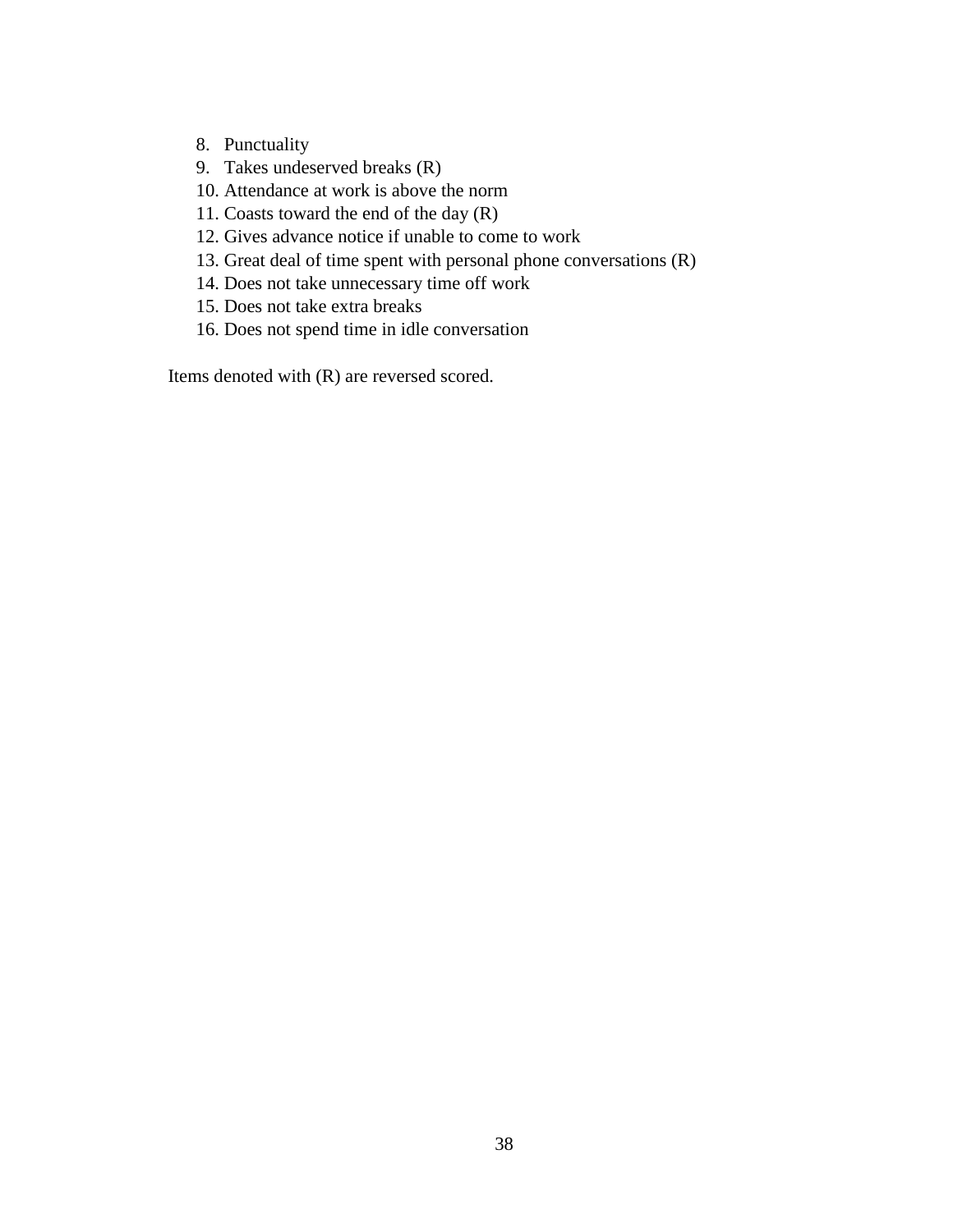#### **APPENDIX E: Traditional Face-To-Face OCB Items**

The following behaviors refer to working in a traditional face-to-face work setting

Instructions: Using the provided scale, please indicate the degree to which you engage in each of the following behaviors in a face-to-face work setting over the past three months

## **Interpersonal Helping**

- 1. Go out of my way to help co-workers with work-related problems
- 2. Voluntarily help new employees settle into the job
- 3. Frequently adjust my work schedule to accommodate other employees' requests for time off
- 4. Always go out of my way to make newer employees feel welcome in the work group
- 5. Show genuine concern and courtesy toward co-workers, even under the most trying business or personal situations

# **Individual Initiative**

- 6. For issues that may have serious consequences, express opinion honestly even when others may disagree
- 7. I often motivate others to express their ideas and opinions
- 8. Encourage others to try new and more effective ways of doing their job
- 9. Encourage hesitant or quiet co-workers to voice their opinions when they otherwise might not speak up
- 10. Frequently communicate to co-workers suggestions on how the group can improve

## **Personal Industry**

- 11. Rarely miss work even when I have a legitimate reason for doing so
- 12. Performs my duties with unusually few errors
- 13. Performs my job duties with extra-special care
- 14. Always meet or beat deadlines for completing work

## **Loyal Boosterism**

- 15. Defend the organization when other employees criticize it
- 16. Encourage friends and family to utilize the organization's products
- 17. Defend the organization when outsiders criticize it
- 18. Show pride when representing the organization in public
- 19. Actively promote the organization's products and services to potential users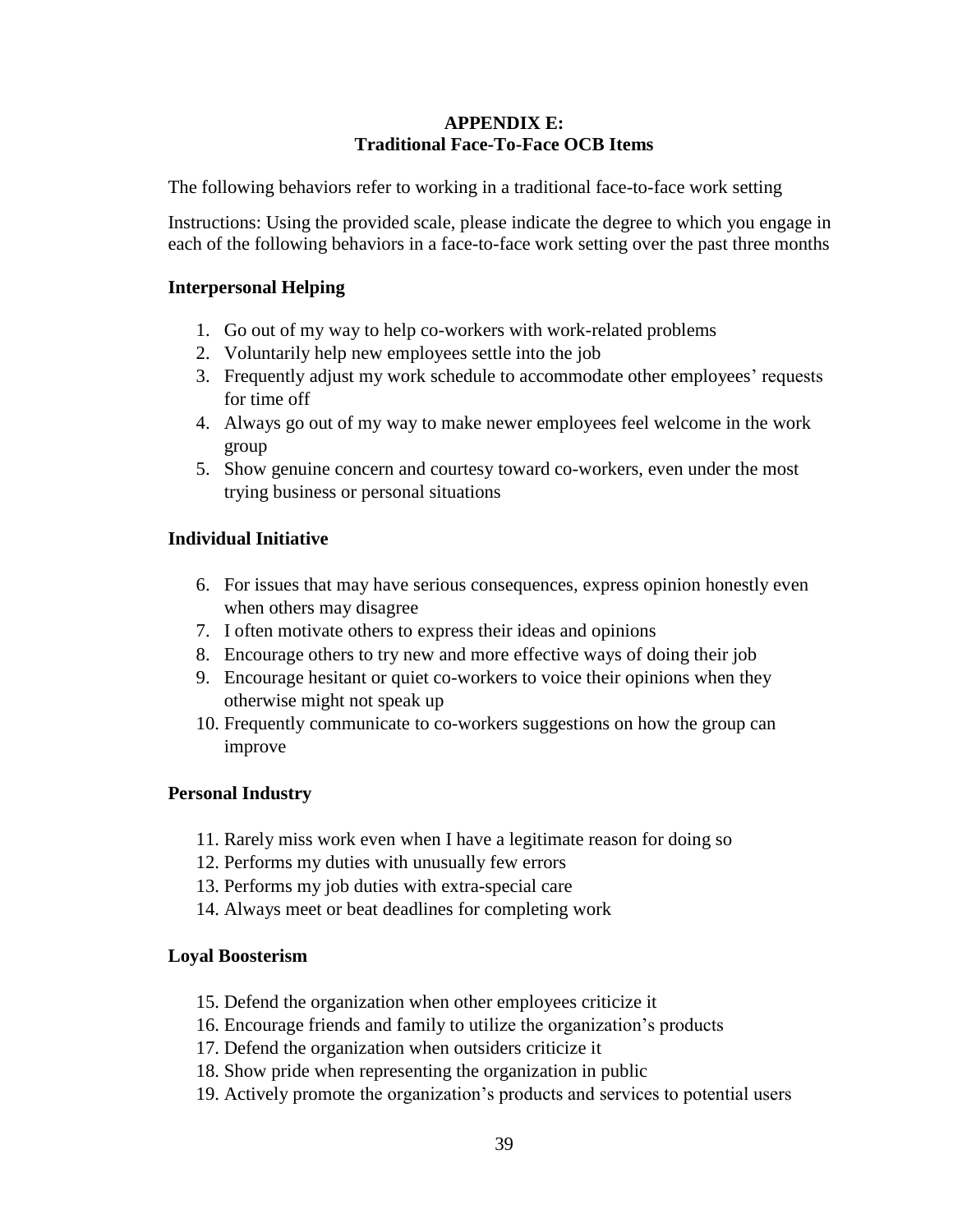#### **APPENDIX F: Virtual OCB Items**

The following behaviors refer to working virtually (i.e., being geographically separated from the physical work location).

Instructions: Using the provided scale, please indicate the degree to which you engage in each of the following behaviors via a virtual medium (e.g., Skype, WebEx, FaceTime, email, etc.) while being geographically separated from the physical work location over the past three months:

\* Indicates it was used in the final model

#### **Interpersonal Helping**

- 1. Answer a coworker's questions
- 2. Help a coworker work through a problem\*
- 3. Teach a coworker a new concept\*
- 4. Give a coworker information that is non-work related
- 5. Provide a coworker with information they might have missed\*
- 6. Help a coworker review their work before they submit it\*
- 7. Provide a coworker with emotional support
- 8. Walk a coworker through a software problem
- 9. Coach/mentor a coworker\*
- 10. Help a coworker get a virus off of their computer
- 11. Help coworkers develop their managerial skills
- 12. Help a coworker work on a speech
- 13. Help coworkers order items
- 14. Help someone make a career choice
- 15. Stand up for a coworker
- 16. Let someone in on the social aspects of a work meeting
- 17. Offer support for technical issues
- 18. Give advice to a coworker
- 19. Help a coworker who is struggling in their personal life
- 20. Send someone inspiring or motivational messages
- 21. Make sure I am sensitive of others' time
- 22. Make myself available to coworkers so they can reach me outside of working hours
- 23. Help a coworker create a new project\*
- 24. Give directions to a coworker\*
- 25. Cover a shift for a coworker who needs time off
- 26. Help a new coworker adapt to the job
- 27. Show courtesy to a coworker
- 28. Help a coworker who has a heavy workload\*
- 29. Set aside one's own work to help a coworker\*
- 30. Help by distributing a survey a coworker needs filled out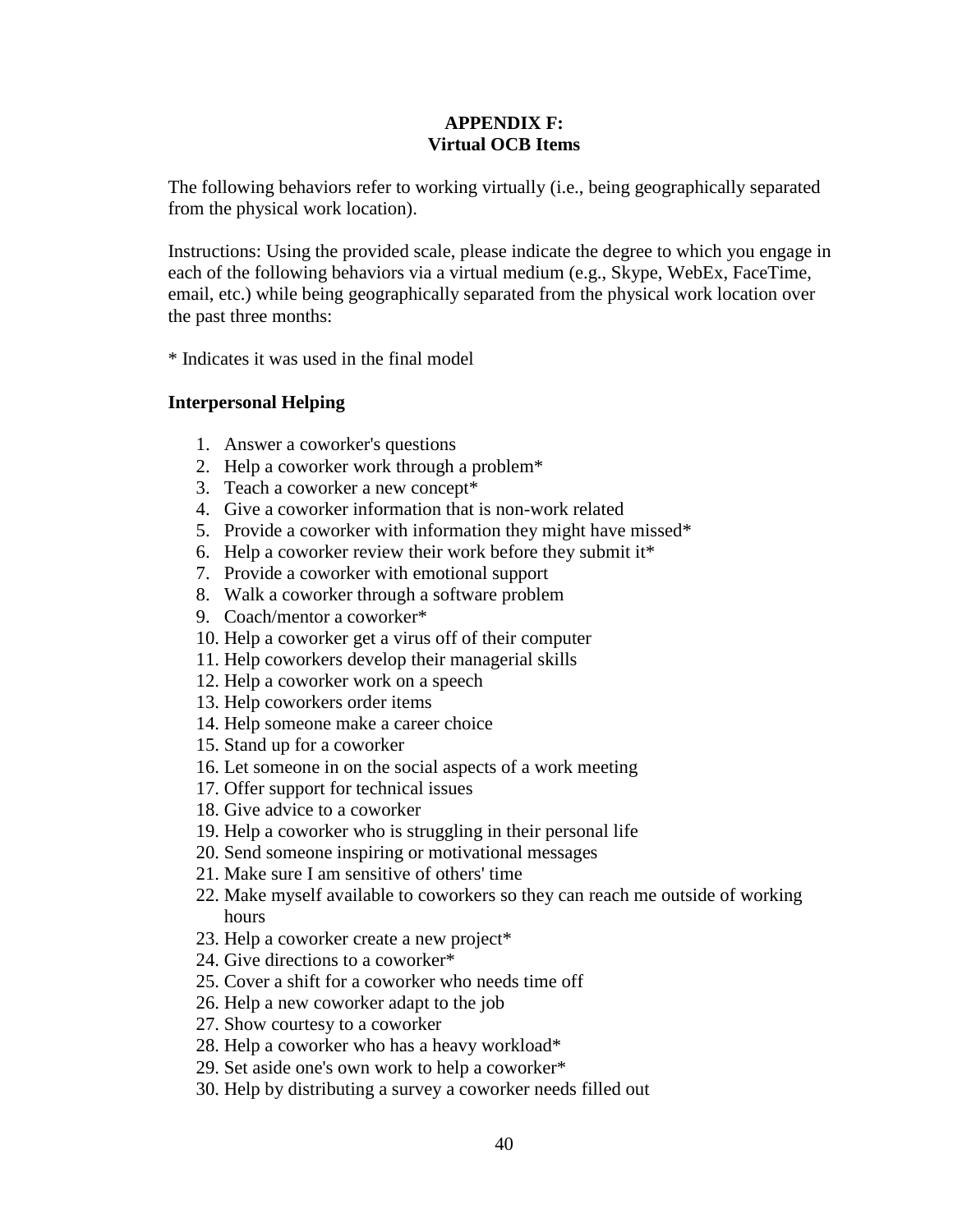- 31. Reach out to a new coworker so they feel welcome\*
- 32. Show concern for a coworker when they have been away from work\*
- 33. Talk with a coworker who is going through a stressful time
- 34. Listen to a coworker's opinion when talking
- 35. Give a coworker a pep talk
- 36. Treat everyone with respect
- 37. Provide additional resources to a coworker\*
- 38. Provide instructions to help a coworker\*
- 39. Help with computer setup
- 40. Train new associates

#### **Individual Initiative**

- 1. Talk about concerns of the team with a boss or coworker
- 2. Present new ideas, methods, or approaches
- 3. Share methods of doing something with coworkers\*
- 4. Give out a cheat sheet to help others solve simple problems
- 5. Send a list to my coworkers of things that we need to accomplish during the week\*
- 6. Make sure you're in an environment that is amenable for work
- 7. Upload documents to share with my coworkers
- 8. Talk with coworkers about work procedures\*
- 9. Communicate with coworkers and supervisors regarding work procedures
- 10. Offer constructive feedback
- 11. Discuss the analysis of data
- 12. Encourage coworkers to voice their opinion about a project\*
- 13. Make sure everyone gets a chance to speak in a meeting\*
- 14. Express your opinion on a topic
- 15. Constructively debate with a coworker
- 16. Lead focus groups to generate new ideas
- 17. Encourage coworkers to think outside the box\*
- 18. Mediate a discussion when people disagree
- 19. Pass along information a supervisor has given you
- 20. Communicate expectations to coworkers\*
- 21. Send reminders to coworkers\*
- 22. Make a shareable spreadsheet or document
- 23. Make sure everyone is properly connected for a meeting\*
- 24. Carefully word all correspondence so that nothing is misunderstood
- 25. Discuss benefit packages with coworkers

#### **Personal Industry**

- 1. Respond in a timely fashion
- 2. Put in extra time to get a project done\*
- 3. Prepare materials for a project\*
- 4. Volunteer to assist the company on my own time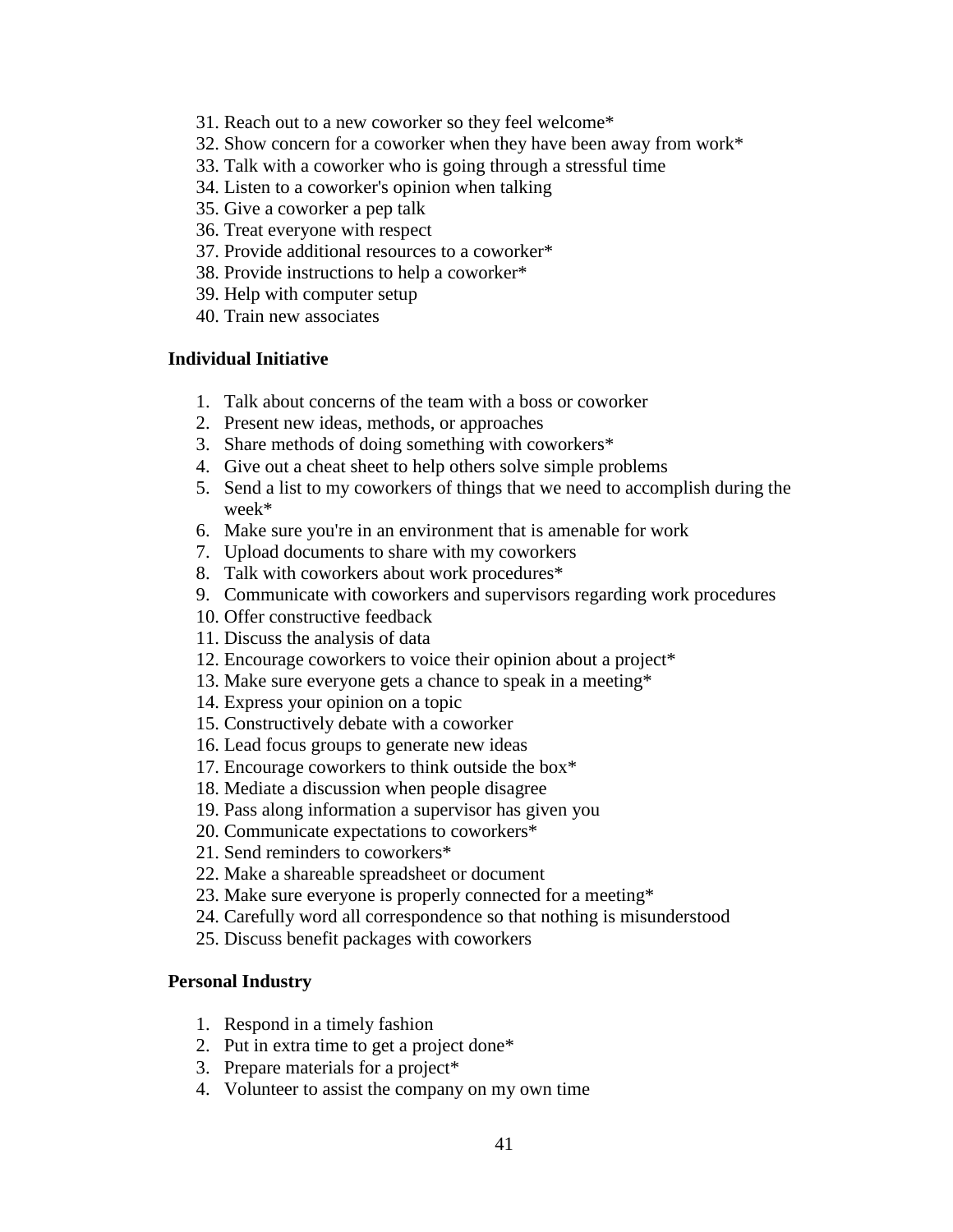- 5. Send newsletters to coworkers or boss detailing weekly of progress
- 6. Carefully word all correspondence to ensure that nothing is misinterpreted\*
- 7. Keep a record of documents edited or completed away from work
- 8. Set up the logistics of a room reservation
- 9. Get information for a project\*
- 10. Give a lecture/talk
- 11. Seek information for a coworker outside of your department
- 12. Communicate with coworkers outside of my department to ask questions outside the scope of my work
- 13. Participate in training programs
- 14. Research best practices pertaining to your industry
- 15. Attend meetings
- 16. Finish work before a deadline
- 17. Turn work in without mistakes
- 18. Stay on the clock after working hours to finish a project
- 19. Start work early to work on a project\*
- 20. Demonstrate integrity
- 21. Set up a meeting
- 22. Give proper notice when can't work certain days
- 23. Assist your supervisor with work without being asked
- 24. Lead a training session on a topic on which you are an expert
- 25. Maintain an archive of online communications for quality assurance
- 26. Attend work regularly
- 27. Explain a work policy
- 28. Explain changes in benefits
- 29. Make and share a tutorial video
- 30. Keep a truthful record of hours worked

#### **Loyal Boosterism**

- 1. Talk to potential clients about using your organization's products/services
- 2. Be a company representative outside of work
- 3. Read reviews about the organization
- 4. Give a report on the reviews found
- 5. Encourage family members or friends to use the organization's products
- 6. Research current trends in your industry
- 7. Communicate with company officials concerning product issues
- 8. Explain how my job contributes to organizational goals
- 9. Help discuss the goals of the organization with coworkers\*
- 10. Ask questions about current events going on in your organization
- 11. Coordinate business lunches outside of working hours
- 12. Organize groups dedicated to the organizational goal
- 13. Organize webpages dedicated to the organizational goal
- 14. Organize organizational fundraisers
- 15. Talk about the organization to friends
- 16. Share news about the organization\*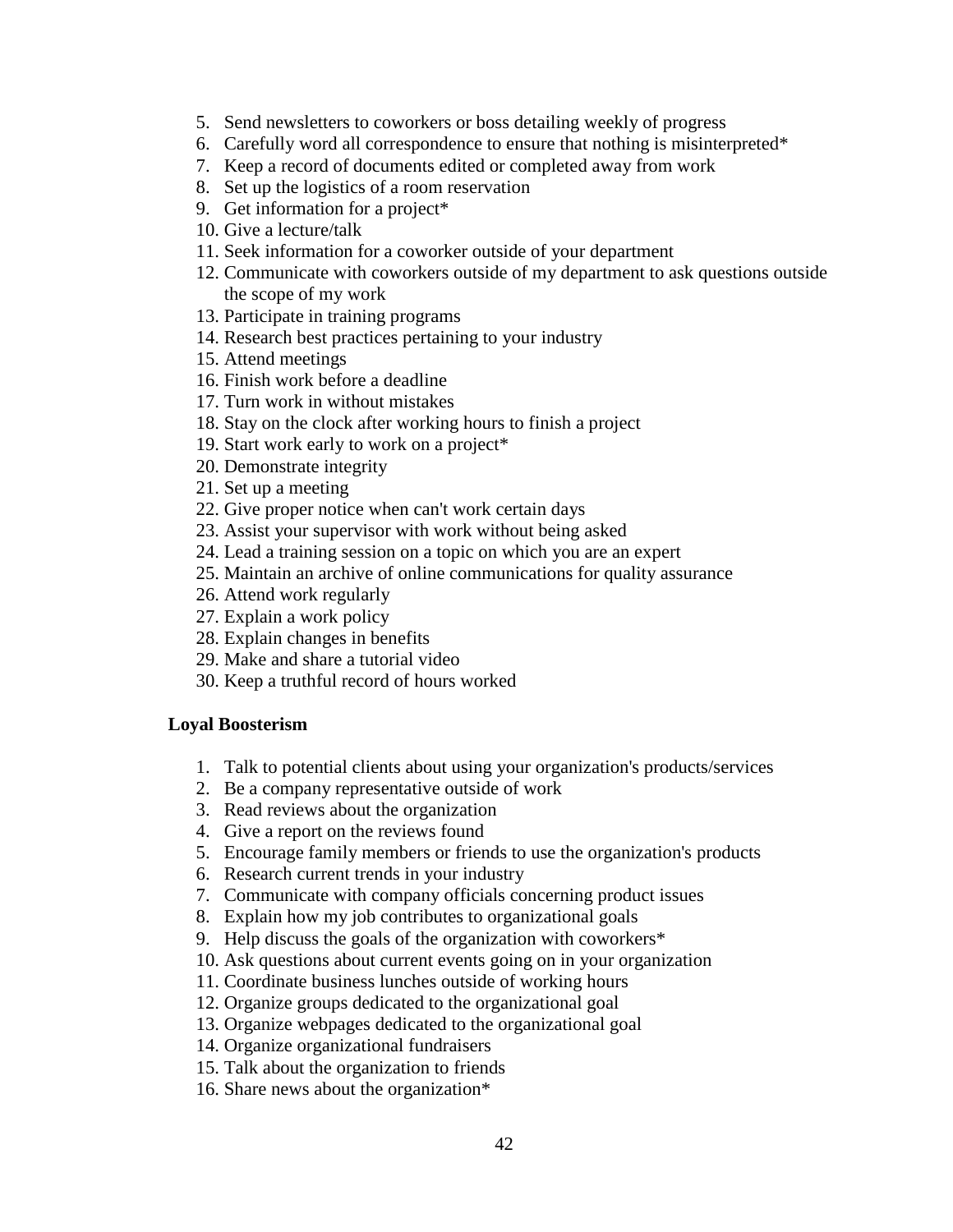- 17. Defend the organization when criticized
- 18. Promote the organization
- 19. Attend organizational functions that are not required
- 20. Offer suggestions about ways to enhance the organization\*
- 21. Stand with the organization in hard times
- 22. Provide the newest ideas to promote your company\*
- 23. Interact with customers/clients
- 24. Share industry news with coworkers\*
- 25. Keep people up to date on changes in the organization\*
- 26. Talk with clients about problems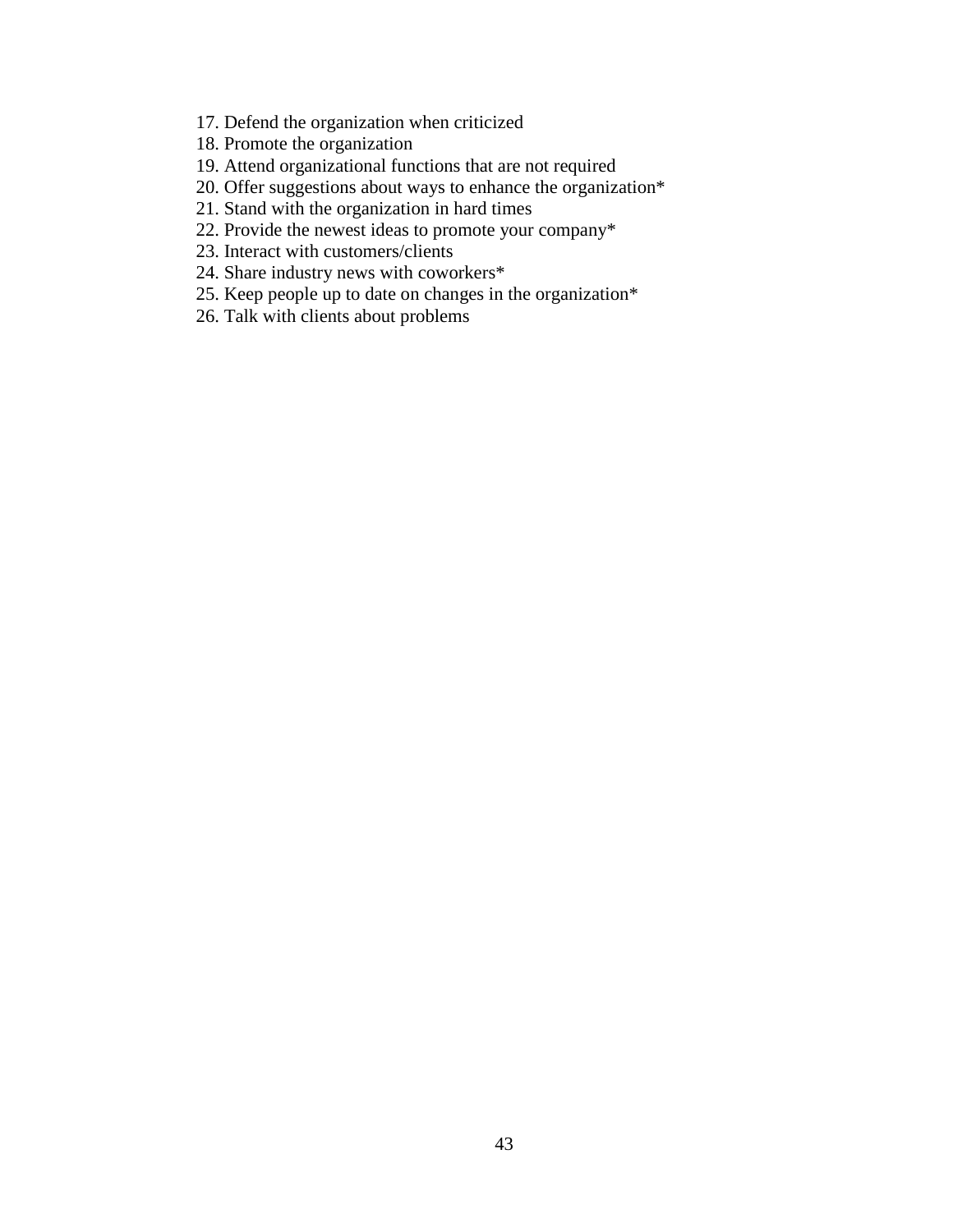## *Overall Placement Ratios*

| Item    | $\%$ | Item    | $\%$             | Item    | $\%$            | Item    | $\%$ |
|---------|------|---------|------------------|---------|-----------------|---------|------|
| $IH-1$  | 66   | $II-1$  | 66               | $PI-1$  | 66              | $LB-1$  | 100  |
| $IH-2$  | 100  | $II-2$  | 100              | $PI-2$  | 66              | $LB-2$  | 100  |
| $IH-3$  | 66   | $II-3$  | 66               | $PI-3$  | 100             | $LB-3$  | 100  |
| $IH-4$  | 100  | $II-4$  | 66               | $PI-4$  | 66              | $LB-4$  | 100  |
| $IH-5$  | 66   | $II-5$  | 100              | $PI-5$  | 100             | $LB-5$  | 100  |
| $IH-6$  | 66   | $II-6$  | 100              | $PI-6$  | 66              | $LB-6$  | 66   |
| $IH-7$  | 100  | $II-7$  | 66               | $PI-7$  | 100             | $LB-7$  | 100  |
| $IH-8$  | 66   | $II-8$  | 66               | $PI-8$  | 66              | $LB-8$  | 100  |
| $IH-9$  | 66   | $II-9$  | 66               | $PI-9$  | 66              | $LB-9$  | 66   |
| $IH-10$ | 100  | $II-10$ | 66               | $PI-10$ | 100             | $LB-10$ | 66   |
| $IH-11$ | 66   | $II-11$ | 66               | $PI-11$ | 66              | $LB-11$ | 66   |
| $IH-12$ | 100  | $II-12$ | 100              | $PI-12$ | 66              | $LB-12$ | 66   |
| $IH-13$ | 66   | $II-13$ | 66               | $PI-13$ | 66              | $LB-13$ | 66   |
| $IH-14$ | 100  | $II-14$ | 100              | $PI-14$ | 66              | $LB-14$ | 100  |
| $IH-15$ | 100  | $II-15$ | 100              | $PI-15$ | 66              | $LB-15$ | 100  |
| $IH-16$ | 66   | $II-16$ | 66               | $PI-16$ | 100             | $LB-16$ | 100  |
| $IH-17$ | 66   | $II-17$ | 66               | $PI-17$ | 100             | $LB-17$ | 100  |
| $IH-18$ | 100  | $II-18$ | 66               | $PI-18$ | 100             | $LB-18$ | 100  |
| IH-19   | 100  | $II-19$ | 100              | $PI-19$ | 100             | $LB-19$ | 100  |
| $IH-20$ | 100  | $II-20$ | 100              | $PI-20$ | 66              | $LB-20$ | 100  |
| $IH-21$ | 100  | $II-21$ | 66               | $PI-21$ | 66              | $LB-21$ | 100  |
| $IH-22$ | 100  | $II-22$ | 66               | $PI-22$ | 100             | $LB-22$ | 100  |
| $IH-23$ | 66   | $II-23$ | 66               | $PI-23$ | 100             | $LB-23$ | 100  |
| IH-24   | 66   | $II-24$ | 66               | $PI-24$ | 66              | $LB-24$ | 66   |
| $IH-25$ | 100  | $II-25$ | $\boldsymbol{0}$ | $PI-25$ | 66              | $LB-25$ | 66   |
| $IH-26$ | 100  |         |                  | $PI-26$ | 33 <sup>a</sup> | $LB-26$ | 33   |
| $IH-27$ | 100  |         |                  | $PI-27$ | 33              |         |      |
| IH-28   | 100  |         |                  | $PI-28$ | 33              |         |      |
| IH-29   | 100  |         |                  | $PI-29$ | 33              |         |      |
| IH-30   | 66   |         |                  | $PI-30$ | $66^{\circ}$    |         |      |
| IH-31   | 100  |         |                  |         |                 |         |      |
| IH-32   | 100  |         |                  |         |                 |         |      |
| IH-33   | 100  |         |                  |         |                 |         |      |
| IH-34   | 100  |         |                  |         |                 |         |      |
| IH-35   | 100  |         |                  |         |                 |         |      |
| IH-36   | 100  |         |                  |         |                 |         |      |
| IH-37   | 66   |         |                  |         |                 |         |      |
| IH-38   | 66   |         |                  |         |                 |         |      |
| IH-39   | 33   |         |                  |         |                 |         |      |
| IH-40   | 33   |         |                  |         |                 |         |      |

*Note*. "IH" refers to Interpersonal Helping, "II" refers to Individual Initiative, "PI" refers to Personal Industry, and "LB" refers to Loyal Boosterism. <sup>a</sup> indicates it did not fit the definition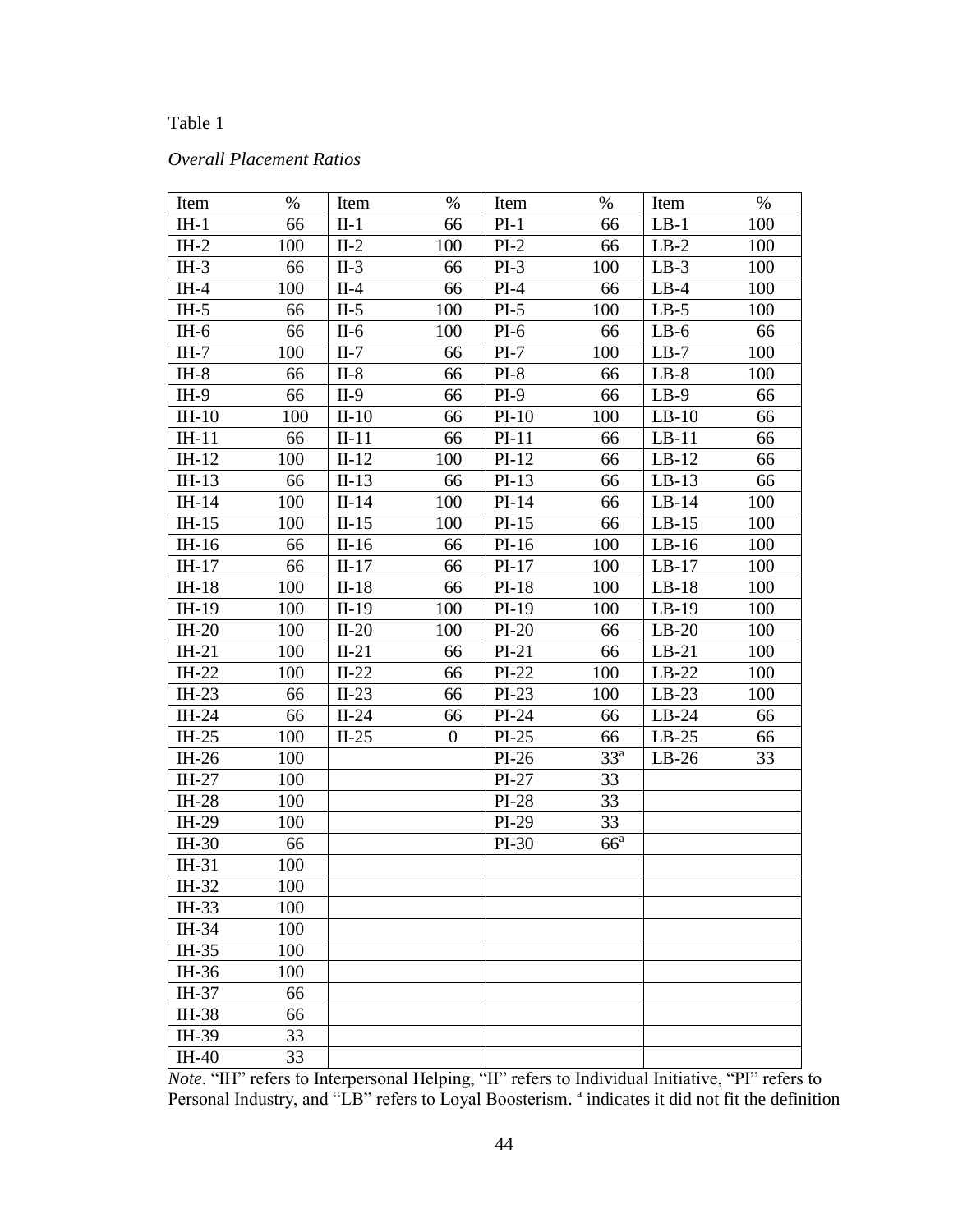# *Comparison of Interrater Reliability*

| Interrater combination<br>$(C_{a/b})^1$ | Interrater Agreement % | Cohen's Kappa |
|-----------------------------------------|------------------------|---------------|
| $C_{1/2}$                               | 72 (67)                | .62(.56)      |
| $C_{1/3}$                               | 63 (58)                | .50(.46)      |
| $C_{2/3}$                               | 69(64)                 | .59(.53)      |

*Note.* Statistics reported in parentheses are based on all 121 original items. <sup>1</sup> Total number of judgments  $= 112(121)$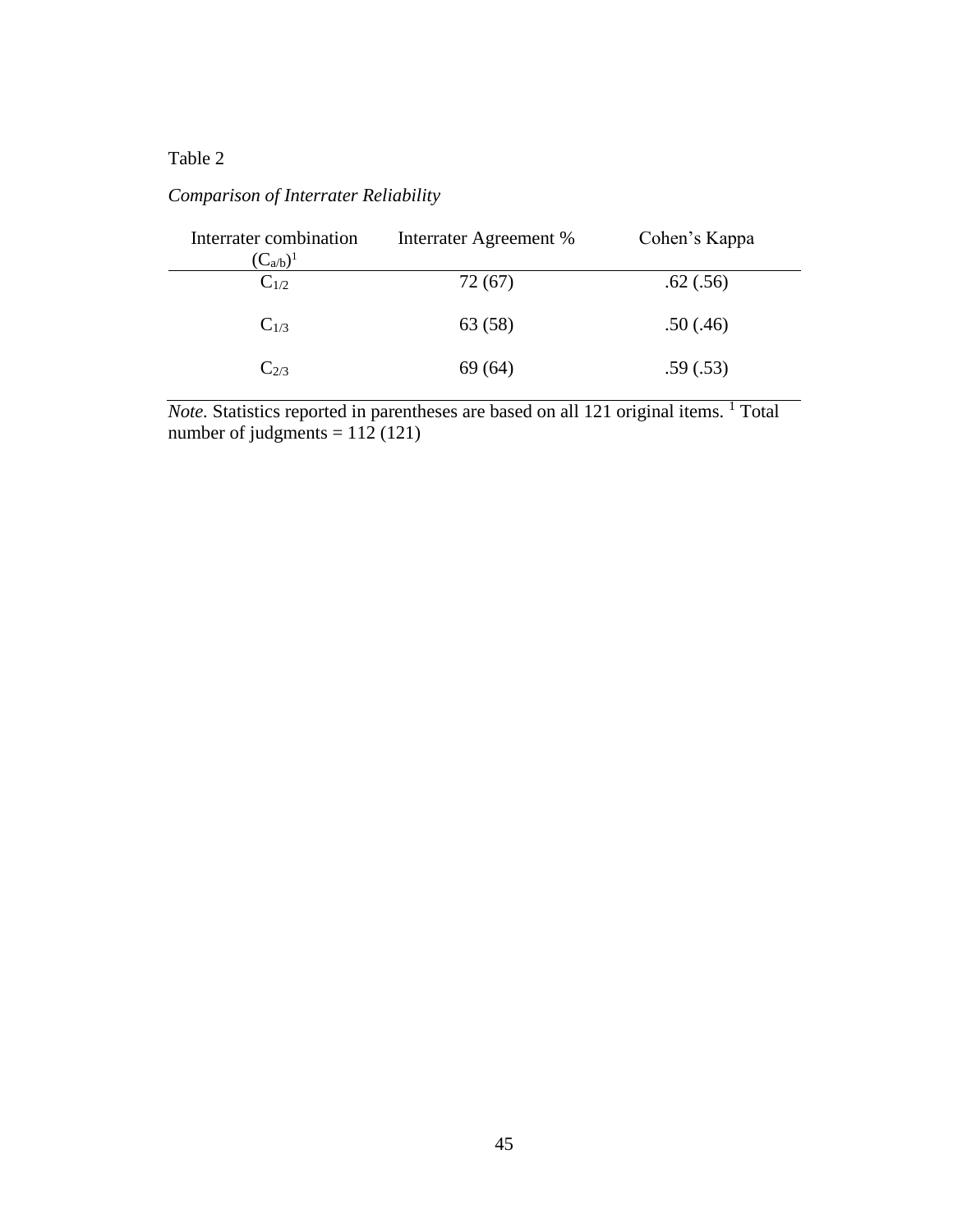# *Measurement Properties of Items*

| Category and items           | <b>Standardized Loading</b> | <b>AVE</b> |
|------------------------------|-----------------------------|------------|
| <b>Interpersonal Helping</b> |                             | 0.557      |
| Item 2                       | .79                         |            |
| Item 3                       | .79                         |            |
| Item 5                       | .77                         |            |
| Item 6                       | .72                         |            |
| Item 9                       | .73                         |            |
| Item 23                      | .76                         |            |
| Item 24                      | .71                         |            |
| Item 28                      | .75                         |            |
| Item 29                      | .71                         |            |
| Item 31                      | .73                         |            |
| Item 32                      | .69                         |            |
| Item 37                      | .78                         |            |
| Item 38                      | .77                         |            |
| Individual Initiative        |                             | 0.504      |
| Item 3                       | .75                         |            |
| Item 5                       | .67                         |            |
| Item 8                       | .69                         |            |
| Item 12                      | .81                         |            |
| Item 13                      | .68                         |            |
| Item 17                      | .74                         |            |
| Item 20                      | .69                         |            |
| Item 21                      | .67                         |            |
| Item 23                      | .68                         |            |
| Personal Industry            |                             | 0.449      |
| Item 2                       | .65                         |            |
| Item 3                       | .71                         |            |
| Item 6                       | .63                         |            |
| Item 9                       | .67                         |            |
| Item 19                      | .69                         |            |
| Loyal Boosterism             |                             | 0.551      |
| Item 9                       | .79                         |            |
| Item 16                      | .71                         |            |
| Item 20                      | .79                         |            |
| Item 22                      | .70                         |            |
| Item 24                      | .76                         |            |
| Item 25                      | .70                         |            |

*Note.* AVE = average variance explained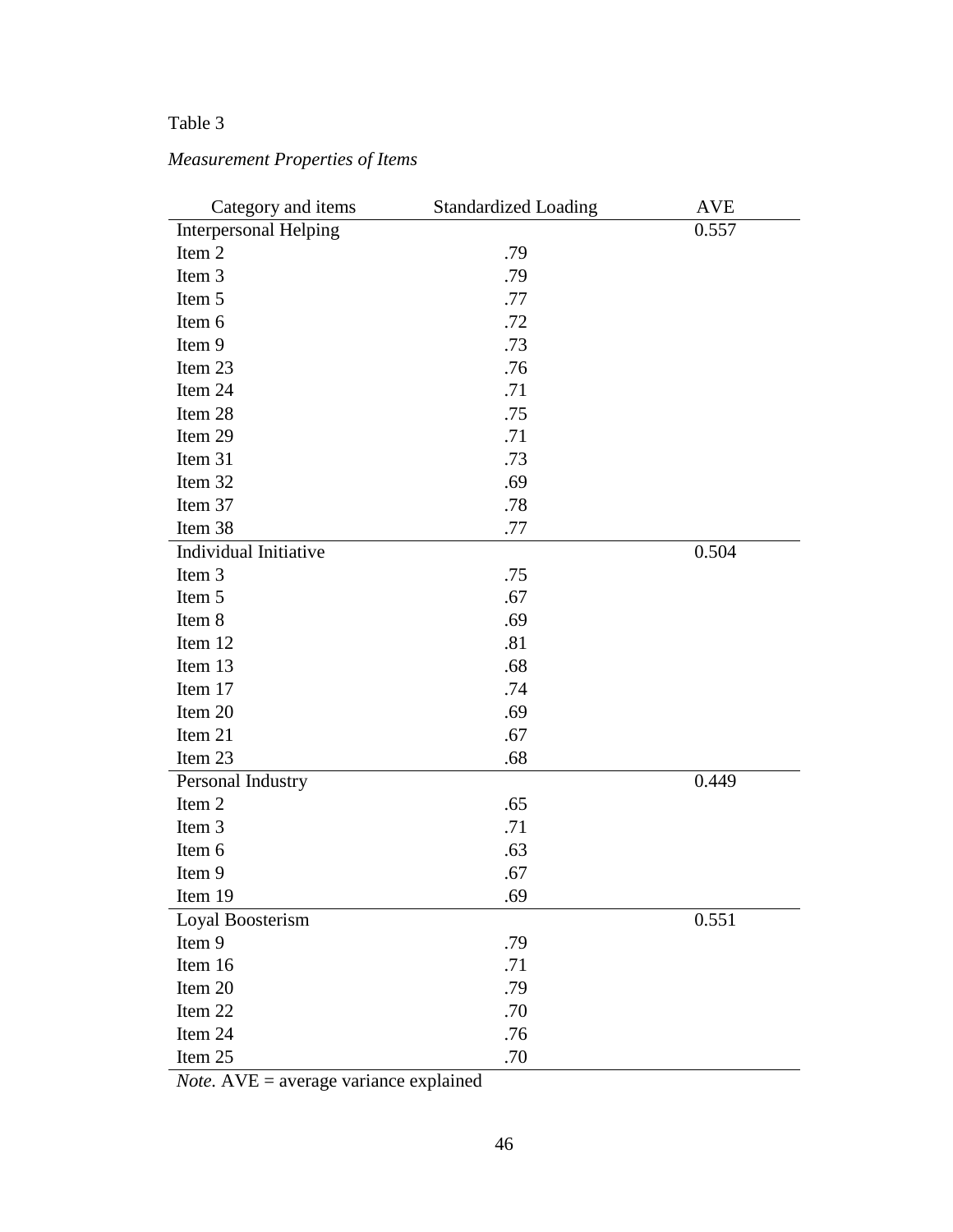| Variable              | S-B $\chi^2$ | df  | <b>CFI</b> | <b>RMSEA</b> | $\Delta$ CFI | $\Delta S$ -B $\gamma^2$ |
|-----------------------|--------------|-----|------------|--------------|--------------|--------------------------|
| Four-factor<br>model  | 1005.94      | 489 | .92        | .04          | .92          |                          |
| Two-factor<br>model   | 1130.55      | 494 | .91        | .04          | $-.01$       | 87.94*                   |
| One-factor<br>model   | 1326.53      | 495 | .88        | .05          | $-.04$       | $250.7*$                 |
| Three-factor<br>model | 487.59       | 249 | .95        | .04          | $+.03$       | 517.82*                  |

*Fit Statistics for Hypothesized and Alternative Models*

*Note.* Reported S-B  $\chi^2$ , CFI, and RMSEA are based on robust estimates.  $\Delta$ S-B  $\chi^2$  refers to Satorra-Bentler scaled difference from the original four-factor mode. \* denotes *p* < .001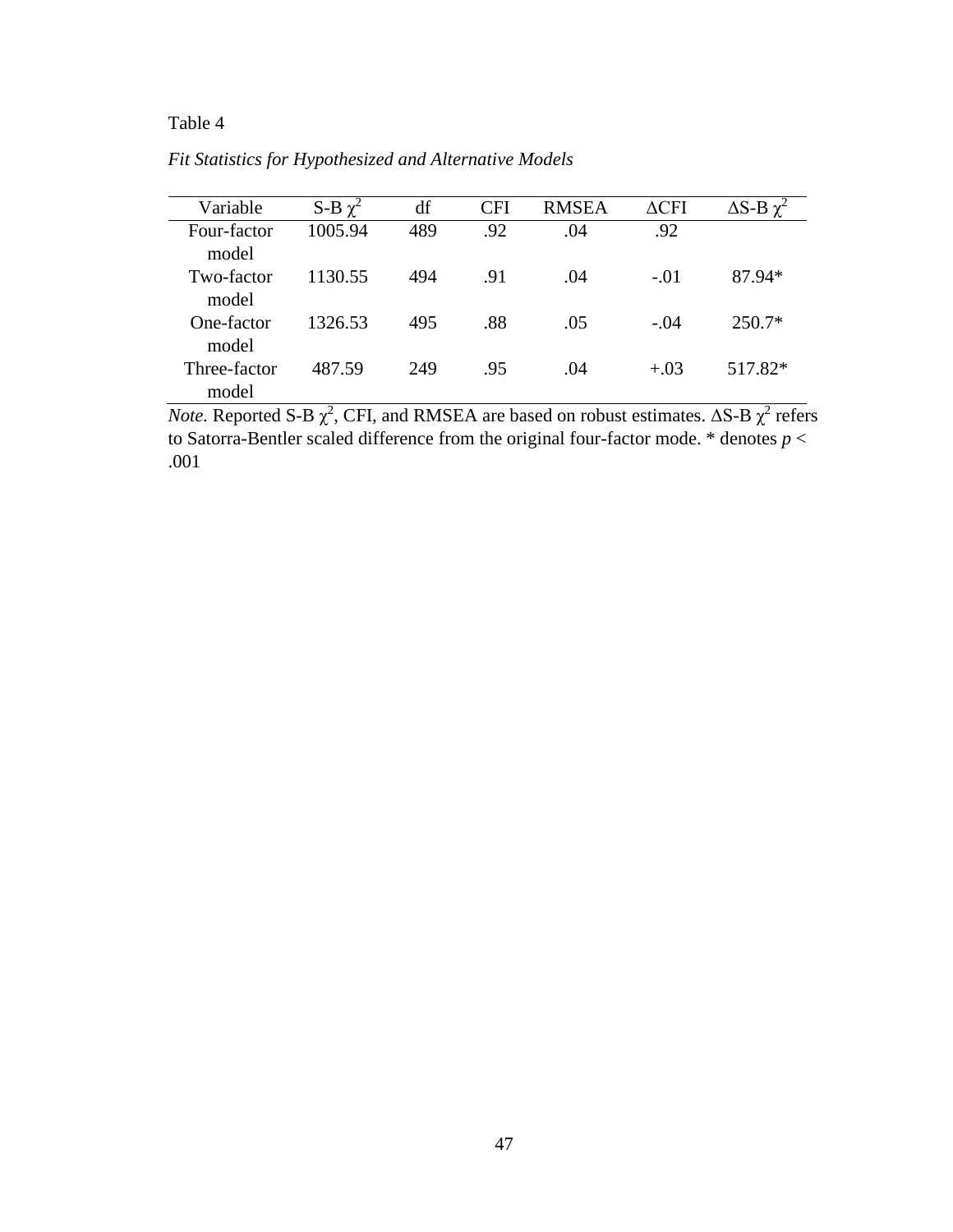*Correlation Matrix*

| Factor        |        | 2       | 3      | $\overline{4}$ | 5      | 6      |      | 8 |
|---------------|--------|---------|--------|----------------|--------|--------|------|---|
| 1. Virtual IH |        |         |        |                |        |        |      |   |
| 2. Virtual II | .98**  |         |        |                |        |        |      |   |
| 3. Virtual PI | $.70*$ | $.75*$  |        |                |        |        |      |   |
| 4. Virtual LB | $.89*$ | $.95**$ | $.71*$ |                |        |        |      |   |
| 5. M&B IH     | $.59*$ | $.58*$  | $.49*$ | $.54*$         |        |        |      |   |
| 6. M&B II     | $.62*$ | $.67*$  | $.52*$ | $.67*$         | $.82*$ |        |      |   |
| 7. M&B PI     | $.30*$ | $.33*$  | $.51*$ | $.31*$         | $.64*$ | $.58*$ |      |   |
| 8. M&B LB     | $.46*$ | $.50*$  | $.50*$ | $.62*$         | $.67*$ | $.72*$ | .56* |   |

*Note.* \*\*  $p < .01$ , \*  $p < .05$ . M & B = Moorman and Blakely's (1995) face-to-face measure. "IH" refers to Interpersonal Helping, "II" refers to Individual Initiative, "PI" refers to Personal Industry, and "LB" refers to Loyal Boosterism